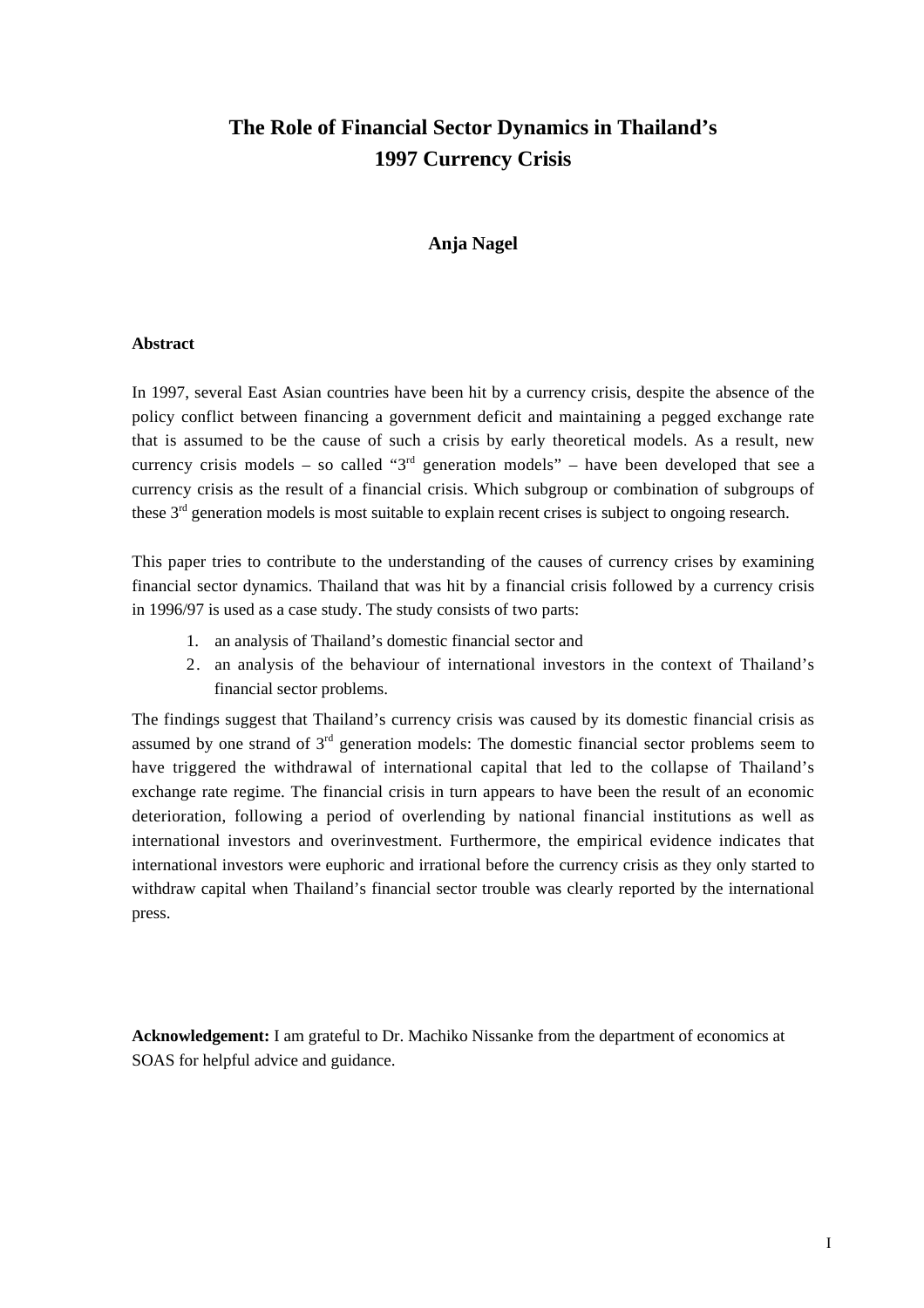### **Table of Contents**

|                                                                                                                                                                                                                                                                                                                                                                                                                                                                                                                                                                                                                                                                                                                                                                                                                                                                  | Page                                                                                                     |
|------------------------------------------------------------------------------------------------------------------------------------------------------------------------------------------------------------------------------------------------------------------------------------------------------------------------------------------------------------------------------------------------------------------------------------------------------------------------------------------------------------------------------------------------------------------------------------------------------------------------------------------------------------------------------------------------------------------------------------------------------------------------------------------------------------------------------------------------------------------|----------------------------------------------------------------------------------------------------------|
| 1. Introduction                                                                                                                                                                                                                                                                                                                                                                                                                                                                                                                                                                                                                                                                                                                                                                                                                                                  | 1                                                                                                        |
| 1.1. Theoretical Background<br>1.2. Objective and Structure                                                                                                                                                                                                                                                                                                                                                                                                                                                                                                                                                                                                                                                                                                                                                                                                      | 1<br>3                                                                                                   |
| 2. Thailand s Financial Sector in the 1990s                                                                                                                                                                                                                                                                                                                                                                                                                                                                                                                                                                                                                                                                                                                                                                                                                      | $\overline{\mathbf{4}}$                                                                                  |
| 2.1. Macroeconomic Context<br>2.2. Objective and Methodology of Examining the Financial Sector<br>2.3. Evaluation of Financial Sector Data                                                                                                                                                                                                                                                                                                                                                                                                                                                                                                                                                                                                                                                                                                                       | 4<br>6<br>8                                                                                              |
| 3. Reaction in the FX Market to Bad Financial Sector News                                                                                                                                                                                                                                                                                                                                                                                                                                                                                                                                                                                                                                                                                                                                                                                                        | 12                                                                                                       |
| 3.1. Objective of Testing the Reaction to Financial Sector News<br>3.2. Methodology of Examining FX Market Behaviour<br>3.3. Evaluation of Event Study Results                                                                                                                                                                                                                                                                                                                                                                                                                                                                                                                                                                                                                                                                                                   | 12<br>13<br>17                                                                                           |
| 4. Conclusion                                                                                                                                                                                                                                                                                                                                                                                                                                                                                                                                                                                                                                                                                                                                                                                                                                                    | 21                                                                                                       |
| 5. Bibliography                                                                                                                                                                                                                                                                                                                                                                                                                                                                                                                                                                                                                                                                                                                                                                                                                                                  | 25                                                                                                       |
| <b>6. Tables and Graphs</b>                                                                                                                                                                                                                                                                                                                                                                                                                                                                                                                                                                                                                                                                                                                                                                                                                                      | 28                                                                                                       |
| <b>Tables</b><br>Table 1: Economic Indicators<br>Table 2: Average Ratios for 12 Thai Commercial Banks<br>Table 3: Profit Ratios for Abbey National and Commerzbank<br>Table 4: Consolidated Data (Ratios) for Thai Finance Companies<br>Table 5: Negative News and Abnormal Changes of the Forward Rate<br>Table 6: Statistical Data for the 22 Observed Abnormal Changes<br>Graphs<br>Graph 1: Central Bank Reserves<br>Graph 2: Exchange Rate<br>Graph 3: Composition of Capital Inflows<br>Graph 4: Proportion of ST Foreign Debt<br>Graph 5: Thailand s Foreign Capital Inflows<br>Graph 6: Composition of Thailand s Foreign Debt<br>Graph 7: Foreign Debt to the Financial Sector<br>Graph 8: Baht/US\$ Spot and Forward Rate: Levels<br>Graph 9: Baht/US\$ Spot and Forward Rate: Changes<br>Graph 10: Daily Changes of the Forward Rate<br>7. Appendices | 28<br>28<br>28<br>29<br>29<br>30<br>31<br>32<br>32<br>32<br>33<br>33<br>34<br>34<br>35<br>35<br>36<br>36 |
|                                                                                                                                                                                                                                                                                                                                                                                                                                                                                                                                                                                                                                                                                                                                                                                                                                                                  |                                                                                                          |
| APPENDIX I: Detailed Description of Ratios Used in the Bank Analysis<br><b>APPENDIX II: Individual Bank Data</b><br>APPENDIX III: Loan Classification and Provision Requirements<br>APPENDIX IV: Changes of the 1-year Baht/US\$ Forward Rate<br>APPENDIX V: Statistical Tests for the Forward Rate Change<br>APPENDIX VI: Event Analysis of the Baht/US\$ Spot Rate                                                                                                                                                                                                                                                                                                                                                                                                                                                                                             | 37<br>39<br>45<br>46<br>47<br>48                                                                         |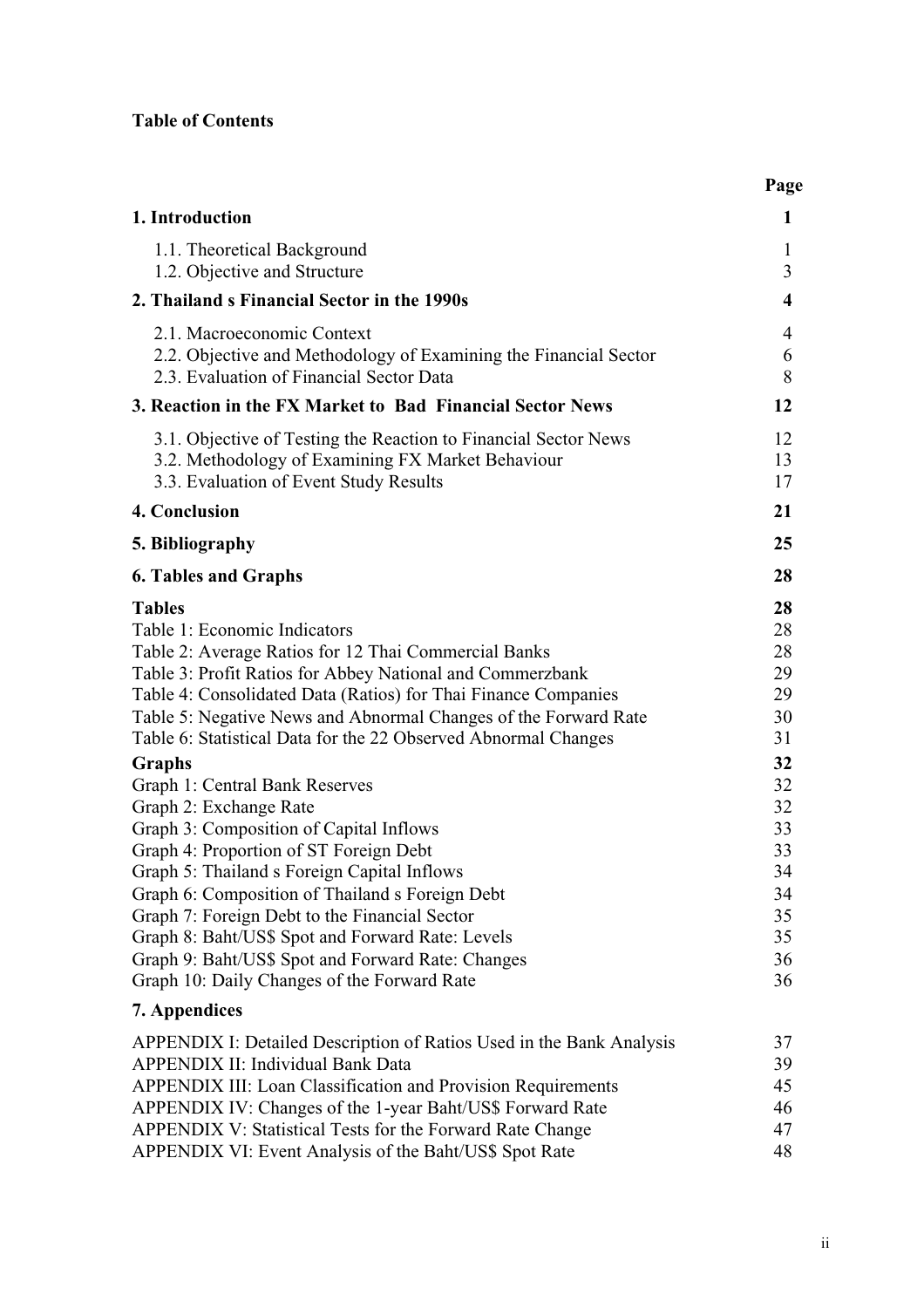### **Introduction**

### **1.1. Theoretical Background**

Over the past two decades, several developed as well as developing countries have been hit by currency crises. Recent examples involving developing countries include Mexico 1994/95, East Asia 1997 and Russia 1998. Since these currency crises usually have huge negative effects not only on the economy where they occur but due to globalisation on other economies as well, it is important to understand the dynamics of such crises in order to find policy implications that help to prevent similar crises in the future. Several models are available to explain currency crises.

So called "first generation models" that are based on an explanation approach by Krugman (1979) and the extension of his model by Flood and Garber  $(1984)^1$  view currency crises as the result of a speculative attack on a country's pegged currency. The speculative attack is triggered by the knowledge that the pegged exchange rate cannot be maintained due to a lack of reserves following expansionary monetary policy to finance a public sector deficit. In modern versions of this framework, the assumption that market participants *know* that the peg cannot be maintained under the current policy framework is replaced by the assumption that market participants *expect* future policies to be inconsistent with the peg.<sup>2</sup>

However, both first and second generation models do not seem to be appropriate to explain the most recent crises because the policy conflict (i.e. between financing a government deficit while maintaining a pegged exchange rate) causing the crisis was not present in either East Asia or Russia.<sup>3</sup> Therefore, a new generation of models developed, seeing a currency crisis as the result of a financial crisis. Among these "third generation"4 models, two general approaches can be distinguished. One approach is global and sees the origins of the financial crisis in international financial markets; the other approach blames the domestic financial sector for the crisis. Both approaches can be divided further into two subgroups: one based on moral hazard, the other one based on uninformed market participants.

#### *Global Approach Based on Moral Hazard*

In this approach, that is, for example, described in a model by  $Dooley<sup>5</sup>$ , the crisis is caused by moral hazard among international investors. As long as deposits in a country are insured by the government and thus, offer attractive yields (as the downside of investment is limited), international investors invest heavily in that country, without paying attention to the riskiness of their investments. As soon as insurance liabilities become too high, however, and the

<sup>&</sup>lt;sup>1</sup> Agenor & Montiel (1996), Ch. 6.

 $2$  Dooley (2000).

<sup>3</sup> Dooley (2000).

<sup>4</sup> Eichengreen (1999).

<sup>5</sup> Dooley (2000).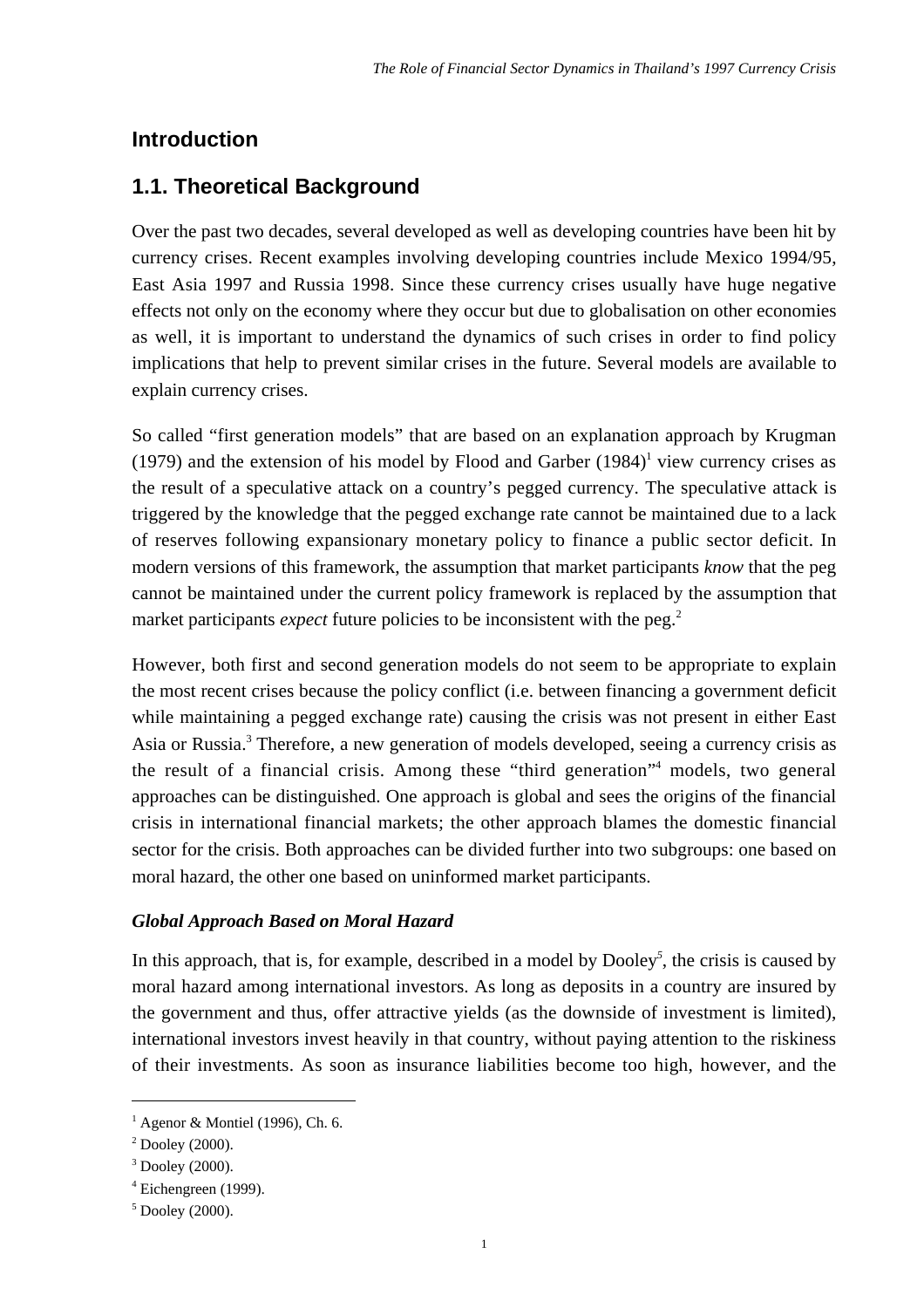government runs out of funds to sufficiently insure deposits, large capital inflows are reversed into large capital outflows. This results in a financial crisis and devaluation.*<sup>6</sup>*

#### *Global Approach Based on Uninformed Investors*

This view is taken, for example, by Radelet & Sachs.*<sup>7</sup>* According to this approach, an economy becomes vulnerable if financial reforms are biased towards liberalising inflows of short-term international capital without putting appropriate regulative measures into place. The crisis is the result of a collective action problem that emerges due to adverse information.*<sup>8</sup>* It starts as international creditors' expectations about the behaviour of fellow international creditors shift and they commence to withdraw liquidity. Consequently, illiquid but solvent borrowers are unable to obtain funds in international capital markets.

In both subgroups of the domestic approach, the following sequence of events leads to the currency crisis: overlending by national financial institutions as well as international investors causes an asset bubble and vulnerability among domestic financial institutions, the vulnerability being attributable to risky loan portfolios, substantial maturity mismatches and unhedged foreign exchange and interest rate positions. As economic conditions change*<sup>9</sup>* the asset bubble bursts and financial intermediaries' portfolios deteriorate, leading to a domestic financial crisis. Formerly irrational international investors pick up these negative signals*<sup>10</sup>* and withdraw capital, thus causing a currency crisis. As a result of the currency crisis and capital withdrawal, financial intermediaries' problems increase further due to unhedged currency exposure and maturity mismatches.

It should be emphasised that both subgroups of the domestic approach do not associate international investors with moral hazard.*<sup>11</sup>* The difference between the two subgroups lies in the motivation behind the overlending behaviour of domestic financial intermediaries:

#### *Domestic Approach Based on Moral Hazard*

<sup>6</sup> Compare Nagel (2000).

 $\frac{7}{1}$  Nissanke (1999).

 $8$  Radelet & Sachs (1998).

Examples for a change in economic conditions are an interest rates increase or a decrease in corporate returns on assets due to overcapacity. The interest rate example is provided by Minsky (1978) and Allen (2000). The causality chain following such an event may be explained as follows: A rise in interest rates increases cash flow commitments for borrowers. As a result, vulnerable borrowers may have trouble to service their debt (with floating rate contracts) or to refinance themselves and have to sell assets. This leads to the burst of the assets bubble.

 $^{10}$  E.g., according to Palma (1998), international investors reversed their capital inflows following the collapse of Thai banks and Korean corporations (the failure of the corporations could be seen as a deterioration of bank portfolios).

<sup>&</sup>lt;sup>11</sup> E.g., see McKinnon & Pill (1998), p. 1279 ('loss of confidence' among international investors) and Palma (1998), p. 790 (international agents did not have the capacity to 'evaluate risk properly' due to competitive pressures in a 'buyers market').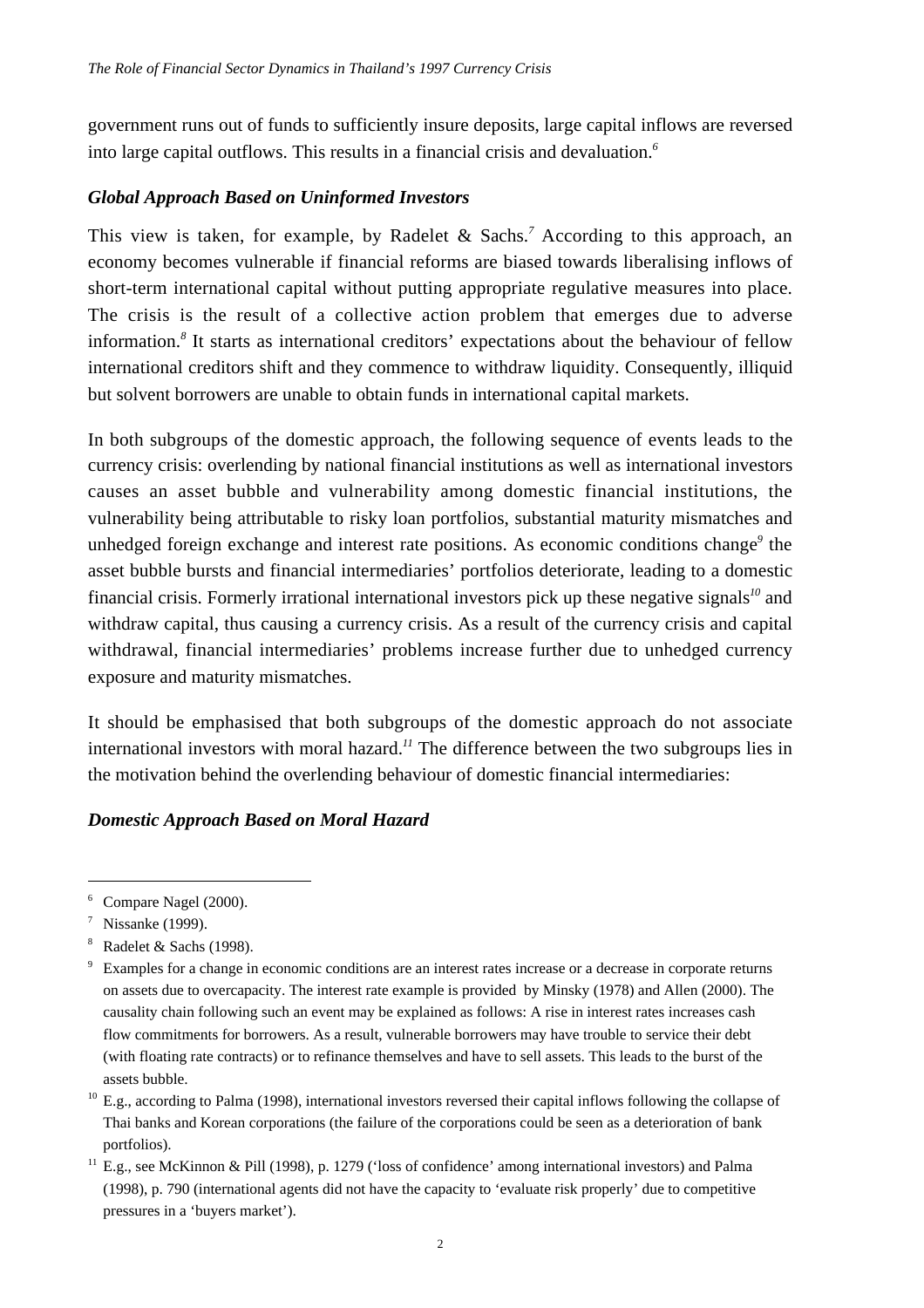According to the moral hazard subgroup that can be based on, for example, Miller & Luangaram and McKinnon & Pill, domestic financial intermediaries are aware of projects' riskiness but have no incentive to either maintain a low risk portfolio or to hedge their exposure because bankruptcy is no real threat. There are two possible explanations for this: a) financial intermediaries have a low equity base so that their downside is limited and losses occur at the expense of creditors and depositors<sup>12</sup> and b) bailout promises are in place that lead domestic financial intermediaries to view investment projects in a distorted way and ease lending conditions. The propensity of domestic financial institutions to overlend is fuelled by the availability of international capital.

### *Domestic Approach Based on Uninformed Investors*

This subgroup is based on Minsky and Kindleberger. In contrast to the domestic moral hazard approach, financial institutions do not have the necessary information or do not possess the ability to proceed available information to assess riskiness of loans/investments successfully. Instead, economic success causes euphoria not only on the international investor side but also among domestic financial intermediaries.<sup>13</sup> This leads to overlending, the endogenous development of an asset bubble and vulnerability among domestic financial institutions.

### **1.2. Objective and Structure**

As shown above, third generation models see currency crises as a result of financial crises, caused either primarily by the behaviour of international investors or primarily by failure of the domestic financial sector in connection with excess international liquidity. In both explanation approaches, moral hazard could play a role. Which approach is most suitable to explain recent crises and serve as a base for policy implications is subject to further research. It is possible that the causes for currency crises are far more complex than outlined by the models above. For example, recent crises might be best explained by a *combination* of different third generation models. Furthermore, it is possible that factors such as the institutional framework<sup>14</sup> or political events play a role in the development of currency crises.

The objective of this paper is to contribute to the understanding of the causes of currency crises by examining financial sector dynamics that possibly led to the withdrawal of international capital. Hereby, Thailand – one of the most affected countries in the East Asian crisis<sup>15</sup> - is used as a case study and empirical findings are analysed with respect to the third generation models presented above. The case study focuses on two aspects:

1. Thailand's domestic financial sector.

<sup>&</sup>lt;sup>12</sup> Miller & Luangaram (1998). Compare also Stiglitz & Weiss (1981) who state that the downside of debt financed projects is limited to the collateral which may give rise to moral hazard.

<sup>13</sup> Palma (1998), Minsky (1978).

 $14$  Minsky (1978), p. 138.

 $15$  Chinn (1999).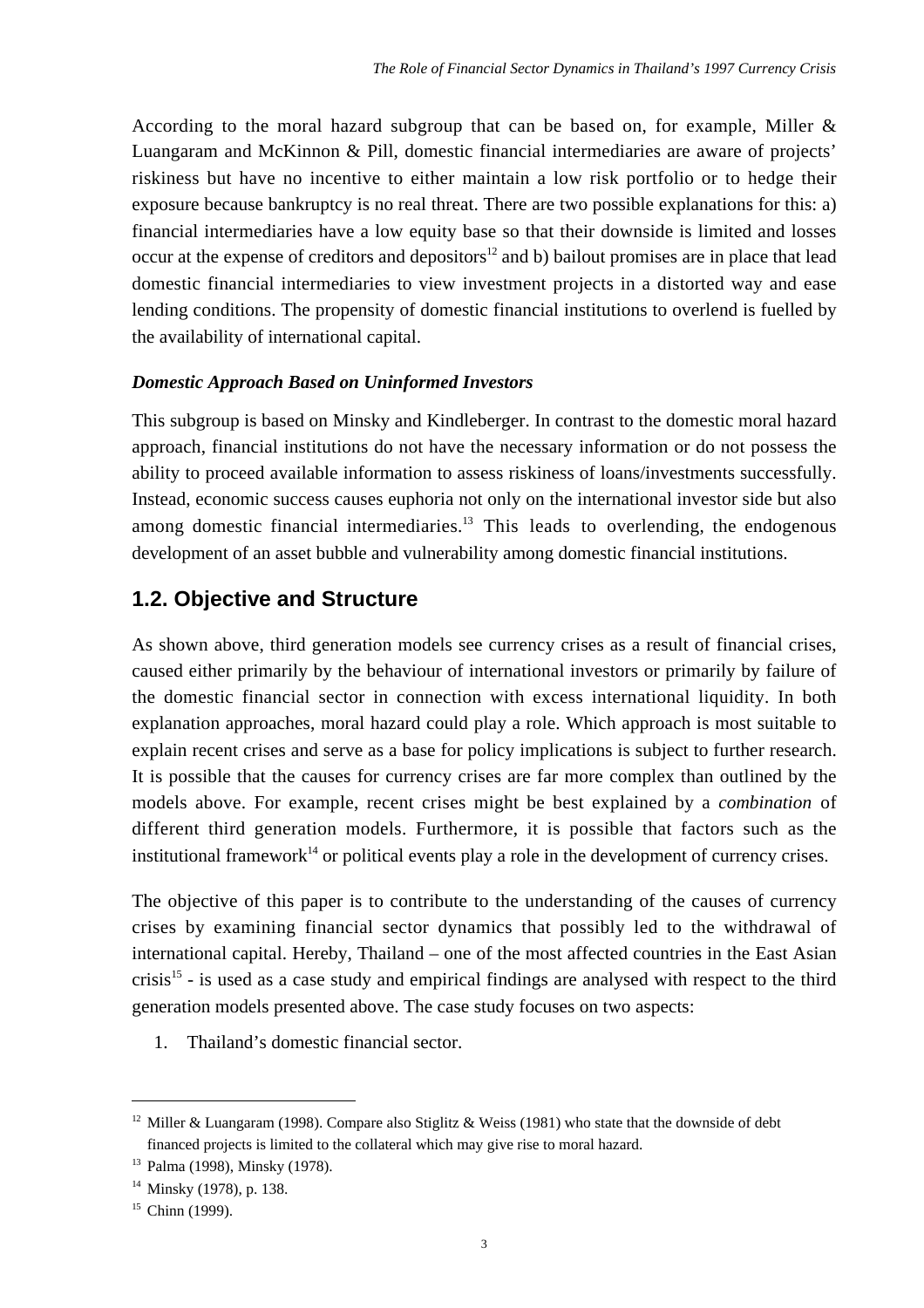2. the behaviour of international investors in Thailand.

Political events and institutional issues will not be specifically investigated as this would go beyond the scope of this paper.

The remainder of the paper is organised as follows: part 2 presents the analysis of the domestic financial sector, preceded by a brief presentation of the macroeconomic context in which financial intermediaries operated at the eve of the crisis in order to evaluate whether there were signs of a change in market conditions<sup>16</sup> and a bubble burst. In part 3, an event study is used to examine the reaction of international investors to bad news about the Thai financial sector and some real sector news that may be a sign of deterioration of financial intermediaries' portfolios. In part 4, the conclusion of this paper based on the empirical findings of the case study is presented and areas for further research are highlighted.

## **2. Thailand's Financial Sector in the 1990s**

## **2.1. Macroeconomic Context**

Thailand's economic performance in the 1990s before the crisis was "impressive"<sup>17</sup>: its economy was characterised by investment and export led growth with GDP growth rates of 8- 9% between 1991 and 1995, and 5.5% in 1996. At the same time, the government ran a budget surplus, inflation was relatively low between 3.4% and 5.9%, and the savings rate was high at just over 30% of GDP.

Despite this strong performance, Thailand experienced domestic financial sector problems that became evident through "irregularities"18 at the Bangkok Bank of Commerce in May 1996 and climaxed<sup>19</sup> in the suspension of operations of 16 Finance Companies in June 1997.<sup>20</sup> Additionally, Thailand was hit by a currency crisis in the second half of 1997: as the baht came under severe pressure in the second quarter of 1997, central bank reserves declined by 15.6% from 985.5 billion baht at the end of March to 831.4 billion baht<sup>21</sup> at the end of June.

<sup>&</sup>lt;sup>16</sup> Not much attention is paid, however, to interest rate changes as in Thailand, interest rates were used as a policy instrument (Baig & Goldfajn, 1998). They did not change automatically subject to market conditions as in Minsky's model. Thus, rather than causing the crisis, they may be seen as the response to disturbances.

<sup>&</sup>lt;sup>17</sup> Miller & Luangaram (1998).

<sup>&</sup>lt;sup>18</sup> Financial Times, 11.05.96

 $19$  The crisis was not over in June 1997 and may have been even worse afterwards. However, until the suspension of operations, the crisis was independent of any currency depreciation. Since the focus of this paper is the *cause* of the currency crisis, only the financial sector problems before the currency crisis are of interest.

<sup>20</sup> Financial Times, various issues.

<sup>&</sup>lt;sup>21</sup> Source: IFS (net foreign assets of central bank = line  $11 -$ line 16c).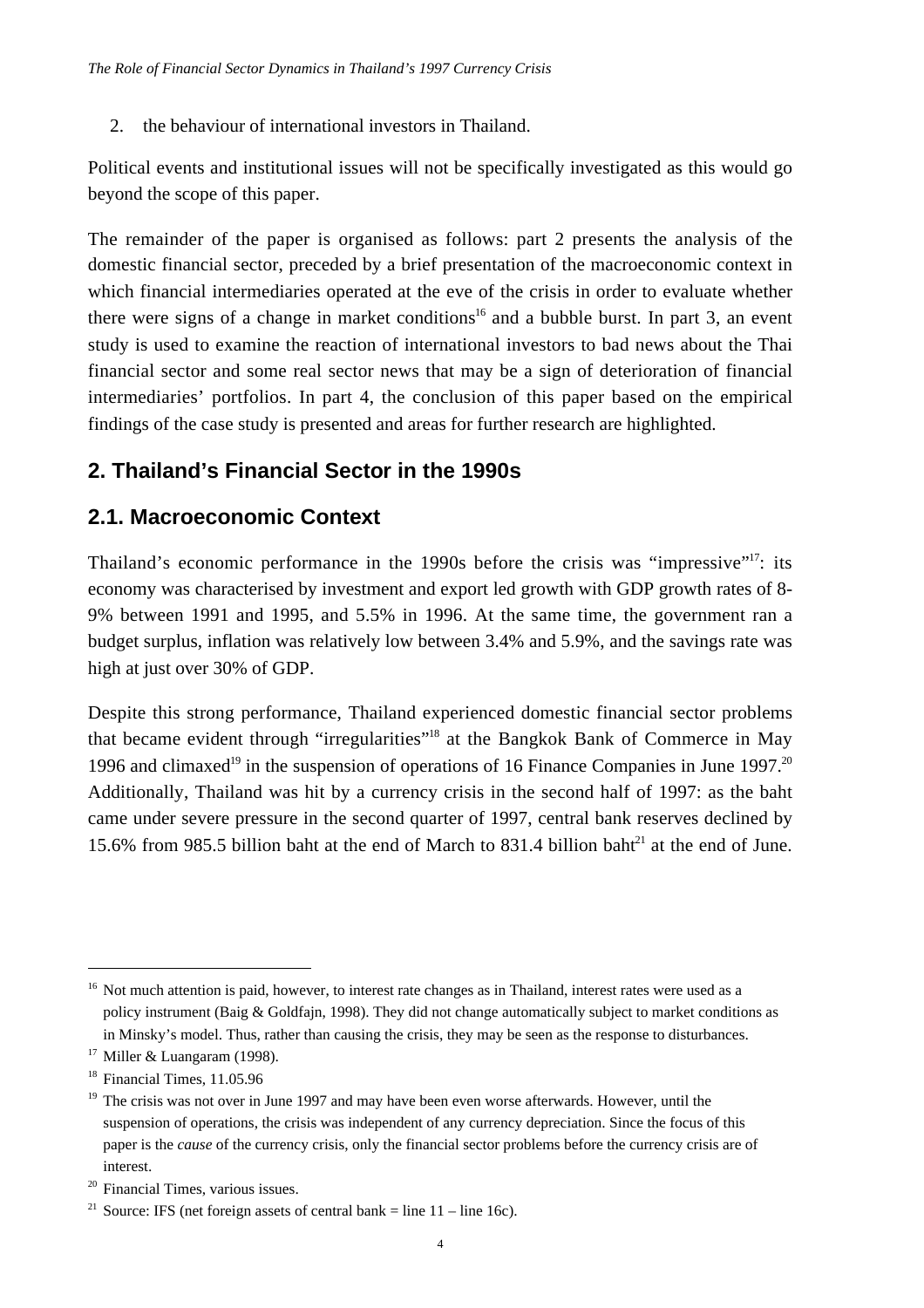Consequently, the government abandoned the baht's effective peg<sup>22</sup> against the US dollar on July  $2<sup>nd</sup>$  and adopted a managed float as a currency regime. This resulted in a strong depreciation of the baht and economic depression: the baht lost 23% against the US dollar in July 1997 alone and 115% between July 1997 and January 1998 when the currency reached its lowest value against the dollar (see graph 2).GDP growth became negative (see table 1).

This twin crisis may seem surprising in the context of Thailand's strong economic growth. Additionally, the absence of a government deficit and the relatively stable level of central bank reserves until the second quarter of 1997 (see graph 1) is at odds with first and second generation models of currency crises.

However, Thailand's economy was not as sound as its strong growth performance suggested. Following a real appreciation of the dollar in 1996 against the yen and several European currencies (and thus, a real appreciation of the baht against these currencies), Thailand encountered a loss in external competitiveness. As a result, export growth – one of the drivers behind Thailand's economic success – fell from 25.1% in 1995 to  $-1.3\%$  in 1996.<sup>23</sup> Furthermore, the building up of overcapacity indicated that overinvestment took place, meaning that the second driver of Thailand's growth – investment - was not sustainable, either. Even in 1995, only 80% of the economy's overall capacity was utilised. This ratio declined further in the following years until it reached 65% in July 1997. The overinvestment did not only result in overcapacity but in diminishing returns on investment as well: the average return on assets dropped from 3.69% in 1996 to 2.54% in 1996 and 1.51% in 1997.<sup>24</sup>

These problems were particularly pronounced in the real estate sector where vacancy ratios were very high (15% in business property in 1997<sup>25</sup>) and prices dropped sharply in early 1997.26 The drop in real estate sector prices could be interpreted as an asset bubble burst. The finding that overinvestment and the following price decline were problems especially of the real estate sector was reflected in the development of the sector's share prices that at first rose much stronger than the general share price index (395% rise in real estate sector share price index vs 175% rise in general share price index between 1990 and 1993) and then lost much more value than other sectors (73% vs 51% between 1993 and 1996).<sup>27</sup>

The deterioration of economic conditions described above, especially the bubble burst of real estate sector prices, could have caused the financial sector crisis if financial intermediaries were vulnerable (which will be examined in section 2.3.) because investments were largely

<sup>&</sup>lt;sup>22</sup> See IIE (?): After being pegged solely to the US dollar, the baht was fixed to a basket of currencies of Thailand's major trading partners from 1978 on. However, despite the basket, close links to the US dollar were maintained  $\Rightarrow$  'virtual' peg.

<sup>&</sup>lt;sup>23</sup> Radelet&Sachs (1998).

<sup>&</sup>lt;sup>24</sup> Numbers on return and utilisation: Corsetti et al. (1998) and IMF (2000).

 $25$  Corsetti et al. (1998).

<sup>26</sup> Miller&Luangaram (1998).

 $27$  Corsetti et al. (1998).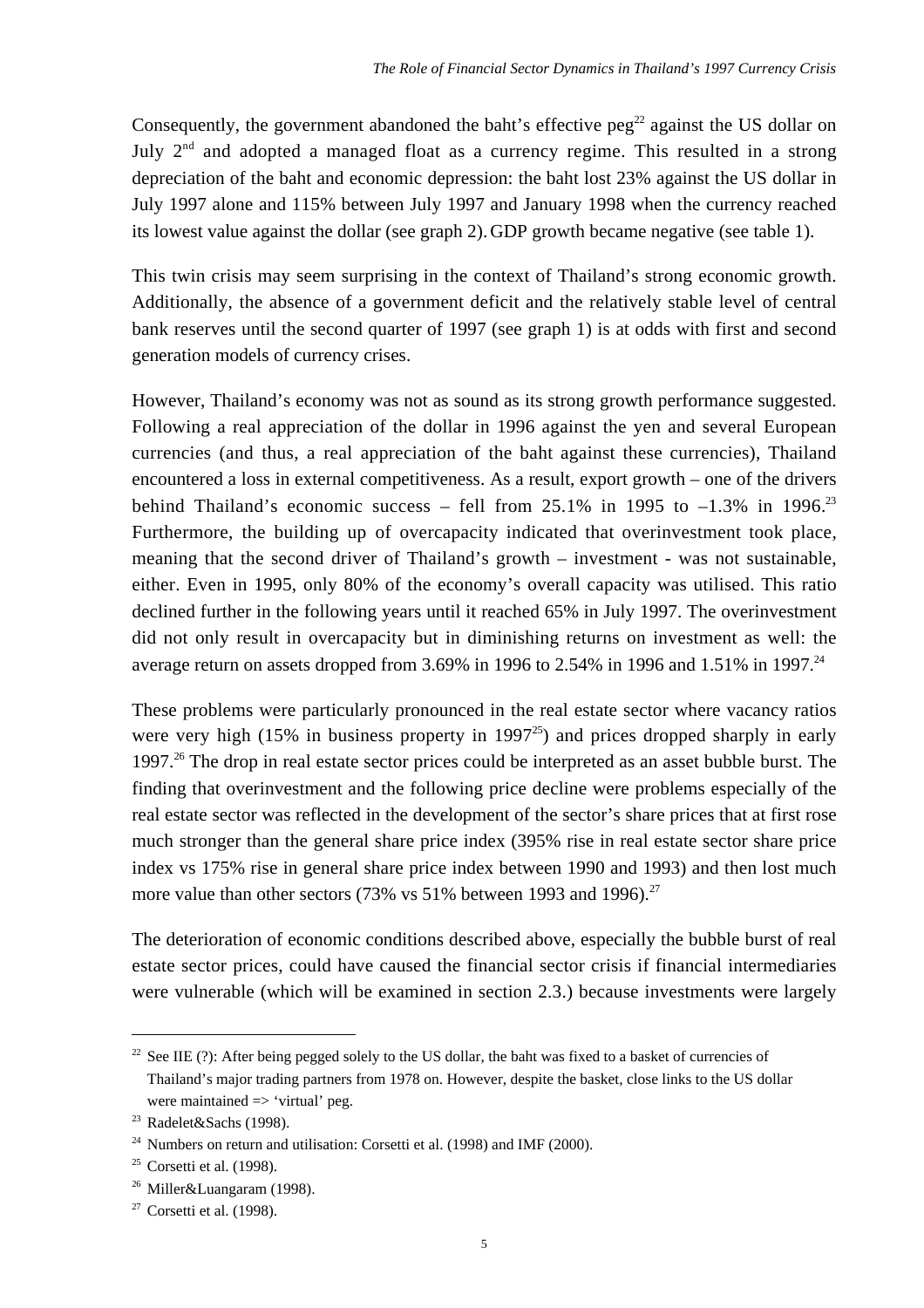debt financed by domestic financial institutions. The average debt/equity ratio for Thai corporations increased from 1.54% in 1994 to 2.18% in the first half of 1997 which can be considered as high: the ratio in the US, for example, is just below  $1.^{28}$  This overlending was encouraged by the liberalisation of Thailand's financial system that had started in 1990. The liberalisation facilitated foreign capital inflows to financial institutions that could then be channelled through to corporations.

That Thailand's investment was at least partly financed by foreign capital inflows is confirmed by the fact that Thailand ran a large current account deficit - averaging 7% of GDP between 1990 and 1996<sup>29</sup> - but central bank's foreign reserves remained relatively stable during this period (see graph 1). Apparently, the largest part of Thailand's capital inflows was foreign debt (the average proportion being roughly 70.9% in the period from Q2 1996 to Q1 1997) and a large part of this debt was short term (40% - 50% in 1996 and 1997 before the crisis, see graphs  $3 \& 4$ ).

A current account largely financed by debt is sustainable as long as international investors are convinced that the country can repay its debt in the future<sup>30</sup> and thus, maintain capital inflow levels. However, as soon as this conviction changes (for one of the reasons outlined in the third generation models, e.g. insufficient deposit insurance, expected withdrawal of funds by fellow international creditors or deterioration of the financial sector), international investors will start to decrease inflows or even withdraw capital which – in the case of a maintained large current account deficit – can lead to a currency crisis. This is what appears to have happened in Thailand: net capital inflows peaked in O4 1996 and then started to decline.<sup>31</sup> In the second quarter of 1997 – coinciding with the pressure on the baht and the decline of central bank reserves that resulted in the collapse of the currency regime– net capital flows became negative (see graph 5). The capital outflows could have been the result of capital flight by domestic agents as well as international investors. However, since Thailand received substantial inflows of foreign capital before the crisis that financed its current account deficit, and since a large proportion of these inflows was short term and thus, easily reversible, it is likely that the largest part of outflows was due to capital withdrawal by international investors.

### **2.2. Objective and Methodology of Examining the Financial Sector**

In section 2.1., it was illustrated that several of the conditions which - according to the domestic approach of 3rd generation crisis models - lead to the withdrawal of foreign capital

 $28$  IMF (2000).

<sup>&</sup>lt;sup>29</sup> Corsetti et al (1998). The article states that a CA deficit above 5% of GDP should be subject of 'close attention'.

<sup>30</sup> Sachs & Larrain.

<sup>&</sup>lt;sup>31</sup> Not only net capital outflows can put pressure on the exchange rate of a country running a currenct account deficit but declining net capital inflows as well if the current account deficit does not decline at the same time.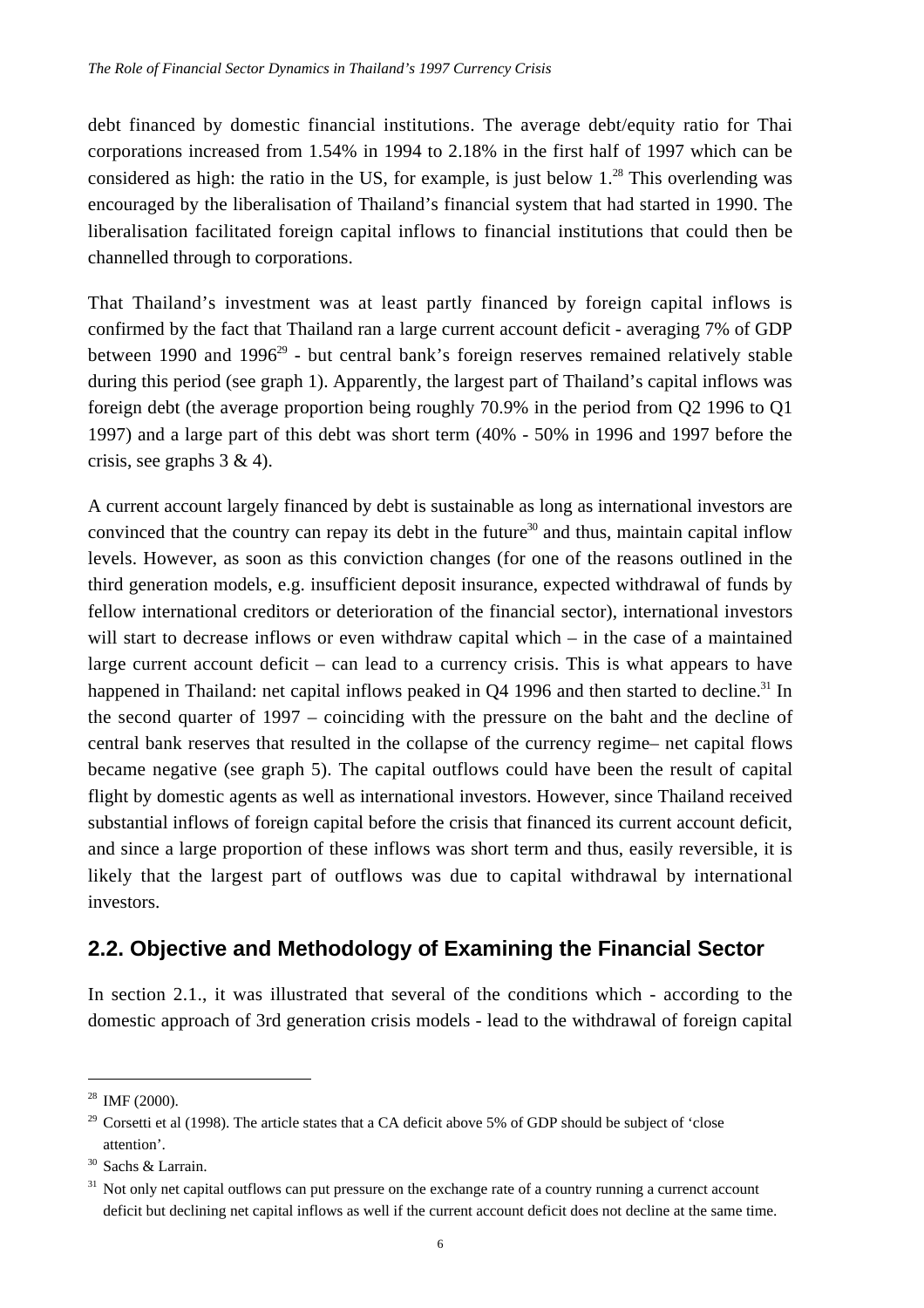and consequently, a currency crisis, were present in Thailand's economy: overlending by national and international investors, overinvestment, a deterioration in economic conditions and a crisis in the domestic financial sector.

Keeping in mind that the focus of this paper is the cause of Thailand's currency crisis, the objective of the remainder of part 2 is to examine:

- 1. whether financial institutions were vulnerable to a deterioration in economic conditions because the *presence* of diminishing returns (affecting loan service ability of corporations) and a bubble burst (affecting collateral) does not necessarily mean that they were the *cause* of the financial sector problems in 1996/97 as theory suggests. The finding of vulnerability among financial institutions would also indicate the *possibility* of moral hazard among international investors: In case they knew about the weakness of the financial system but lent to Thai financial institutions anyway, this could be interpreted as moral hazard.
- 2. whether there could have been moral hazard among domestic financial institutions.
- 3. whether Thailand's financial sector problems could have caused its currency crisis. Section 2.1. stated that foreign capital inflows to financial institutions took place. It has to be analysed, however, whether these were significant enough to affect the value of the baht and whether they were reversed at the eve of the crisis.

Points 1 and 2 will be analysed by looking at publicly available consolidated data for commercial banks and finance companies. These two groups were the most dominant among Thai financial intermediaries, accounting for roughly 70% and 20% of total assets in the sector, respectively.<sup>32</sup> They were also the two groups where the financial sector problems in 1996/97 occurred.<sup>33</sup>

The main data source for banks is the "Banking Statistical Supplement" for Thailand by Moody's Investor Service (various issues). From income statement and balance sheet data for individual banks provided, average data will be calculated by weighing banks according to the ratio of their assets to total assets. Although not all commercial banks are included in the supplement, the numbers obtained are considered to be representative as 12 out of Thailand's 15<sup>34</sup> domestic commercial banks are covered. The analysis will look at ratios providing information on profit, non-performing loans (NPL), capitalisation and banks' main business to find out how vulnerable banks were. Furthermore, a ratio for new loan loss provisions will be examined. Together with the capital ratios, it can indicate whether there may have been moral hazard among domestic banks. Last, it will be analysed whether banks were illiquid.

 $32$  IIE (?). The numbers are for 1992. However, lacking more up-to date numbers, the author assumes that the weight in the financial sector has not shifted significantly between 1992 and 1997.

<sup>&</sup>lt;sup>33</sup> Financial Times, various issues.

 $34$  IIE (?). 'Total assets' in the ratio used for bank weights does not refer to the assets of all 15 banks but to the assets of the 12 banks covered by Moody's.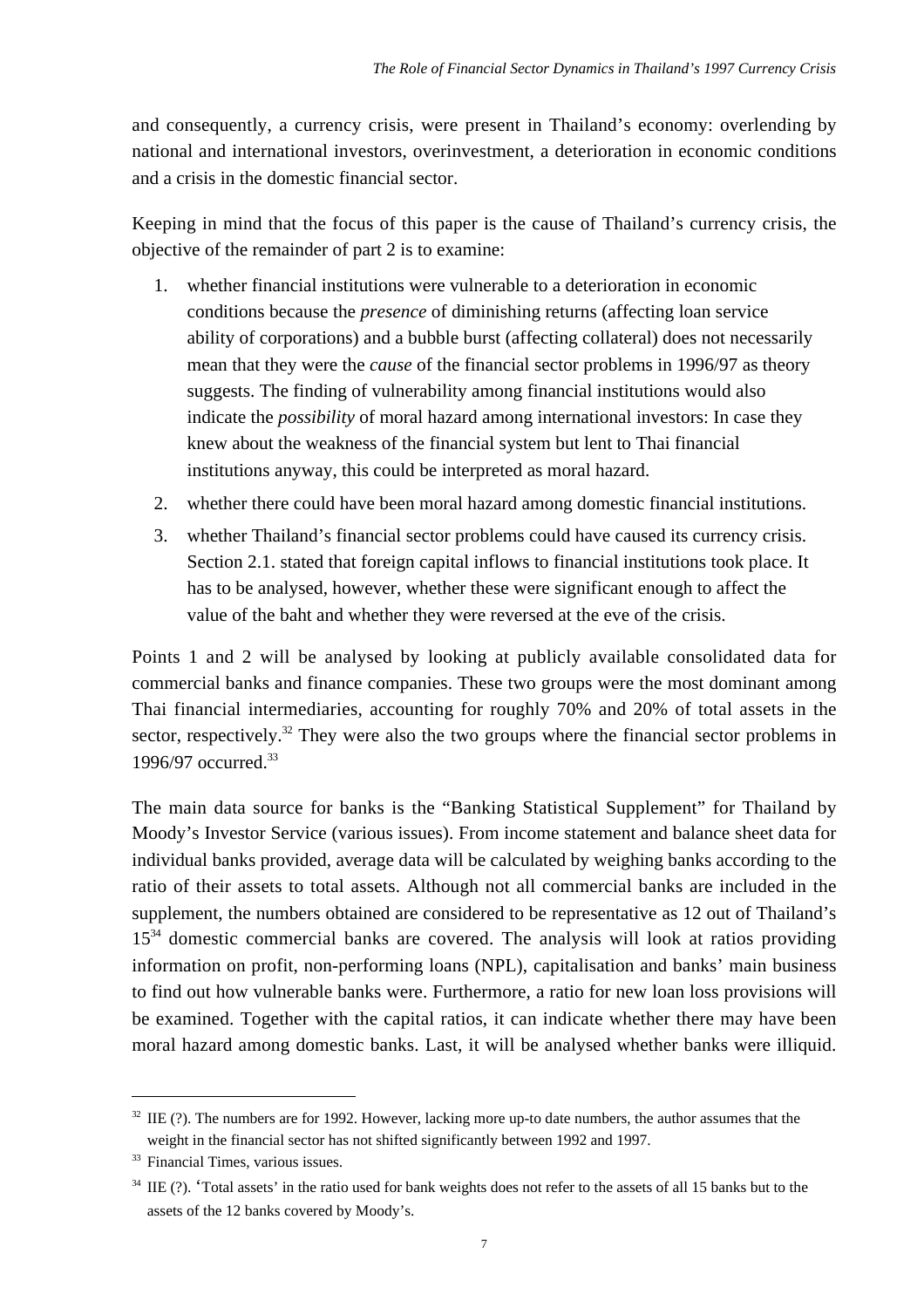Illiquidity does not necessarily signify that banks were vulnerable to a deterioration in economic conditions. However, it does mean that initial problems in the banking sector can lead to even greater desire among investors to withdraw funds if they expect that fellow creditors will not roll-over short term bank debt due to the initial problems.<sup>35</sup> A detailed description of the ratios used in the analysis can be found in APPENDIX I.

Moody's supplement provides annual data only. This is useful in order to reach the objectives of this section. However, monthly data would illustrate the role of banks in Thailand's currency crisis even further because it could show whether the start of the bank problems (reflected by a deterioration in banks' financial statements) coincided with the bubble burst and because it would allow to separate the effects of Thailand's economic downturn and the currency crisis. Unfortunately, detailed monthly bank data could not be obtained within the time frame of this thesis (it may not be publicly available at all).

Analysing data for finance companies is problematic because only limited information is published. The best source found for finance company data is the Bank of Thailand's "Quarterly Bulletin" (various issues). It provides some consolidated monthly information on capitalisation and finance companies' main business which can indicate the companies' vulnerability to the deterioration of economic conditions to some extent. An advantage is the monthly availability of the data.

Very little loan portfolio information is publicly available for either group of financial intermediaries. The only data on loan portfolio composition by sector found by the author for each group was their exposure to the real estate sector, published in the IMF February 2000 country report on Thailand. This information can be used to specifically examine the financial sector's vulnerability to the burst of the asset bubble in real estate/land prices.

Point 3 in the objective will be addressed by looking at Thailand's external debt. Data source is the Bank of Thailand's "Quarterly Bulletin" (various issues). A high ratio of financial sector debt to total external debt and a declining level of external financial sector debt in 1997 may indicate that the financial sector was indeed responsible for the currency crisis, as suggested by the domestic approach of  $3<sup>rd</sup>$  generation models.

## **2.3. Evaluation of Financial Sector Data**

Table 2 presents the consolidated ratios for Thailand's commercial banks (ratios for individual banks can be found in APPENDIX II).

The analysis focuses on the period 1993 – 96, i.e. the time before the financial crisis became full blown and the currency crisis occurred. Data for 1997 and 1998 is provided mainly for general information.

<sup>&</sup>lt;sup>35</sup> Collective action problem, see Radelet & Sachs (1998).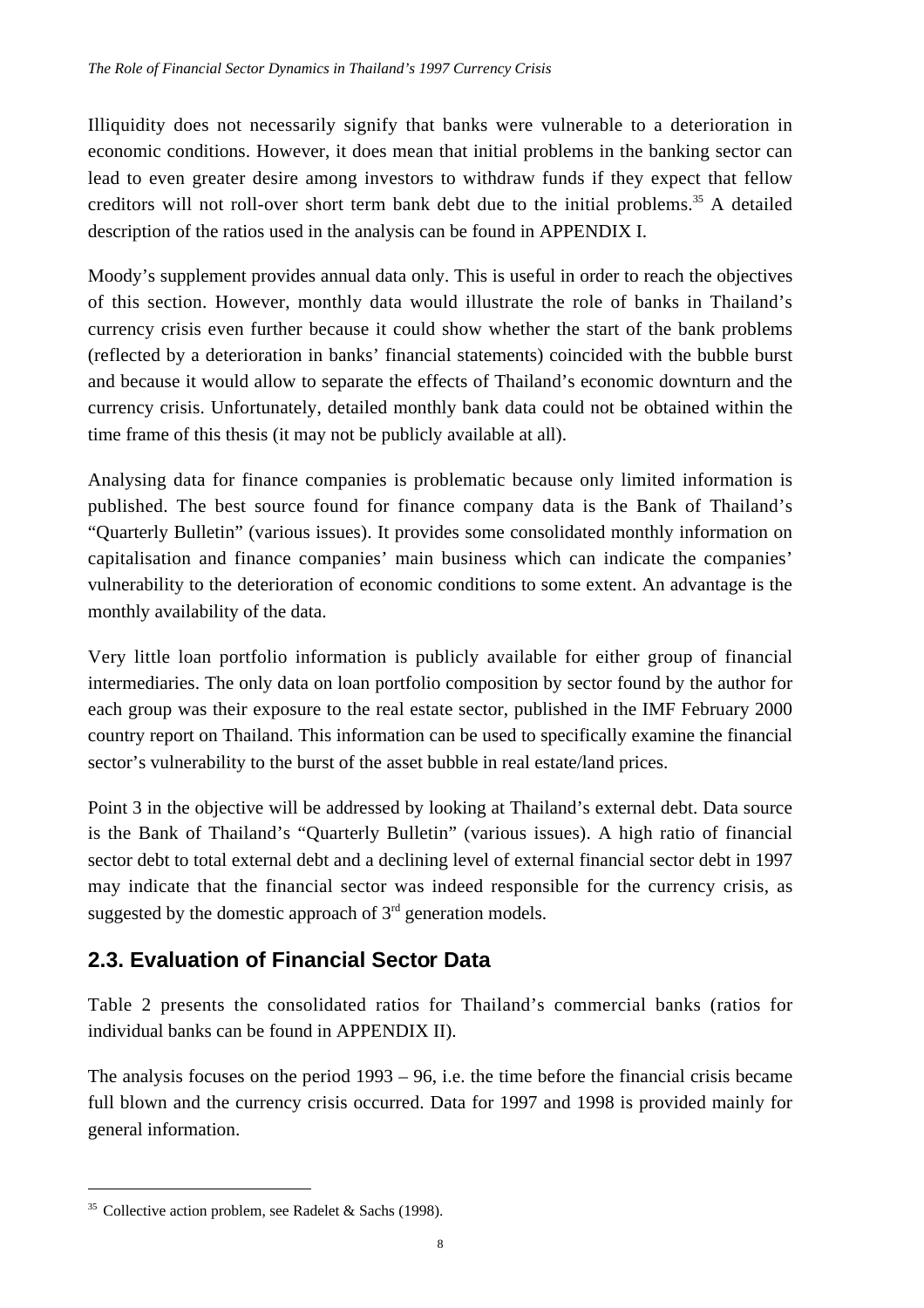### *Profit Ratios*

The profit ratios in table 2 indicate that Thailand's banking sector was generating relatively strong profits. For example, a pre-provision return on average assets above 2% can be considered as high<sup>36</sup> and compared to the same ratios of two commercial banks in industrialised countries, Abbey National (Great Britain) and Commerzbank (Germany)<sup>37</sup>, the ratios for Thailand's banks are more favourable (compare tables 2 & 3).

On reason for Thai banks' relatively strong profit could be that they faced little competition: Between 1978 and 1998, no new banks were allowed to enter the market in Thailand so that existing banks could earn "oligopoly profits".<sup>38</sup>

The analysis of this group of ratios suggests that Thai banks had some flexibility to withstand a decline in earnings and/or the need to increase provisions.

### *NPL Ratios*

According to the ratio NPL/gross loans in table 2, the banking sector's proportion of nonperforming loans seems to be reasonably low. The ratio NPL/(provisions + equity) confirms this impression as it indicates that before 1997, all non-performing loans in the sector could have been written off without running down the capital base completely, i.e. causing insolvency. As expected, a slight deterioration of these ratios is visible in 1996, the start of the financial crisis. The ratio of NPL/provisions, however, is less favourable: the fact that NPL are roughly three times the amount of provisions signifies that in case that all NPL have to be written off, the capital base will decrease substantially.

Conclusions based on the NPL ratios have to be drawn with extreme caution: due to a lax regulation in Thailand regarding NPL classification before July 1998<sup>39</sup>, the true ratios could be much worse. Additionally, only few banks (3-4) are included in the average before 1996, so the numbers before 1996 may not be representative for the sector.

Keeping these limitations in mind, the NPL ratios indicate that the banking sector was in no immediate danger before the bubble burst but vulnerable to an economic deterioration which would increase NPL levels, lead to a write-off of existing NPL and thus – as the ratio of NPL/provisions was high – cause a decrease in equity.

<sup>36</sup> Interview Ms Richter, Deutsche Bank.

<sup>&</sup>lt;sup>37</sup> Abbey National and Commerzbank were chosen for comparison because they are commercial banks with a relatively high percentage of loans in total assets, similar to the Thai banks. However, the comparison is still only indicative and can merely provide a rough idea because conditions under which Thai banks operated were very different from Great Britain and Germany. Additionally, Abbey National's and Commerzbank's numbers for 1997 and 1998 might be influenced by the crisis in Asia and Russia and thus, slightly negatively biased.

 $38$  IIE  $(?)$ .

<sup>&</sup>lt;sup>39</sup> IMF (2000). See APPENDIX III for loan classification regulation and provision requirements before and after July 1998.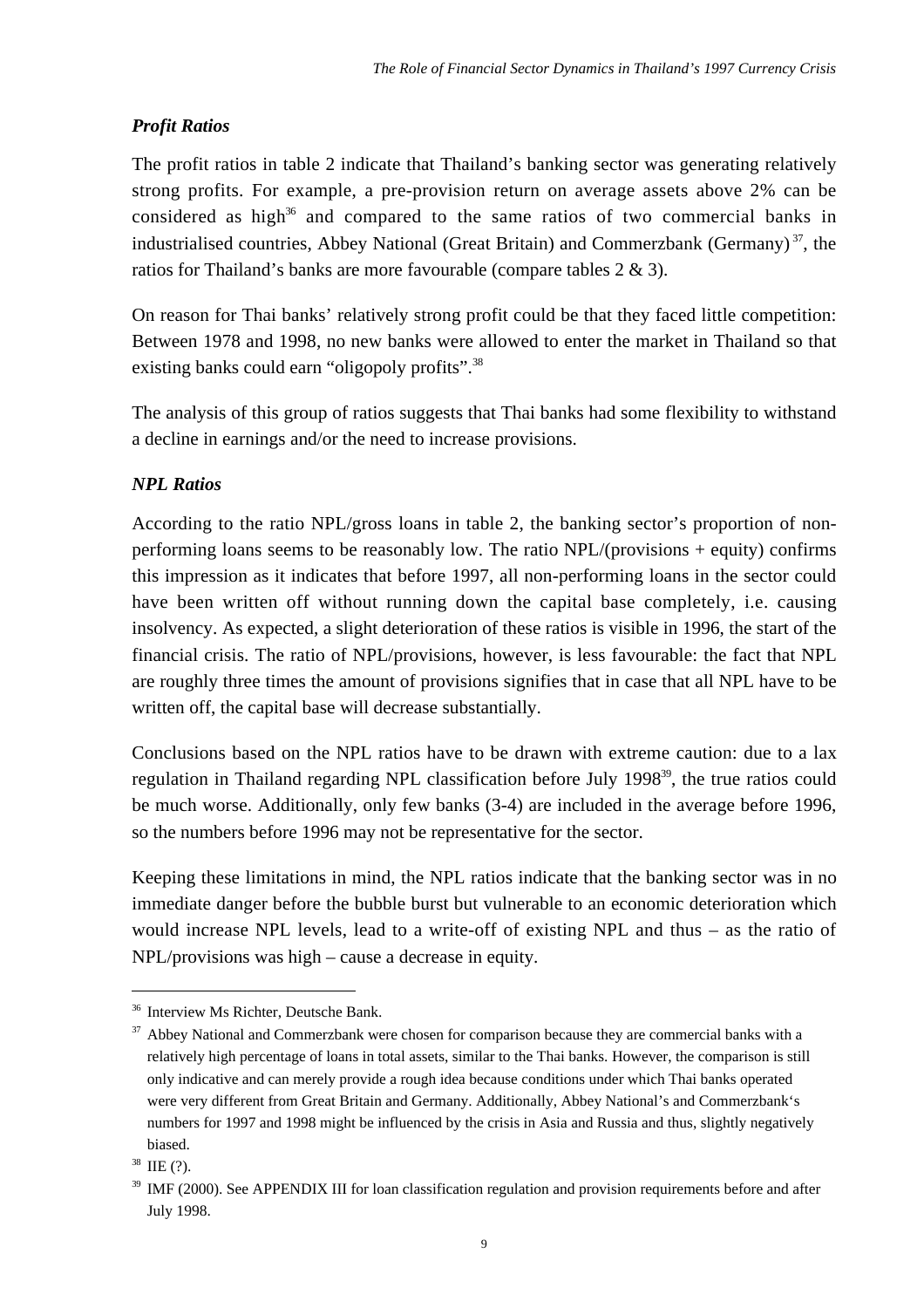#### *Capital Ratios*

According to the average risk weighted capital (RWC) ratios, Thailand's banking sector does not seem to have been undercapitalised, neither before the crisis years nor during the crisis years. From 1994 on, the ratios were always well above the 8% minimum required by the Basle Capital Accord that applied to Thailand from 1995 onwards<sup>40</sup>. However, some criticism has to be made: first, although compliant with requirements, the ratios still appeared to be below the ratios of banks in industrialised countries. The average ratio for major banks in G-10 countries, for example, was  $11.2\%$  in 1996.<sup>41</sup> This should be alarming because sufficient capitalisation is much more important for banks in developing countries than for banks in industrialised countries as developing countries are more prone to a deterioration in economic conditions like the one effecting Thailand in  $1996/97$ .<sup>42</sup> Second, Thai ratios could be biased upwards due to the lax classification of NPL which artificially increases the capital base.<sup>43</sup> Third, the numbers before 1996 may not be representative for the sector because only 2-4 banks are included in the average. Last, critic can be raised about the usefulness of RWC ratios because risk weight requirements may be to general. For example, "loans fully secured by mortgage on residential property that is or will be occupied by the borrower or that is rented"<sup>44</sup> are risk weighted with 50% across countries without taking specific country conditions – such as the existence of an asset bubble in the property market – into account.

Considering this last criticism, equity/total assets seems to be better suitable to provide information on the capitalisation of Thai banks. It could even be considered as their "true" RWC ratio. Since all 12 covered by Moody's banks are included in the average and there are no outliers<sup>45</sup>, equity/total assets is also more representative for the sector than RWC. Average equity/total asset ratios are below the 8% minimum for RWC throughout the 1990s, indicating that capitalisation of the Thai banking sector was low. From this information, it can be concluded that a) Thai banks were vulnerable to a deterioration in economic conditions as they were in danger of insolvency in case many loans had to be written off and b) the overlending by Thai banks could have been a result of moral hazard as the downside of investment pay-offs was limited.

#### *Provision Ratio*

A provisions  $(=$  new provisions)/pre-provision income ratio of well below 20% throughout the period 1993-96 seems low, especially considering the high NPL/provisions ratio of Thai

 $40$  IIE (?). BIS guidelines were introduced in Thailand as early as 1993 but there was a transition phase until 1995 during which ratios below 8% were still tolerated.

<sup>41</sup> BIS (1999).

 $42$  Moody's (1999b).

<sup>&</sup>lt;sup>43</sup> See APPENDIX III: Banks might have still had loans on their books that should have been written off against equity.

<sup>44</sup> BIS (1988).

<sup>&</sup>lt;sup>45</sup> Outlier for the purpose of this analysis is defined as: Any bank whose ratio deviates from the average by more than 100% (50% for capitalisation ratios) over at least 2 periods.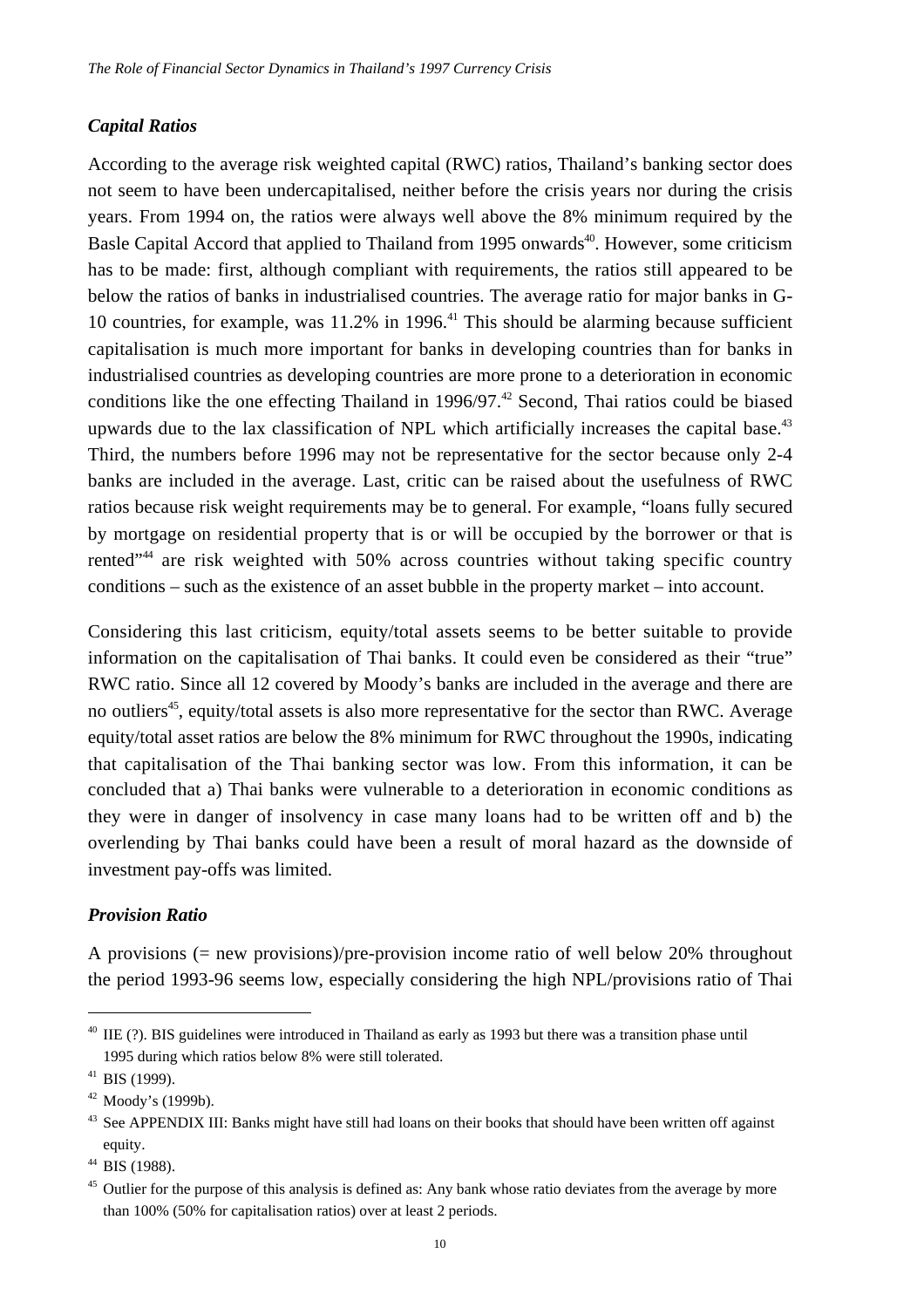banks. The ratios for Commerzbank, in comparison, were above 40% in 1997 and 1998.<sup>46</sup> However, provisions may have been within the requirements set by Thai authorities: required provisions for NPL were 15% - 100% of the principal value (see APPENDIX III) and banks' existing provisions for NPL were around  $30\%$  ( $\Rightarrow$  derived from NPL/provisions) between 1993 and 1997. Thus, it is inconclusive from the provision ratios whether or not there was moral hazard among Thai banks before the crisis. However, after the bailout of Thai banks during a banking crisis in the early 1980s, an implicit deposit insurance for Thai financial intermediaries existed, $47$  possibly causing management to take on additional risk, i.e. causing moral hazard $48$ .

#### *Main Business*

An average ratio net loans/total assets of over 80% for the period 1993-96 suggests that the main business of Thai banks was the provision of loans. Banks were, therefore, vulnerable to a deterioration in their loan portfolios, i.e. an economic downturn/bubble burst affecting debtors' earnings and the value of loan collateral.

#### *Liquidity Ratio*

The liquidity ratios for the banking sector were low at around 30% in 1993-96. However, the numbers in table 2 are not representative because out of 11 banks included in the average, 4 banks were well below the average (around15% in 1993-96) and 3 banks well above (above 80% in 1993-96). Thus, the information provided by these ratios is inconclusive: some banks might have been prone to a collective action problem, others not.

As stated in the IMF country report, the exposure of the banking sector to the real estate sector was relatively stable around 23% from 1993-1997. This relatively high exposure indicates that the banking sector was vulnerable to Thailand's bubble burst in real estate prices.

Table 4 presents consolidated data for Thai finance companies for the period 1995-1997. The ratio equity/total assets for finance companies was relatively high at around 12-13% for the period 1995-97, especially compared to the same ratio for banks which was below 8% for the same period. This is surprising because finance companies were hit much worse by crisis than banks and were even at the brink of collapse in 1997.*<sup>49</sup>* It is possible that the data is not viable.*<sup>50</sup>* Additionally, it cannot be seen from the data provided by the Bank of Thailand whether the consolidated numbers are representative for the whole sector or whether they are upward biased because a few finance companies had very high equity levels.

<sup>&</sup>lt;sup>46</sup> Annual report available on the internet in August 2000 (i.e. 1998). One has to keep in mind, though, that the 1997 and 1998 numbers for Commerzbank could be biased slightly upwards due the Asian and Russian crises.  $47$  IIE (?).

<sup>48</sup> Eichengreen (1999).

<sup>49</sup> Financial Times, various issues.

<sup>50</sup> Moody's (1999b).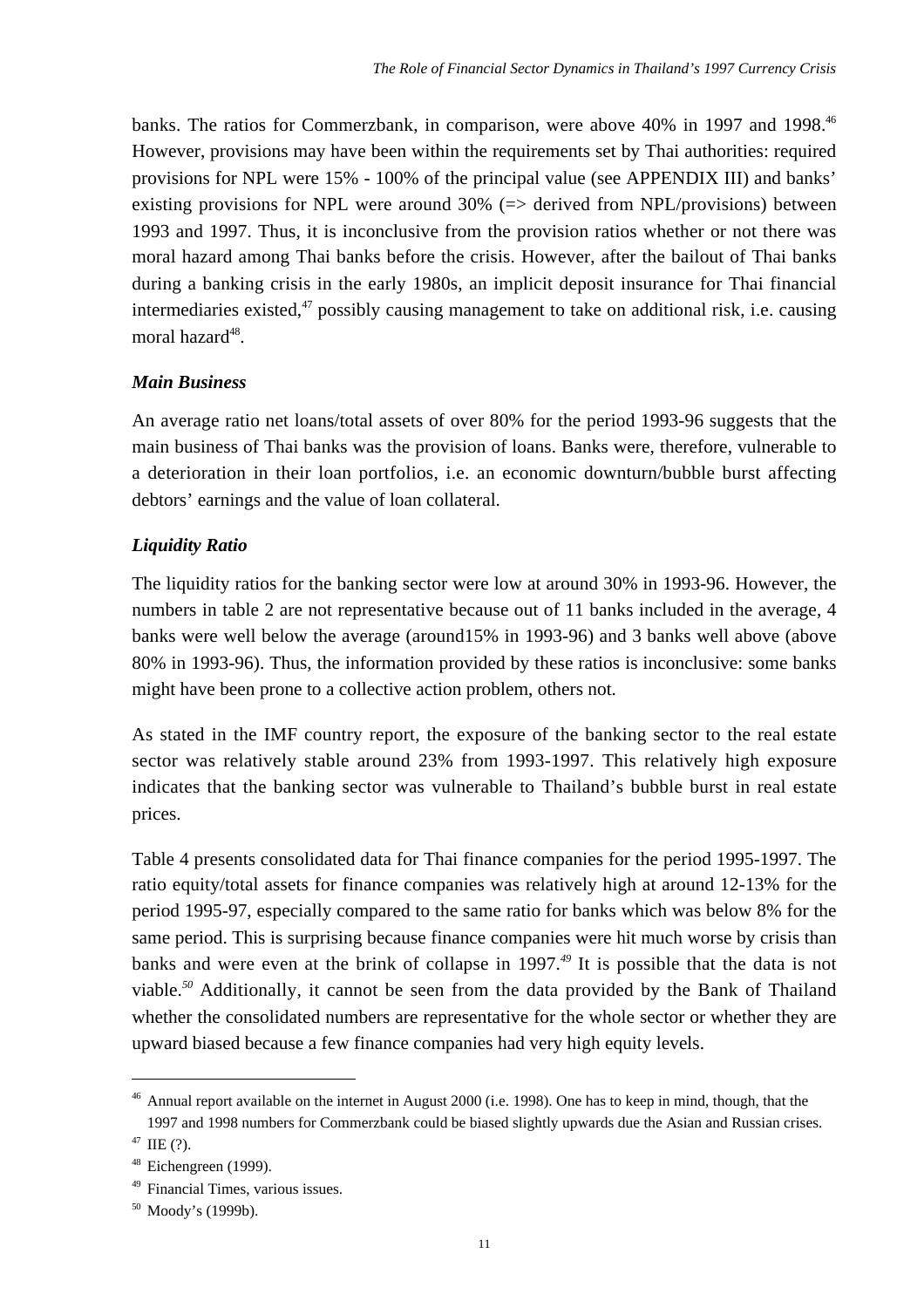The consolidated loans/total assets ratios show that the main business for finance companies – as for banks – was loan provision. More than 30% of finance companies' loan portfolio consisted of loans to the real estate sector in the period  $1995-97$ .<sup>51</sup> This suggests that finance companies – like banks – were vulnerable to a deterioration in economic conditions, especially an asset bubble burst in the real estate sector.

The composition of Thailand's foreign debt (see graph 6) shows that capital inflows to the financial sector were substantial. From Q4 1995 to Q2 1997, Thailand's foreign debt comprised to around 50% of Bank debt and BIBF<sup>52</sup> debt alone. Adding non-bank foreign debt (assuming it to be mostly debt to non-bank financial institutions) raises the proportion of financial sector debt to around 80%.

Graph 7 demonstrates that capital was withdrawn from Thailand's financial sector from Q2 1997 onwards. If non-bank debt is included, financial sector debt declined by 9,028 million US\$ between March and December 1997. Without non-bank debt, the decrease was still 6,150 million US\$. Both numbers appear to be large considering that Thailand's total net capital outflow was 7,942 million US\$ in the same period.<sup>53</sup> Given that Thailand experienced inflows in the form of rescue packages to Thai monetary authorities totalling  $7.292^{54}$  million US\$ between March and December 1997, one can assume that gross outflows during this time period were around 15 million US\$, provided that no other major inflows occurred simultaneously. Thus, the financial sector debt decline of 9,028 million US\$ accounted for nearly 60% of Thailand's capital outflows.

The analysis above suggests that Thailand's domestic financial sector crisis *could have* caused or at least played an important role in the origin of the currency crisis, because a significant proportion of the capital outflows leading to the collapse of the exchange rate regime came from the financial sector. However, these findings are no proof of causality.

It has to be kept in mind that all conclusions derived from financial sector data have to be viewed with caution as the numbers could be incorrect or incomplete.55

 $51$  IMF (2000).

 $52$  BIBF = Bangkok International Banking Facility. The BIBF was set up in 1993 to facilitate inflows of foreign capital to the domestic financial sector. Under the BIBF, domestic banks were awarded licences to raise funds off-shore [IIE (?)].

<sup>53</sup> (263,245 million baht, converted at the average exchange rate for Q2, Q3 and Q4 1997 of 33.14 baht/US\$)

<sup>54</sup> BoT Quarterly Bulletin (1997).

<sup>&</sup>lt;sup>55</sup> Moody's (1999b). Applies to data from developing countries in general.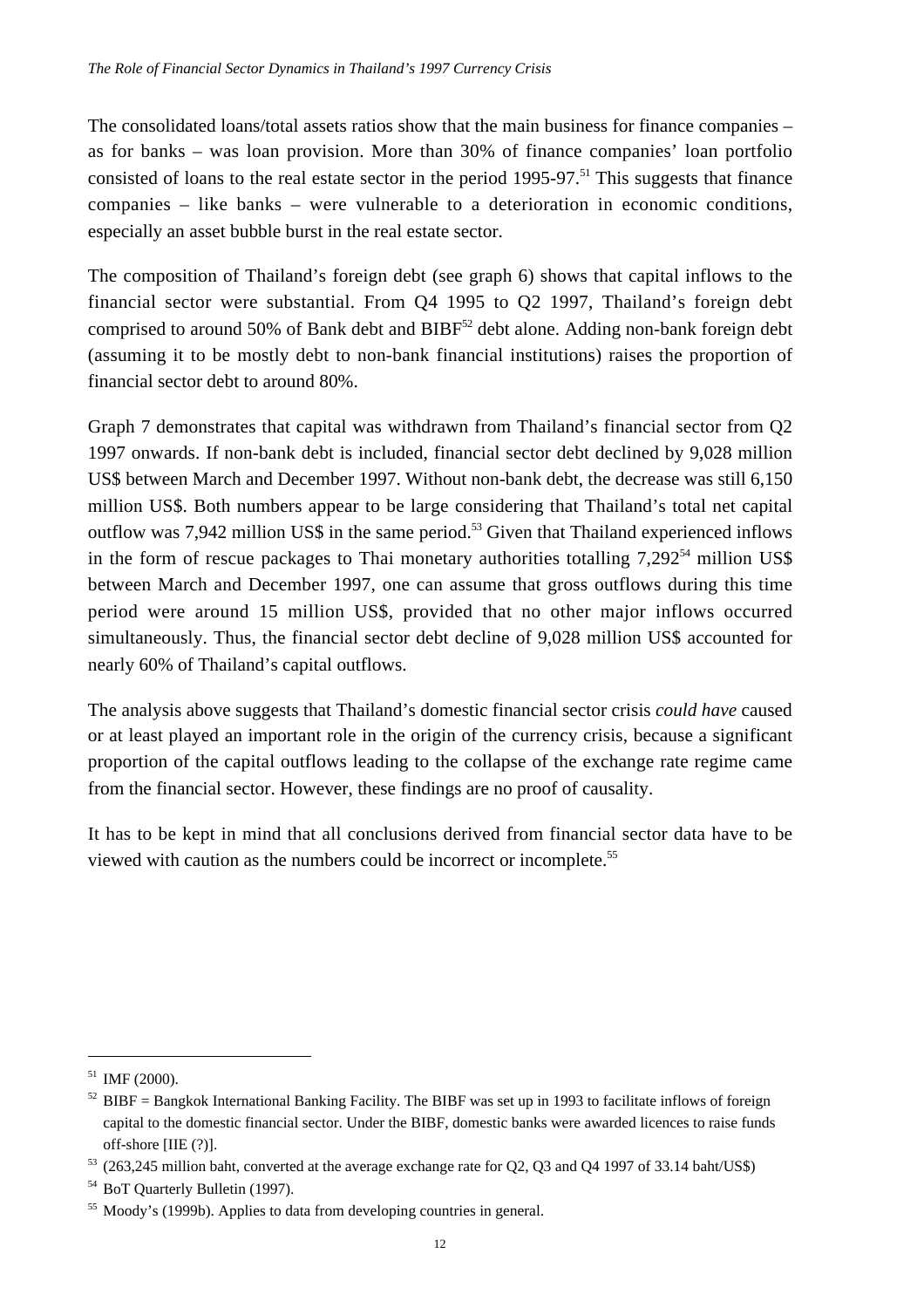## **3. Reaction in the FX Market to "Bad" Financial Sector News**

## **3.1. Objective of Testing the Reaction to Financial Sector News**

Section 2.3. showed that both, Thailand's commercial banks and finance companies, were vulnerable to a deterioration in economic conditions to some extent before the twin crisis, indicated by a large proportion of loans among their assets, their exposure to the real estate sector and banks' relatively low capital base. Therefore, it is likely that the financial sector crisis hitting Thailand in 1996/97 was due to the country's economic downturn, especially the bubble burst in the real estate sector, as domestic approach of  $3<sup>rd</sup>$  generation models suggests. Additionally, these findings give rise to the *possibility* of moral hazard among international investors. Evidence for moral hazard among Thailand's domestic banks, on the other hand, is inconclusive. Section 2.3. also showed that Thailand's 1997 currency crisis was – in accordance with the domestic approach – at least partly driven by capital outflows from the domestic financial sector.

The data presented in section 2.3. does not indicate, though, whether capital outflows (and eventually, the collapse of the exchange rate regime) were caused by the financial crisis as it is assumed in the domestic approach or whether they were initiated by another trigger. Furthermore, it does not provide any information on whether or not moral hazard among international investors, an element of the *global* approach of 3rd generation models, was actually present.

Thus, the objective of section 3 is to shed more light on the causal relationship between Thailand's financial crisis and its capital outflows/currency crisis in 1997 and to examine whether there were signs of moral hazard among international investors. This will be done by testing the reaction of international investors to negative financial sector news as well as some negative real sector news that could be a sign of financial sector trouble if financial institutions are vulnerable (e.g., problems among property companies). A reaction among international investors to this type of news in form of a decline or even withdrawal of capital flows could provide some evidence in favour of the assumption that a financial crisis caused the currency crisis. Additionally, a reaction to news about problems among corporations could be seen as a sign of moral hazard among international investors as it indicates that they might have known about the vulnerability of the financial sector but provided funds nevertheless.

## **3.2. Methodology of Examining FX Market Behaviour**

It is important to not only examine in general whether international investors reacted to financial sector news in order to find out whether financial sector problems could have caused the currency crisis but to examine specifically what news international investors reacted to as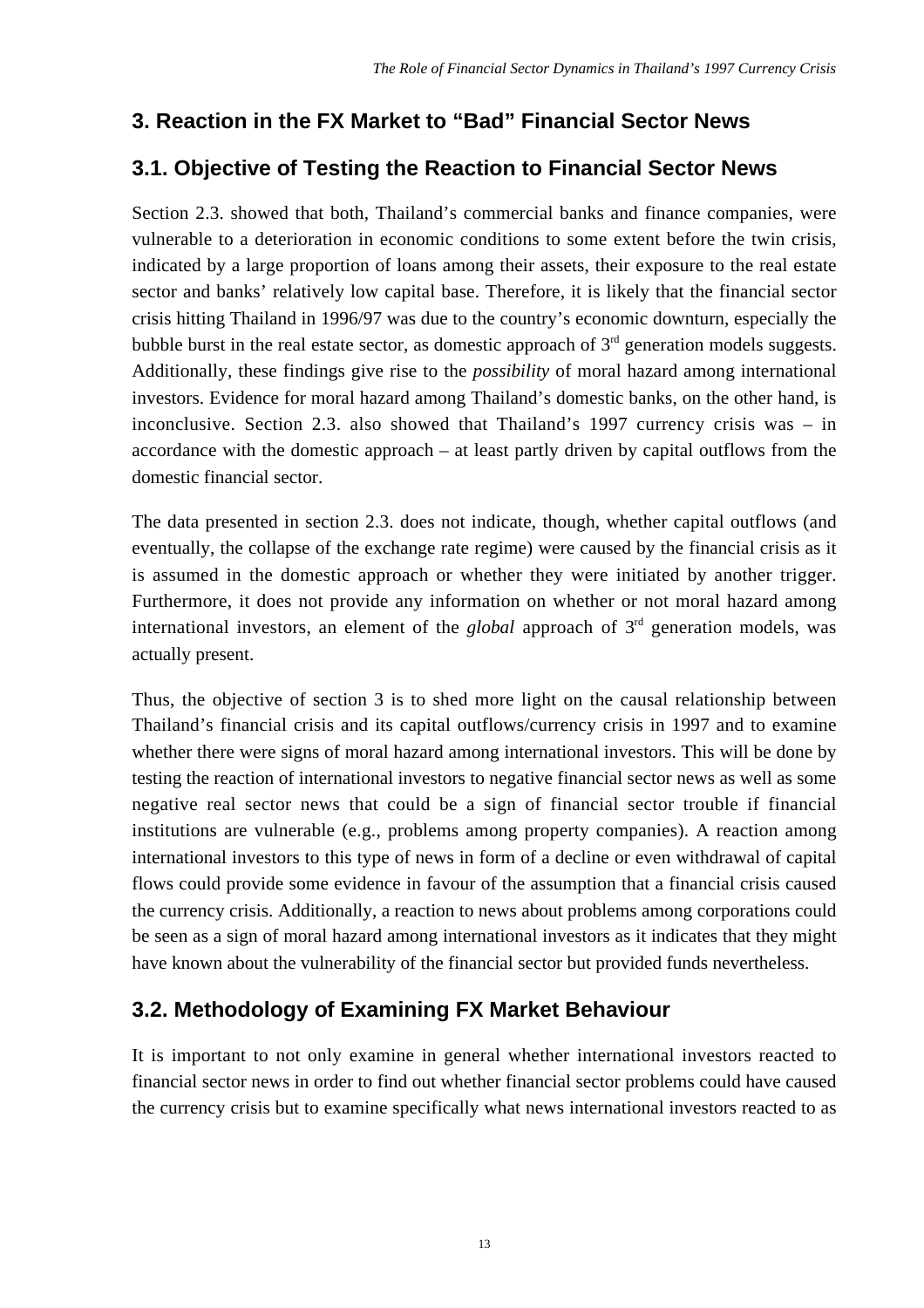well in order to address the question of moral hazard among them.<sup>56</sup> Thus, an event study is conducted rather than a regression analysis.

One could examine the behaviour of international investors by looking at international capital inflows/outflows. However, an event study requires high frequency, preferably daily, data to test the impact of news - especially if news occur frequently as it is the case in this analysis (see table 5) - but only quarterly capital flow data is available. Therefore, exchange rate data for which daily quotes exist is used instead. The rationale behind using the foreign exchange (= FX) market to reflect international investors' behaviour is that - assuming the current account does not change accordingly - a change in capital inflows affects the demand and supply constellation in the FX market and thus, the exchange rate if the exchange rate is allowed to adjust to market conditions.

The problem with Thailand is, though, that before the currency crisis, the exchange rate was not largely determined by market forces but the baht was pegged against a basket of currencies (see footnote 23 in section 2.1.). Therefore, the behaviour of Thailand's international investors is not necessarily reflected in the baht spot rate. To circumvent this problem, the event analysis of this paper will look at the forward market. The forward rate is considered to indicate what the movements in the spot market resulting from international investors' behaviour would have been if market forces could have worked freely before the collapse of the exchange rate regime, based on the following assumptions:

1 The baht spot rate would follow a random walk if it was not pegged (equation 1), and the forward rate is the best predictor for the future spot rate (equation  $2^{57}$ :

$$
e_{t+1} = e_t + \varepsilon_{t+1} \tag{1}
$$

and  $f_{n+1} = E_{t}(e_{t+1}) + u_{t}$  (2)

$$
\Rightarrow \qquad f_{\ell(t+1)} \approx e_t \tag{3}
$$

where  $e_{t+1}$  = the spot rate in period t+1

- $e_t$  = the spot rate in period t
- $f_{(t+1)}$  = the forward rate in period t for period t+1

 $E_t(e_{t+1})$  = the in period t expected spot rate for period t+1

 $\varepsilon_t$ ,  $u_t$  = random disturbances.

<sup>&</sup>lt;sup>56</sup> Did they react to real sector news possible affecting financial institutions? When did they start to react to negative financial sector news? Etc.

<sup>&</sup>lt;sup>57</sup> Frenkel (1995).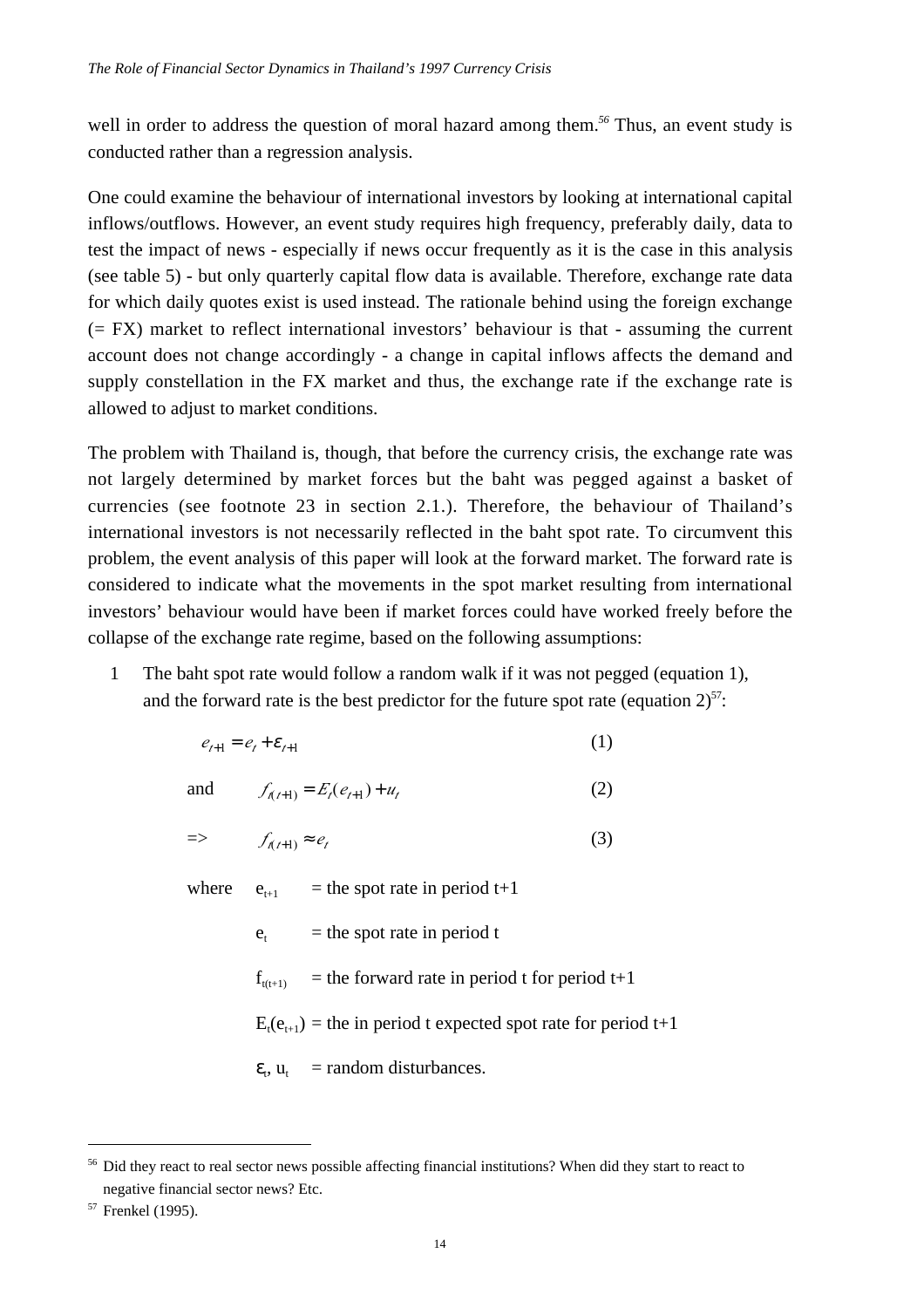- 2 Forward market participants expect that the peg cannot be maintained in the long run if the supply/demand constellation in the FX market changes significantly. This assumption is important because under a pegged exchange rate regime, the forward rate is not only determined by supply and demand in the FX market but additionally, by expectations about the sustainability of the peg.
- 3. Forward market participants use the market actively whenever the supply/demand constellation in the FX market changes significantly. This assumption is important because the forward market – unlike the spot market – does not *have* to be used for foreign currency transactions. It is especially relevant for Thailand as forward rate data for the baht does not exist on a continuous basis, implying that the market was not active daily.
- 4. The forward market is mainly used by international investors and thus, suitable to mirror their behaviour. This assumption is reasonable considering that Thai banks and corporations hardly hedged their foreign currency exposure.<sup>58</sup>

The analysis will concentrate on the 1-year baht/*US\$* forward rate rather than examining the forward rate of the baht against all possible currencies because an additional assumption in this paper is that transactions of international investors involved mainly the exchange of US\$ against baht and vice versa.

Graphs 8 & 9 demonstrate that the choice of the forward market instead of the spot market is justified because they show that although spot and 1-year forward baht/US\$ exchange rates moved closely together 1996/97, changes in the latter were much larger than in the former before the collapse of the exchange rate regime.

In the existing literature, event studies have only been applied to measure the impact of events on capital markets. This application is described, for example, by MacKinlay and Campbell, Lo & MacKinlay. In this paper, MacKinlay's description will be used as a framework for the event study of the forward market. However, it has to be slightly adjusted because a) a different type of asset is subject of the examination and b) in this paper, the impact of different events on one asset is analysed whereas MacKinlay considers the impact of one type of event (e.g., M&A announcement) on different assets (e.g. stocks).

The six steps generally involved in an event studies, i.e.:*<sup>59</sup>*

- a. specification of events of interest
- b. specification of an event window
- c. specification of a benchmark for normal behaviour in the market
- d. specification of a measure for abnormal behaviour in the market

 $58$  Miller & Luangaram (1998).

<sup>59</sup> MacKinlay (1997).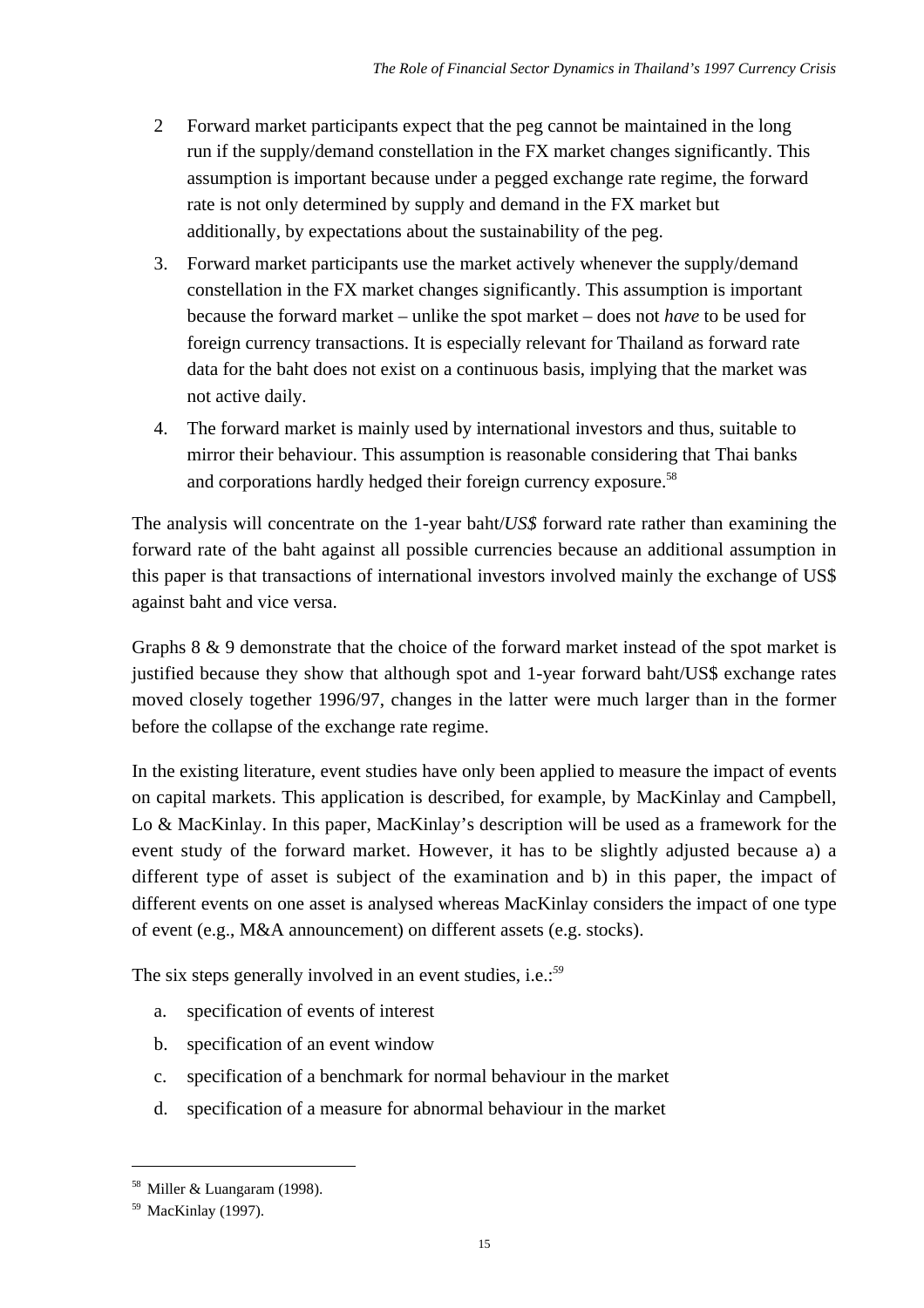- e. specification of a test to test statistically whether there is a reaction to the event of interest in general
- f. calculation of the benchmark for normal and the measure for abnormal behaviour, conduction of the test, interpretation of the results

are as follows for the analysis of the baht/US\$ forward market:

a: The events of interest are: The release of negative financial sector news as well as negative news about the real sector that could negatively affect financial intermediaries by Thai authorities, Thai banks/corporations, international rating agencies, etc. Since the focus of this paper is the cause of the Thai currency crisis, the analysis will concentrate on this type of news before July 97. "News source" are all Financial Times (FT) issues between January 1st, 1996 and June  $30<sup>th</sup>$ , 1997. 15 events of interest have been found (see section 3.3.) within this period, starting in May 1996.

b: An event window includes:

 $\overline{a}$ 

- the day of the event (*day 0*). It is assumed that the actual event day is one day prior to publication in the FT because the news of interest might have been released *after* the FT of the same day had been published. Nevertheless, it seems reasonable to include this day in the analysis because some investors might have received the news immediately after their release via information services such as Bloomberg or Reuters.
- the day after the event (*day 1*), i.e., the day of publication in the FT. This day is included because some international investors may have only found out about the event through the announcement in the FT rather than via information services.
- the first business day after FT publication (*day 2*). This day is included because some investors may have not had the chance to react on the same day they learned about the events of interest through the  $FT.^{60}$ .

c: The benchmark for normal behaviour in the forward market is the average daily change of the 1-year baht/US\$ forward rate in the 7-month period<sup>61</sup> *before* negative financial/real sector news started to be released in May 1996 (= estimation window). The *change* of the exchange rate is used as a variable rather than its level because it is better suited to demonstrate the impact of news when testing for abnormal behaviour: The level after an event, for example, could be high compared to the normal level but this could be the result of an earlier event. Using the *average* as a benchmark for normality follows from the statistical assumption that the normal change in the forward rate is stationary around a constant mean:

 $60$  E.g., the relevant market may have been closed already or it may have taken time to prepare a reaction.

 $61$  The 7-month period is chosen because forward rate data is available from September 1995 onwards.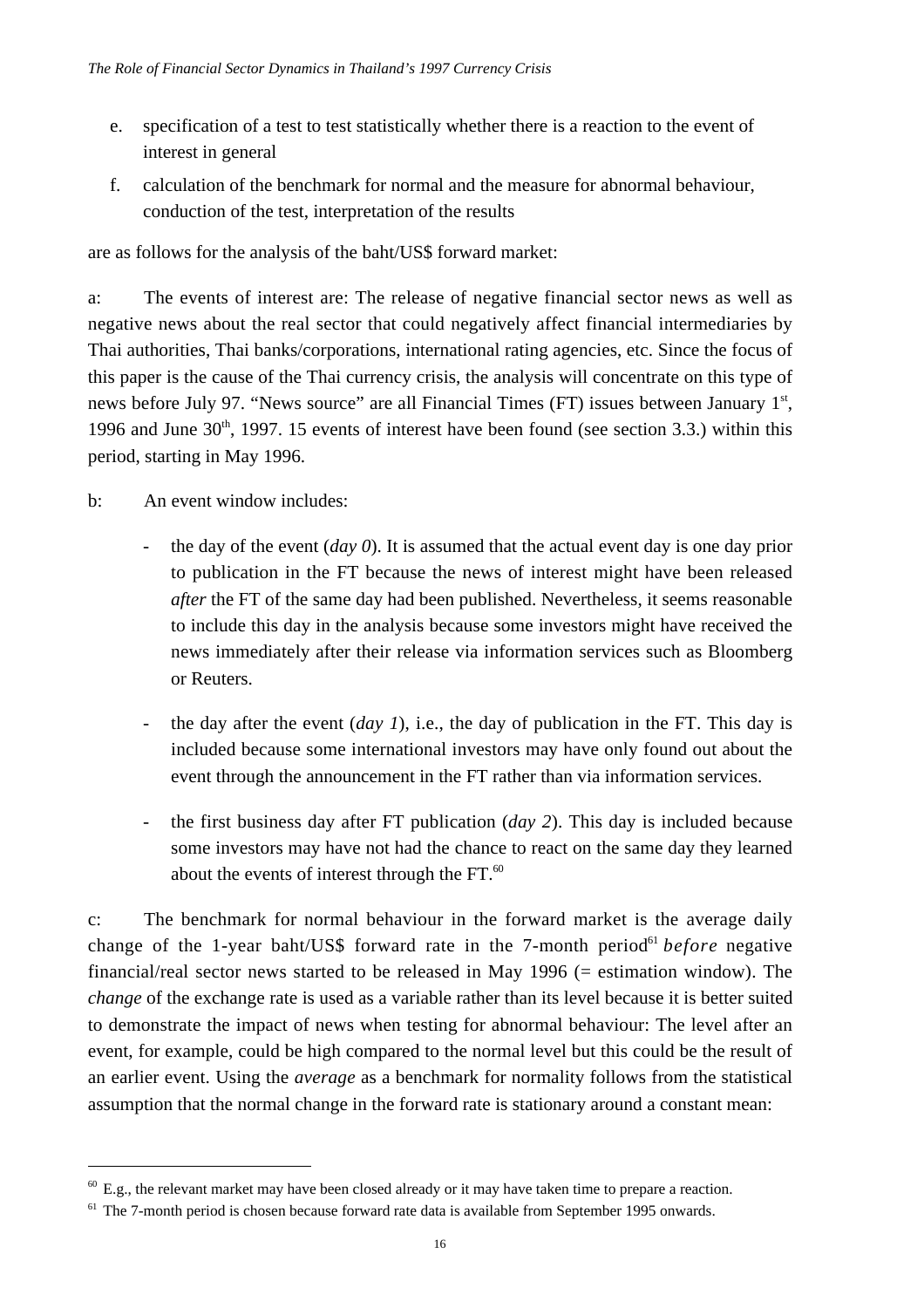$$
\Delta f_d = \mu + \phi_d \tag{4}
$$

where  $\Delta f_d$  = the change of the 1-year baht/US\$ forward rate on day d

 $\mu$  = the average daily change of the forward rate

 $\phi_d$  = a stochastic, normally distributed disturbance with zero mean and constant variance.

d: The measure for abnormal behaviour is the daily abnormal change of the forward rate, defined as follows:

$$
A N \Delta f_d = \Delta f_d - \mu \tag{5}
$$

where  $AN\Delta f_d$  = the abnormal change of the forward rate on day d

 $\Delta f_d$  = the actual change of the forward rate on day d

 $\mu$  = the benchmark for normal behaviour.

Based on  $3<sup>rd</sup>$  generation currency crisis models, abnormal changes within event windows of this analysis are expected to be significant and positive, signalling devaluation pressure on the baht as a result of negative financial sector news.

e: Statistical testing is used to examine whether forward market participants reacted in general to negative financial sector/real sector news between the start of the financial sector problems in May 1996 and the collapse of Thailand's exchange rate regime (i.e., the currency crisis) on July 2<sup>nd</sup> 1997.<sup>62</sup> Under the null hypothesis, the events of interest *do not* have an impact on the forward market, meaning that the  $AN\Delta f_d$  within the event windows are equal to the stochastic disturbances in equation (4), i.e., normally distributed with zero mean and a constant variance. The test statistic  $T^{63}$  is:

$$
T = \left(\overline{AN\Delta f_d} - 0\right) / \sqrt{estim.Var} \tag{6}
$$

 $\overline{a}$ 

where  $\overline{A N \Delta f_d}$  = the average daily abnormal forward rate change of the sample

 $0 =$  the "true" average daily abnormal forward rate change under the null hypothesis

 $62$  Statistical tests allow for inference from a sample to the population. As it is not certain whether all negative financial sector news in the period of consideration are captured in the analysis, such tests are applicable here.

 $63$  Under the null hypothesis, T follows a t-distribution with n-2 degrees of freedom.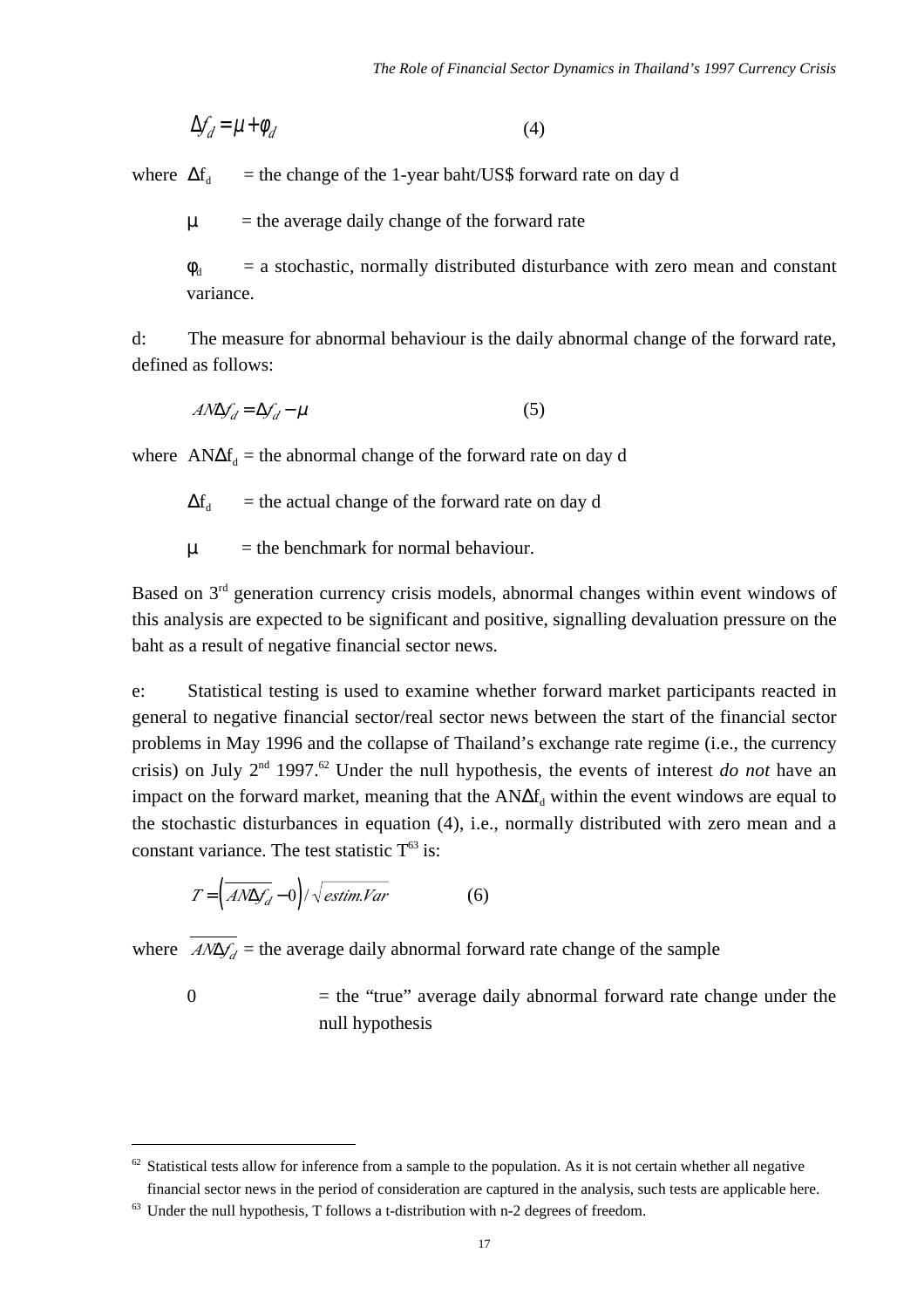estim. Var = the estimated variance of  $A/N\Delta f_d^{64}$ .

The results and an interpretation of the event analysis of the baht forward market (step f) are presented in section 3.3.

### **3.3. Evaluation of Event Study Results**

For the estimation window, i.e., the 7-month period before the events of interest started in May 1996, 62 observations of daily changes in the 1-year baht/US\$ forward rate are available (see APPENDIX IV); for the other dates, no changes can be obtained because no forward rate quotes exist<sup>65</sup>. The calculated daily average change for this period is  $-0.0098\%$ . Plotting these forward rate changes against time indicates that they are stationary around a constant mean of zero (see graph 10).

This observation is verified by statistical tests (see APPENDIX V), thus confirming the statistical assumption that the change in the forward rate without conditioning on an event of interest taking place is stationary, and suggesting that the benchmark for normal behaviour in the forward market is 0%. This implies that the abnormal change, defined by equation (5), equals the actual change of the forward rate.

Table 5 presents the events of interest as well as the abnormal changes of the forward rate in the event windows. The events of interest include 12 releases of negative financial sector news and 3 releases of negative real sector news (cursive fond in table 5) that could be a sign of financial sector trouble if institutions are vulnerable. The total number of event window days is 43, i.e., 15 event windows @ three days minus two days due to overlaps of event windows around the events February  $28<sup>th</sup>$  and March  $3<sup>rd</sup>$ , 1997; and June 25th and June 27th, 1997 (in both cases, day 2 of the former equals day 0 of the latter). For these 43 days, 22 daily changes of the forward rate are available; for the remaining days, no changes could be calculated because either the announcement day in the FT was a Saturday or forward market data did not exist, indicating that the market has not been used.

Of the 22 daily changes observed in connection with the events of interest, 10 have the expected sign, i.e., they are positive, implying a loss in value of the baht in the forward market which is consistent with  $3<sup>rd</sup>$  generation models, provided that the forward market does indeed reflect international investors' behaviour. Five of the 22 observed changes are significant (see shaded areas in table 5), i.e., they exceed  $+/- 0.35\%$ <sup>66</sup> and could be considered

 $64$  Calculated as the variance of the forward rate changes in the estimation window divided by n-1, where n is the number of observations included in the sample. The true variance for  $A/\Delta f$  is the variance of the disturbances in equation 4 divided by n (MacKinlay 1997). However, since this is unknown, an estimator is used. Hence, the t-distribution.

 $65$  This implies that the 1-year baht/US\$ forward market has not been used on these days.

 $66$  The threshhold of  $+/- 0.35\%$  has been chosen because the largest change within the estimation window (i.e., normal times) is 0.31.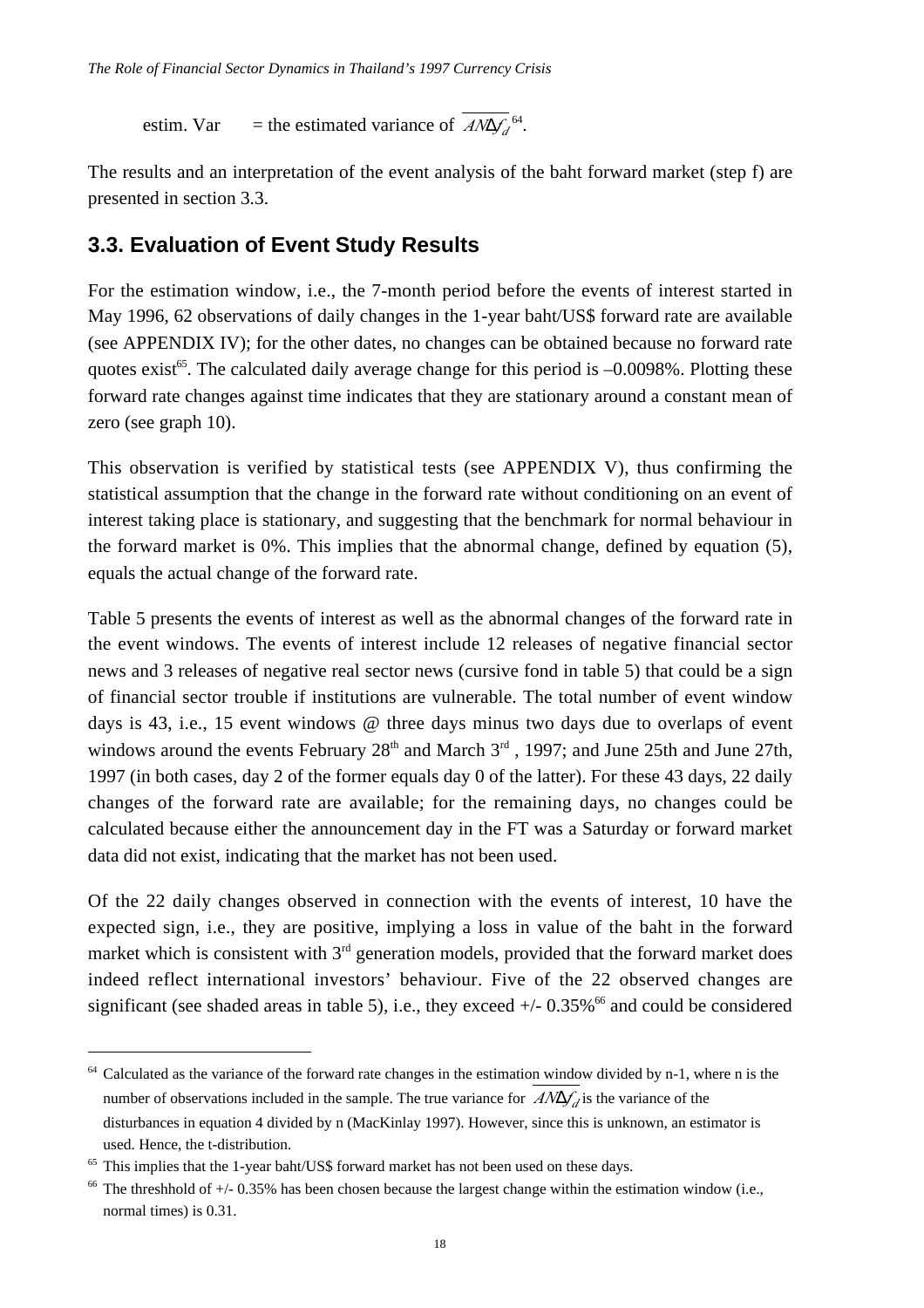as a "true" reaction to the news. Three out of these five changes are positive, i.e., in accordance with theory. These three significant positive changes in the 1-year baht/US\$ forward rate follow alarming news about Thailand's financial sector that might be considered to be "more negative" than the other negative financial sector news. The forward rate did not change significantly after any of the real sector news.

The statistical test explained in 3.2. is conducted based on the 22 observed daily changes. Although it is assumed that no forward market data equals no reaction by international investors (see assumption 3, p. 26), the "n.a." observations in table 5 are not entered as 0% changes into the formal analysis because this assumption may not hold. Including these days as a 0% change in the test could, therefore, decrease rather than improve the reliability of the test on international investor behaviour. The test result (see table 6) suggests that the null hypothesis of no impact of the events on the forward market has to be rejected. However, the sample average abnormal forward rate change is negative. These findings suggest that generally – *consistent* with theory – international *investors did react* to negative financial sector news but – *contradicting* 3rd generation models – supply of US dollars *increased* relative to demand.

For comparison, the same analysis has been conducted for the baht/US\$ spot rate. The results - presented in APPENDIX VI – again justify the use of the forward rate in this analysis: no significant changes in the forward rate occurred after any event of interest and the null hypothesis of no impact of the events on the exchange rate cannot be rejected.

The event analysis conducted in this thesis has several limitations. First, the assumptions implying that the 1-year baht/US\$ forward market reflects international investors' behaviour (see section 3.2.) may not hold. For example, the forward market may be mainly used by speculators rather than international investors; or a strong reaction of investors to negative news may not be mirrored by changes in the forward rate because the forward market does not *have* to be used.

Second, not all events of interest may have been published in the FT, the event source used in this analysis. Consequently, the results of the analysis could be skewed. For example, more than three negative real sector news releases (internationally available) may have occurred during the time period considered, the inclusion of which may have led to different findings.

Third, the statistical test of whether or not international investors reacted to negative financial/real sector news in general is based on 22 observations only, implying that the test results could be questionable.

Fourth, an event analysis is no proof of a causal relationship: What appears to be a reaction in the forward market to the events of interest could in fact be the reaction to a completely different (e.g. political) event happening at the same time.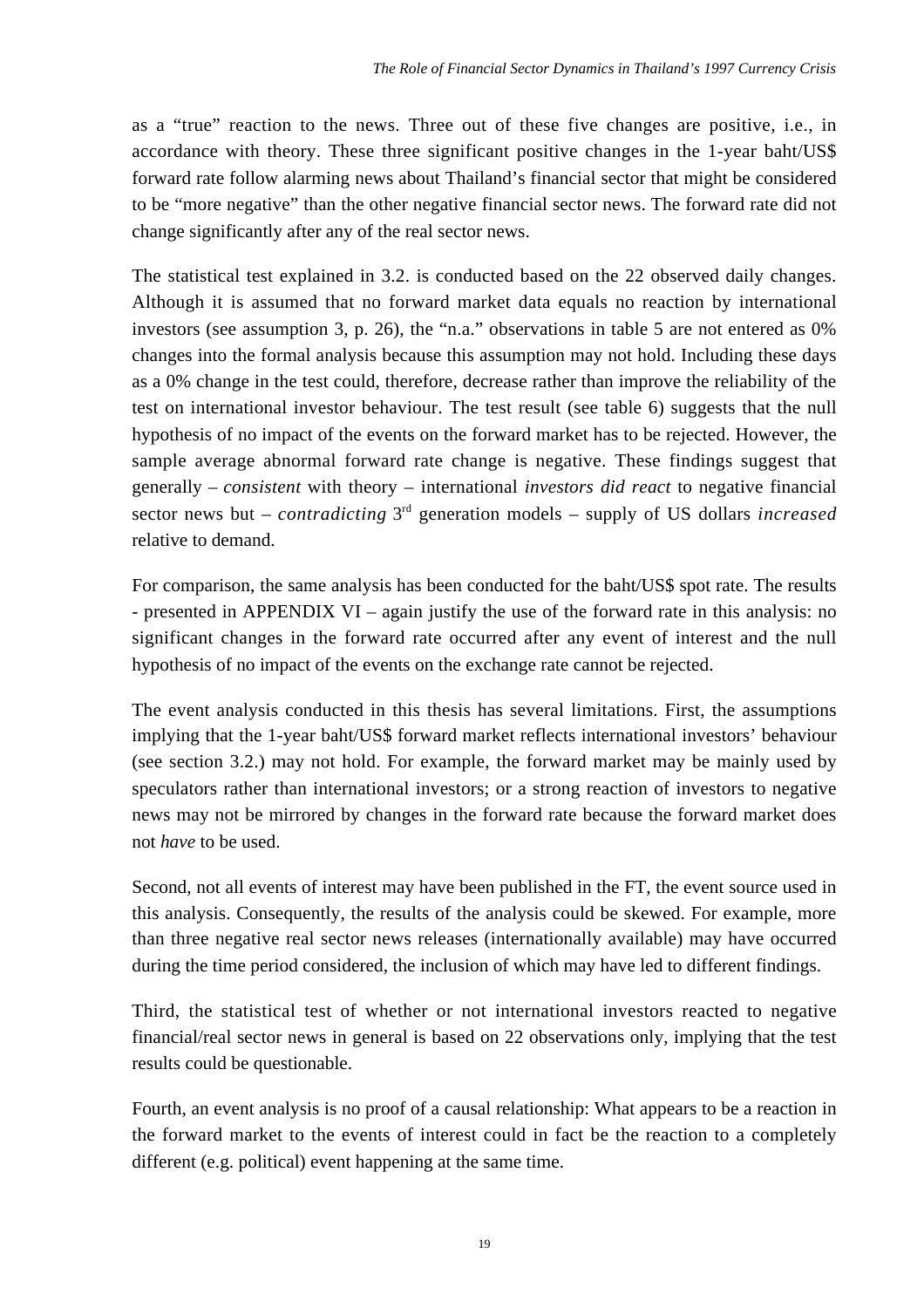Keeping these limitations in mind, the event study results may be interpreted as follows: there was either insignificant (i.e., forward rate change  $< 0.35\%$ ) or no reaction (indicated by a forward rate change of 0% or even absent forward rate data) in the forward market on most of the days considered in the analysis, including the days around the real sector news. However, significant and positive forward rate changes were observed within the event windows of the three "most negative" financial sector events, i.e., Moody's open concern about the soundness of the sector (February 14<sup>th</sup>, 1997), the near-collapse of a large finance company/the suspension of trading in financial sector stocks (overlap February  $28<sup>th</sup>$  and March  $3<sup>rd</sup>$ , 1997) and the suspension of operations of 16 finance companies (June  $27<sup>th</sup>$ , 1997).<sup>67</sup> These findings suggest that although the average forward rate change for the days considered was negative (see table 6) and thus, contradicting theory, Thailand's financial sector problems did play at least a partial role in the currency crisis because the "most negative" news to which investors apparently reacted in the way implied by theory were released in Q2 1997, coinciding with the decline in reserves and the start of net capital outflows.

Three possible explanations exist for the lack of significant reaction following most events of interest:

- 1. The events were expected by market participants/international investors and already priced into the forward rate before the news were released.
- 2. The news were unexpected but moral hazard existed among international investors, i.e., they did understand the implications of the negative news financial sector/real sector news but expected to be bailed out by the Thai government or international institutions in case that their Thai debtors defaulted.
- 3. Contrary to the rationality assumption underlying event studies, international investors were not rational, i.e., they did not possess the ability to assess the implications of the news for the riskiness of their investments.

Option 1. seems unlikely because the 1-year baht/US\$ forward rate was relatively stable for a long time before the sequence of events of interest for this analysis commenced (see graph 9). It is questionable that investors expected problems in Thailand's financial sector such as declining profits and increasing short term foreign debt (see table 5) long before they occurred, especially since international rating agencies did not start to be concerned until May 1996.68

Option 2. could be applicable because after the IMF bail out during the 1994/95 Tequila Crisis in Latin America, it is possible that international investors expected to be bailed out of

 $67$  There is an overlap here with day 2 after BoT's announcement that it will no longer provide unlimited support to financial institutions. However, since the forward rate changes on day 0 and 1 following this announcement were *negative*, the large positive change on June  $27<sup>th</sup>$  is assumed to be mostly attributable the the suspension of operations of finance companies.

<sup>&</sup>lt;sup>68</sup> It is assumed that rating agencies were not concerned because according to the FT, they did not start to downgrade (or 'put on credit watch') Thai financial institutions' deposits/debt until May 1996.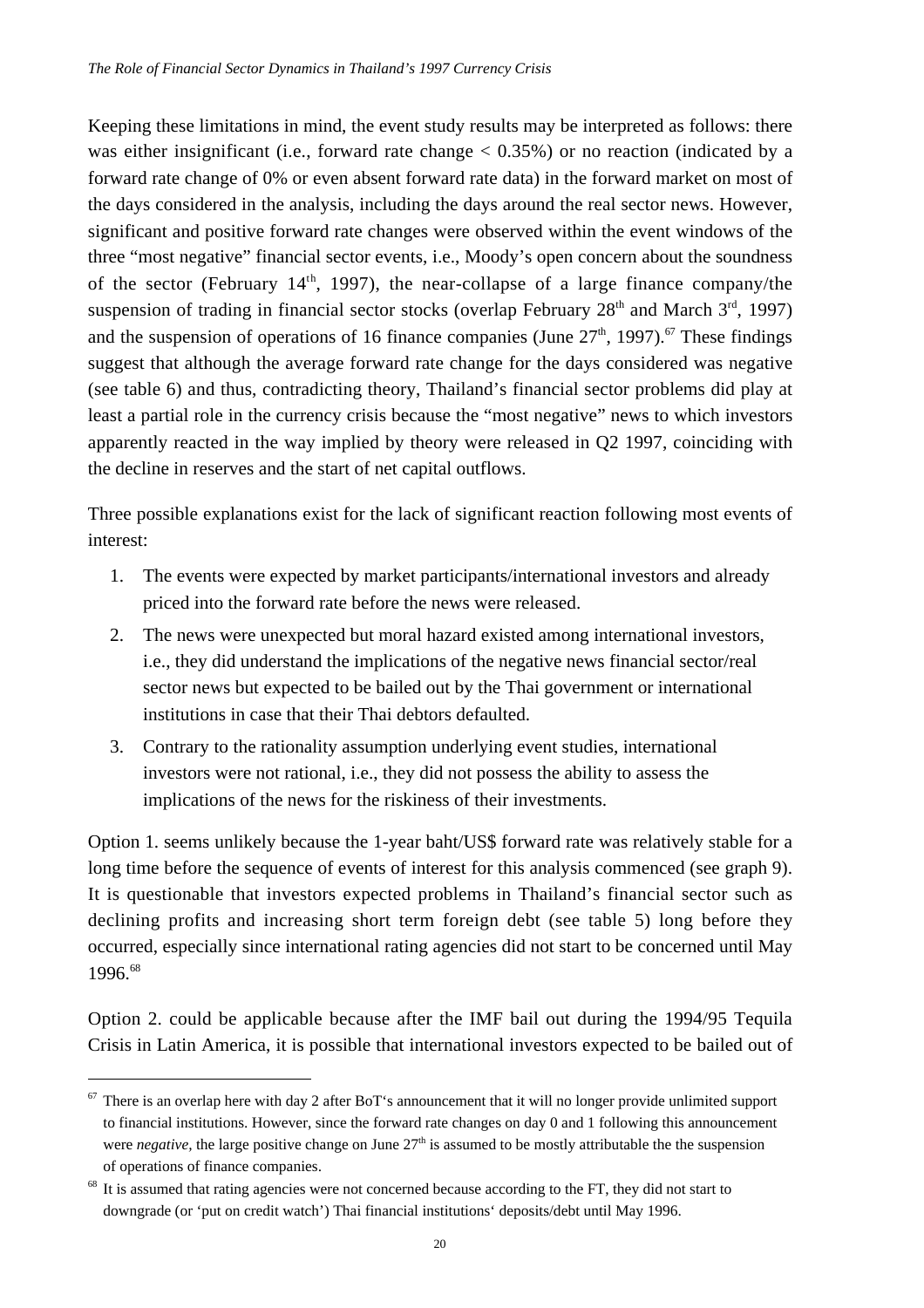any crisis. However, the moral hazard explanation is still considered unsuitable in the context of this analysis because investors do seem to have withdrawn capital following the "most negative" news. With moral hazard, capital withdrawals start when agents know or expect that funds are not sufficient for a bail out any longer (see global moral hazard approach, section 1). It is unlikely that this coincided exactly with the "most negative" news.

Option 3. seems to be the best explanation. Forward market participants did not react significantly to either "less negative" financial sector news such as declining profits or to negative real sector news such as bankruptcies among property companies but they did react in the expected way to very alarming financial sector news. This indicates that international investors indeed did not know about the vulnerability of financial intermediaries and did not understand the implications of the negative news until the financial crisis was reported relatively obviously. International investors seem to have been irrational and euphoric until they picked up clearly negative signals.

In summary, it can be said that the results of the event study on the 1-year baht/US\$ forward rate are in favour of the domestic approach of  $3<sup>rd</sup>$  generation models. However, they are no final proof of the theory due to the limitations of the analysis.

## **Conclusion**

Despite a strong economic performance in the first half of the 1990s, Thailand was hit by a currency crisis in 1997 when its exchange rate regime collapsed, following large capital outflows. The objective of this paper was to examine by looking at financial sector dynamcis which group or combination of groups of so called  $3<sup>rd</sup>$  generation models is best suitable to explain Thailand's experience in order to contribute to the understanding of the causes of currency crises.

It was shown that several of the conditions which according to the *domestic* approach of 3rd generation models lead to the withdrawal of capital and consequently, a currency crisis, were present in Thailand in the 1990s:

- overlending by international and domestic financial institutions and overinvestment by Thai corporations,
- a deterioration of economic conditions that was partly endogenous, i.e. the result of overinvestment (diminishing returns of investments, followed by a bubble burst in the real estate sector), partly exogenous (declining exports),
- and a domestic financial sector crisis.

An analysis of financial sector data indicated that Thailand's financial crisis was caused by the deterioration of economic conditions because both banks and finance companies appear to have been vulnerable to an economic downturn - especially an asset bubble burst in the real estate sector - that affects debtors earnings and the value of loan collateral. Both groups of financial intermediaries had a large proportion of loans among their assets and a high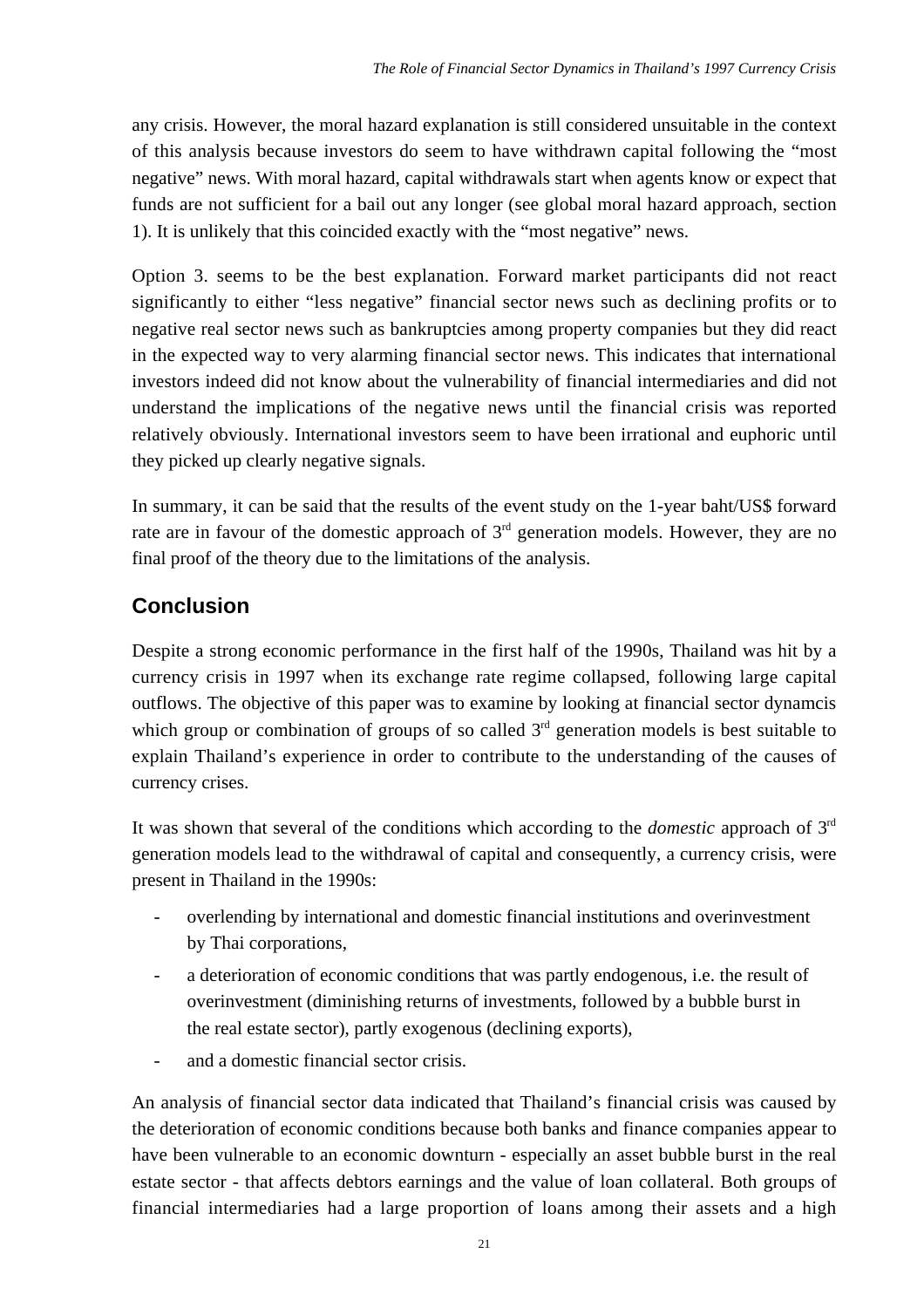exposure to the real estate sector. Additionally, the capital base of banks was low, indicating a risk of insolvency in case of large loan write-offs.

Furthermore, evidence was provided that the financial crisis was responsible for the currency crisis. The financial sector analysis showed that a large proportion of capital outflows at the eve of the crisis originated in Thailand's domestic financial sector and an event study indicated that these outflows from the financial sector reflected international investors reaction to negative financial sector news. Additionally, the results of the event study suggested that international investors were euphoric and irrational until clearly negative signals were given. They did not react to "less negative" or real sector news, implying that they did not understand the implications of these news.

In summary, it can be said that Thailand's currency crisis appears to have been caused by domestic financial sector problems that triggered the withdrawal of capital by formerly euphoric international investors. The domestic financial crisis in turn seems to have been the result of an economic deterioration, following a period of overlending by national as well as international agents and overinvestment. The findings of this paper, therefore, suggest that the strand of  $3<sup>rd</sup>$  generation models named "domestic approach" in this paper (see section 1) is best suitable to explain Thailand's currency crisis. However, the findings do not indicate whether the subgroup of this strand based on moral hazard or the subgroup based on uninformed investors or a combination of both is best applicable to Thailand because evidence on moral hazard among domestic financial institutions is inconclusive. Apparently, the incentive for moral hazard existed because an implicit deposit insurance was in place after the bail out of Thai financial intermediaries during the banking crisis in the 1980s, and the capital base of banks was low. The examination of banks' provision/pre-provision income ratio, however, that could possibly indicate whether moral hazard behaviour actually took place, did not lead to clear results.

The conclusions presented above have to be viewed with caution, though, as the analyses conducted within the framework of this paper have several limitations:

- 1. As it is often the case with data for developing countries/emerging markets, the data may have been incorrect.
- 2. Due to the time constraint of this thesis, only limited data has been available for the financial sector analysis. For example, neither detailed portfolio information of financial institutions – especially finance companies -, nor monthly bank data nor qualitative information such as information about risk management has been included.
- 3. The assumptions underlying the event study and implying that the 1-year baht/US\$ forward rate reflects international investors' behaviour may not hold.
- 4. The FT, the news source used in the event study, may not have included all events of interest.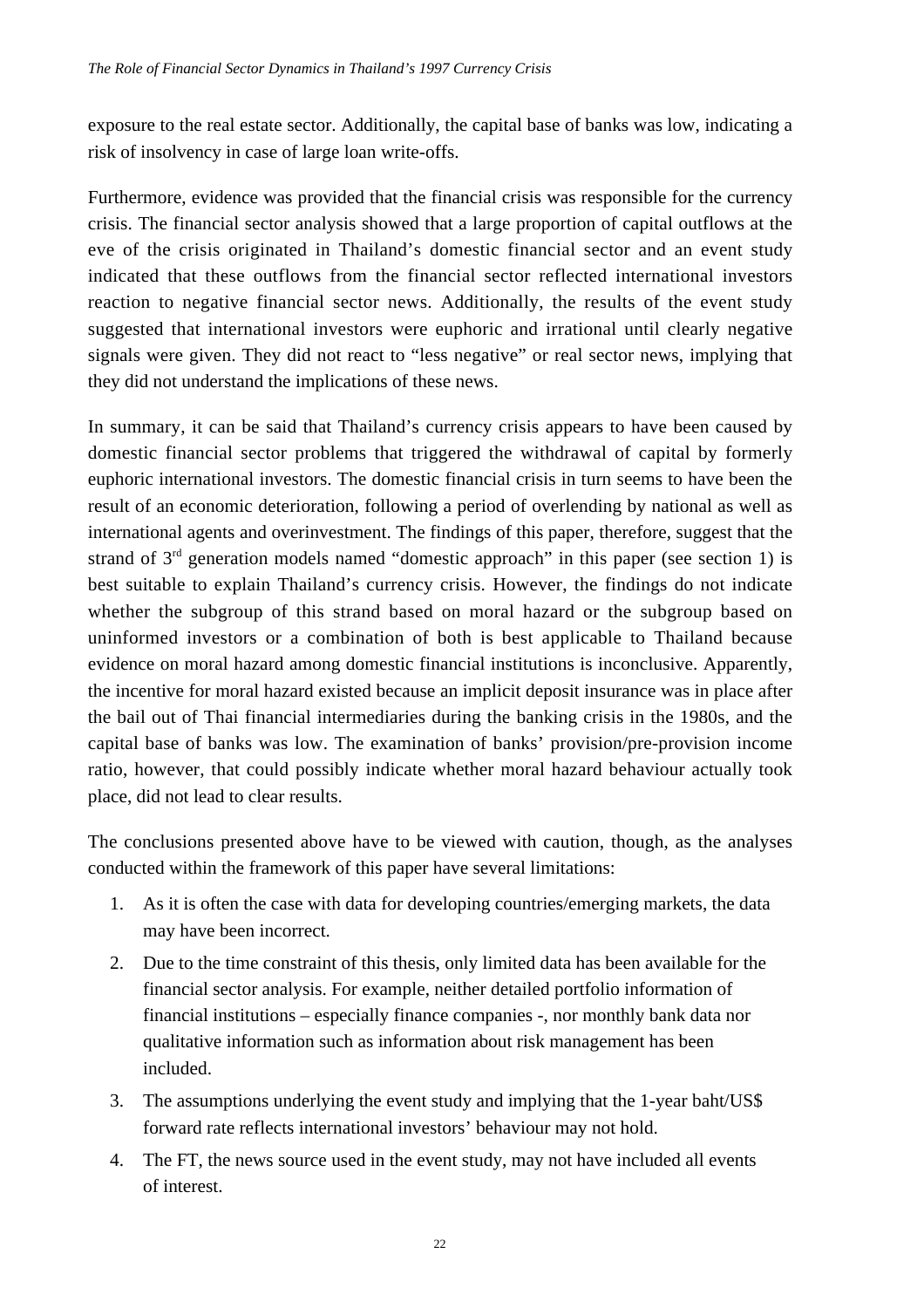5. Both the financial sector analysis as well as the event study conducted within the framework of this paper may be seen as an *indicator* for a causal relationship between the economic downturn/the financial crisis and the financial crisis/the currency crisis but are no *formal proof* of causality.

Future research could eliminate some of the criticisms above and thus, improve the viability of the findings on Thailand by:

- including more detailed data in the financial sector analysis. Monthly bank data, for example could indicate whether or not the deterioration of banks' financial statement *followed* the economic deterioration, thus shedding more light on this causality issue. The question of moral hazard among domestic financial institutions may be clarified by looking at what type of risk management was in place.
- analysing who the market participants were in the 1-year baht/US\$ forward market. This examination would provide some clarification on whether or not the forward market reflected international investors' behaviour.
- using additional news sources that were available to international investors before the crisis, such as Bloomberg or Reuters. Including additional events of interest found in these sources in the event analysis could improve the power of the results.

Furthermore, there is scope for future research to contribute to the understanding of the causes of currency crisis by, for example, extending the financial sector analysis to capital markets, analysing the role of political and institutional aspects and comparing case studies of different countries.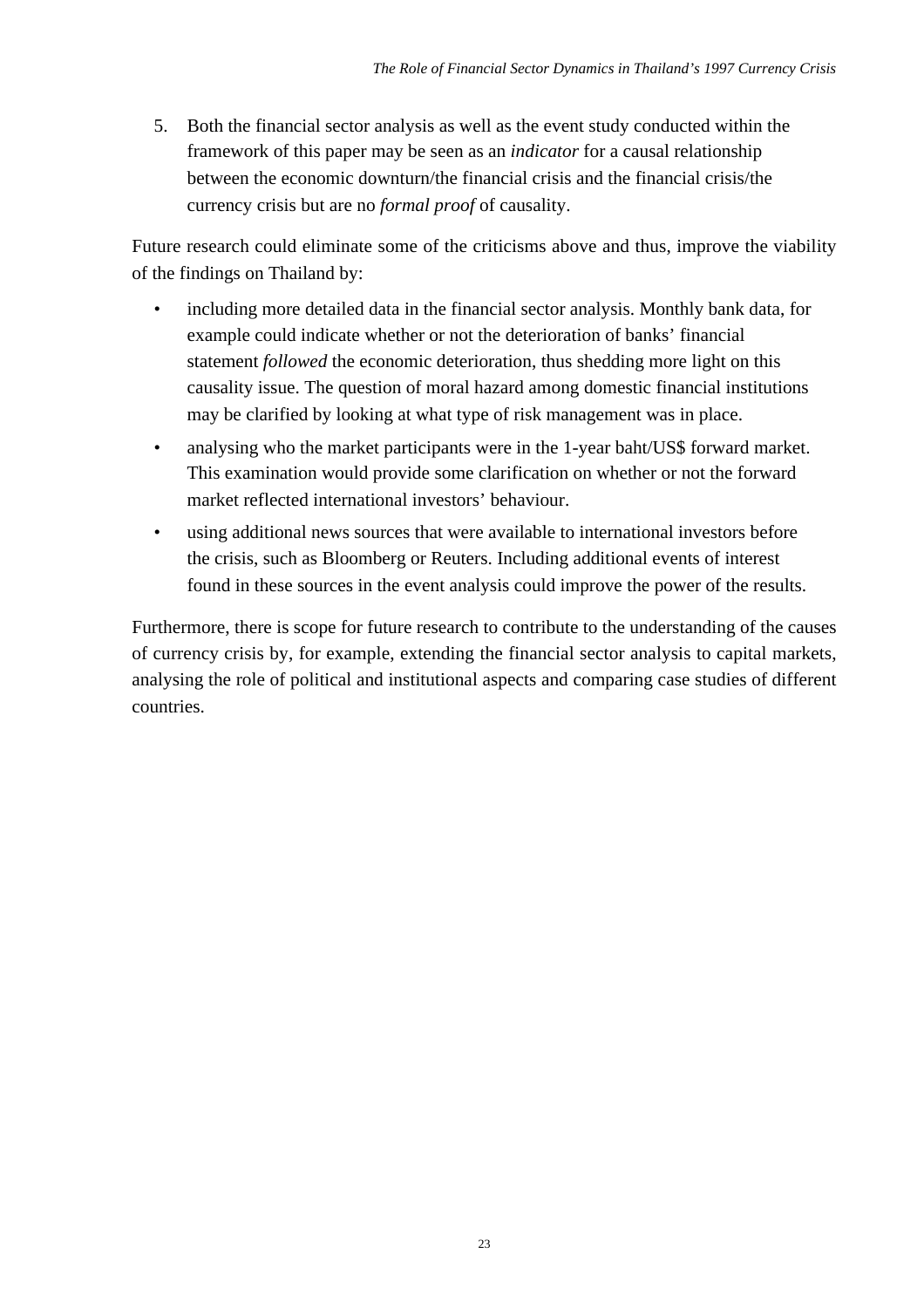### **5. Bibliography**

- Abbey National, *Annual Report 1997,* Abbey National web site, accessed July 2000. www.abbeynational.co.uk
- Agenor, P.-R. and Montiel, P.J (1996), *Development Macroeconomics*, Princeton University Press, New Jersey, 1996.
- Allen, F. (2000), "Financial Structure and Financial Crisis", *ADB Institute Working Paper no. 10*, June 2000.
- AsiaHomepage, 1997 Chronology of the Asian Currency Crisis and its Global Contagion, accessed in June 2000. www.stern.nyu.edu/~nroubini/asia/AsiaHomepage.html
- Baig, T. and Goldfajn, I. (1998), "Financial Market Contagion in the Asian Crisis", *IMF Working Paper WP/98/155*, November 1998.
- Bank for International Settlements [BIS] (1988), "International Convergence of Capital Measurement and Capital Standards", *Basle Committee on Banking Supervision,* July 1988. BIS web site, accessed in April 2001. www.bis.org
- Bank for International Settlement (1998), "International Convergence of Capital Measurement and Capital Standards", *Basle Capital Accord*, updated version April 1998. BIS web site, accessed in July 2000. www.bis.org
- Bank for International Settlements (1999), "Capital Requirements and Bank Behaviour: The Impact of the Basle Accord", *Basle Committee on Banking Supervision, Working Paper no. 1*, April 1999.
- Bank of Thailand (BoT), *Quarterly Bulletin,* various issues.
- Blanchard, O. and Watson, M. (1982), "Bubbles, Rational Expectations and Financial Markets" in P. Wachtel (ed), *Crises in the Economic and Financial Structure,* Lexington Books, 1982.
- Boehmer, E., Musumeci, J. and Poulsen, A.B. (1991), "Event-study Methodology Under Conditions of Event-Induced Variance", *Journal of Financial Economics no. 30*, 1991, pp. 253-272.
- Campbell, Lo and MacKinlay (1997), *The Econometrics of Financial Markets,* Princeton University Press, New Jersey, 1997.
- Chang, R. and Velasco, A. (2000a), "Banks, Debt maturity and Financial Crises", *Journal of International Economics no. 51*, 2000, pp. 169-194.
- Chang, R. and Velasco, A. (2000b), "Financial Fragility and the Exchange Rate Regime", *Journal of Economic Theory no. 92*, 2000, pp. 1-34.
- Chinn, M.D. (1999), "Measuring Misalignment: Purchasing Power Parity and East Asian

Currencies in the 1990s", *IMF Working Paper WP/99/120*, September 1999.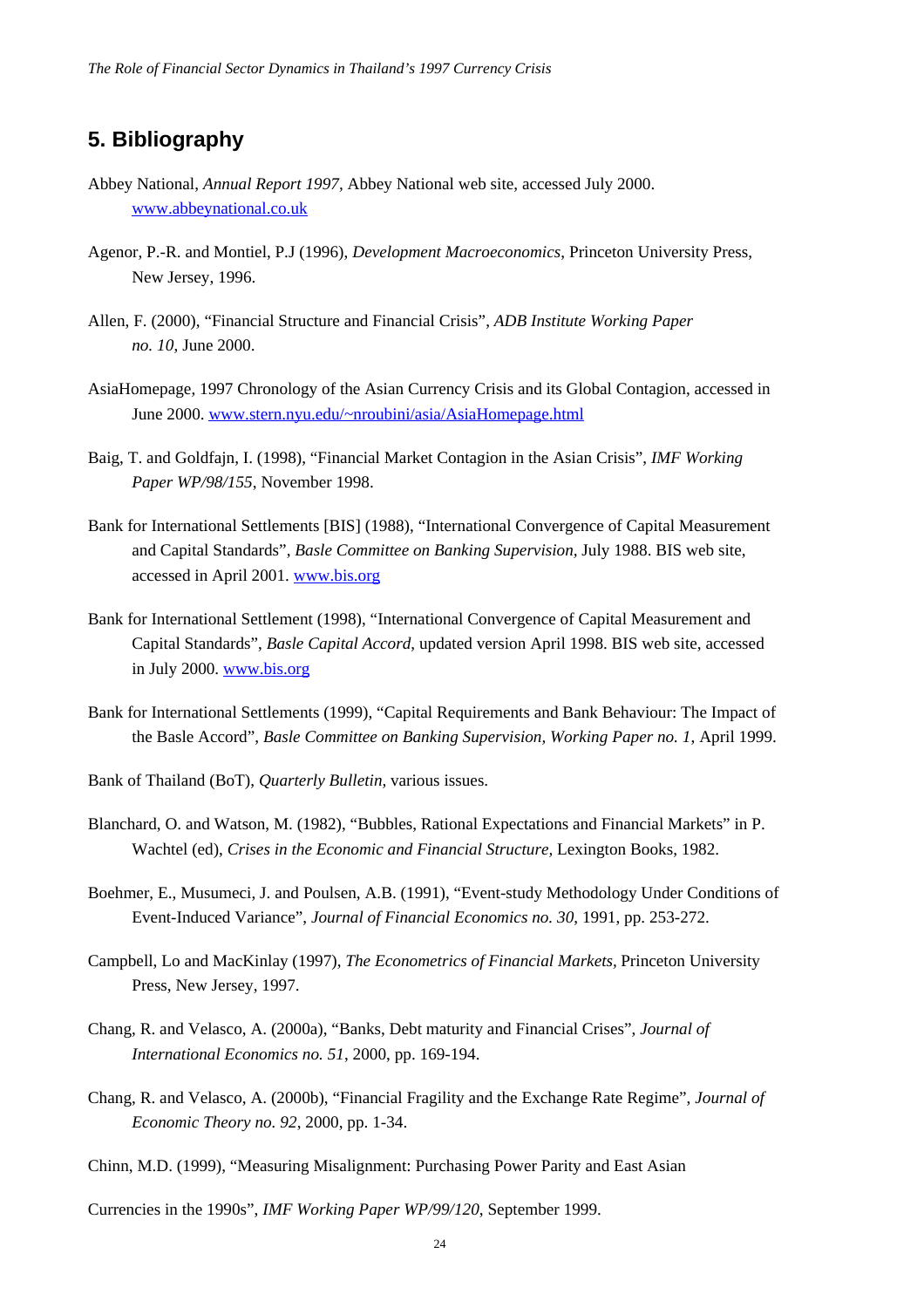- Commerzbank, *Annual Report 1998,* Commerzbank web site, accessed July 2000. www.commerzbank.de
- Corsetti, G., Pesenti, P. and Roubini, N. (1998), "What Caused the Asia Currency and Financial Crisis? Part 1: A Macroeconomic Overview", Revised version, September 1998, Asia Hompage, accessed in June 2000. www.stern.nyu.edu/~nroubini/asia/AsiaHomepage/html.
- Corsetti, G., Pesenti, P. and Roubini, N. (1998a), "What Caused the Asia Currency and Financial Crisis? Part II: The Policy Debate", Revised version, September 1998. Asia Hompage, accessed in June 2000. www.stern.nyu.edu/~nroubini/asia/AsiaHomepage/html.
- Dooley, M.P. (2000), "A Model of Crises in Emerging Markets", *The Economic Journal*, January 2000, pp. 256-272.
- Edison, H.J., Luangaram, P. and Miller, M. (2000), "Asset Bubbles, Leverage and "Lifeboats": Elements of the East Asian Crisis", *The Economic Journal*, January 2000, pp. 309-334.
- Eichengreen, B. (1999), *Toward a New International Financial Architecture A Practical Post-Asia Agenda,* Institute for International Economics, Washington DC, February 1999.
- Financial Times, various issues 1996-1997.
- M. Frenkel (1995), "Neuere Entwicklungen in der Wechselkurstheorie", *WiST Heft no. 1*, 1995*,* pp. 8  $-15.$
- Ganapolsky, E. and Schmukler, S. (1998), The Impact of Policy Announcement and News on Capital Markets: Crisis Management in Argentina During the Tequila Effect", *Policy Research Working Paper*, The World Bank, July 1998.
- Gujarati, D.N. (1995), *Basic Econometrics,* 3rd edition, Singapore, McGraw-Hill International Editions, 1995.
- Institute for International Economics [IIE], "Financial Services Liberalisation in the WTO: Case Study Thailand", IIE web site, accessed in June 2000. http://207.238.152.36/catalog/CaseStudies/DOBSON/dobthail.htm

International Monetary Fund (IMF), *International Financial Statistics (IFS),* various issues.

- International Monetary Fund (2000), "Thailand: Selected Issues", *IMF Staff Country Report no. 00/21*, February 2000.
- J.P. Morgan (1998), *Asian Financial Markets*, Second Quarter 1998.
- Kaminsky, G. and Reinhart, C. (1998), "Financial Crises in Asia and Latin America: Then and Now", *AEA Papers and Proceedings*, May 1998.
- Kaminsky, G. and Reinhart, C. (1999), "The Twin Crises: The Causes of Banking and Balance –of-Payments Problems", *The American Economic Review*, June 1999.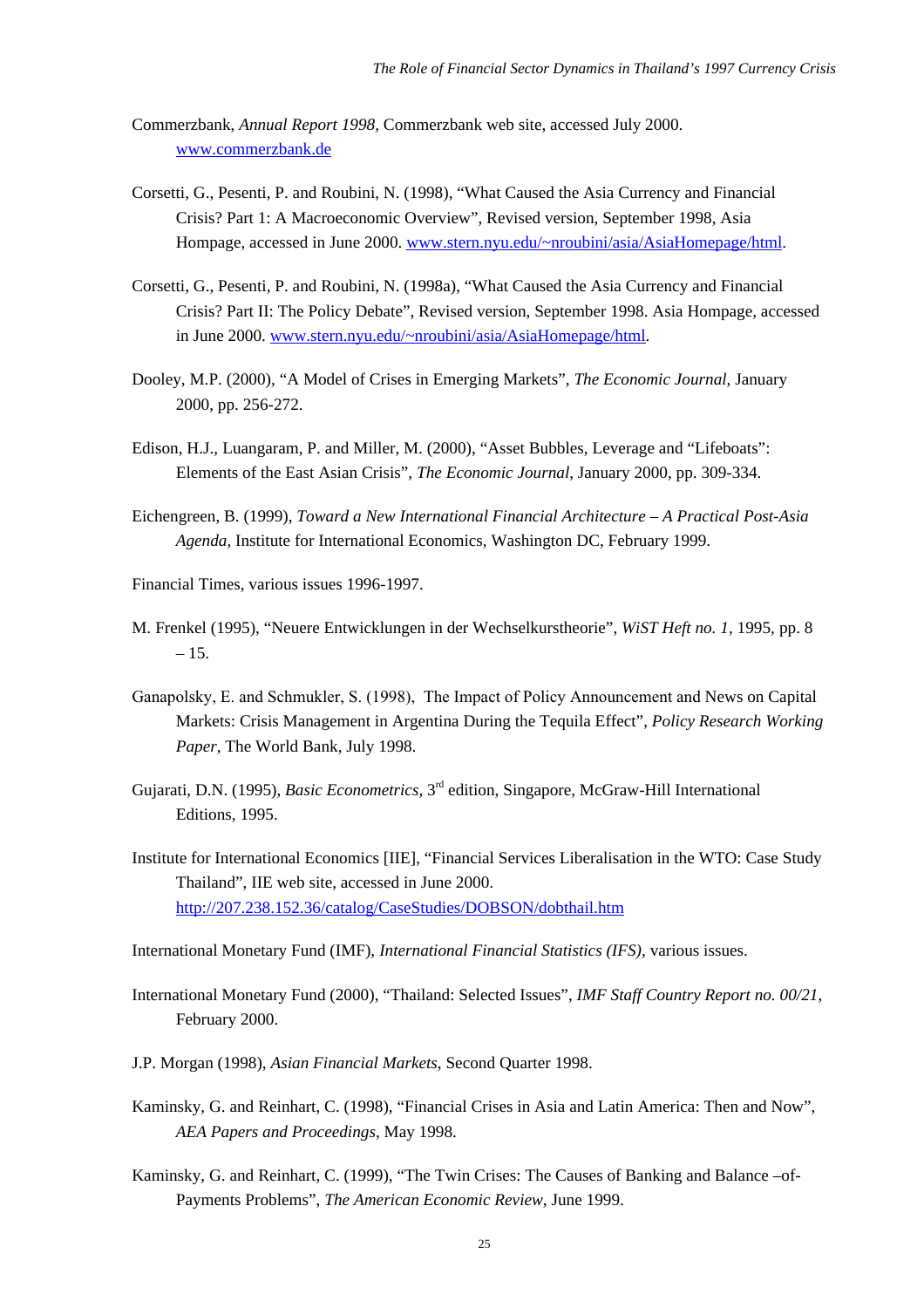- Kindelberger, C. (1996), *Manias, Panics and Crashes: A history of Financial Crises*, 3<sup>rd</sup> edition, New York, John Wiley & Sons, Inc., 1996.
- Krugman, P.R. and Obstfeld, M. (1994), *International Economics Theory and Policy*, 3<sup>rd</sup> edition, New York, Harper Collins, 1994.
- MacKinlay, A.C. (1997), "Event Studies in Economics and Finance", *Journal of Economic Literature vol. 35*, March 1997, pp. 13-39.
- Maxfield, S. (1998), "Effects of International Portfolio Flows on Government Policy Choice" in M. Kahler (ed.), *Capital Flows and Financial Crisis,* Manchester University Press, 1998.
- McKinnon, R. and Pill, H. (1998), "International Overborrowing: A Decomposition of Credit and Currency Risks", *World Development vol. 26, no. 7*, 1998, pp. 1267-1282.
- Miller, M. and Luangaram, P. (1998), "Financial Crisis in East Asia: bank runs, asset bubbles and antidotes", *National Institute Economic Review*, July 1998, pp. 66-82.
- Miller, V. (1998), "The Double Drain with a Cross-Border Twist: More on the Relationship Between Banking and Currency Crisis", *AEA Papers and Proceedings*, May 1998, p. 439 – 443.
- Minsky, H. (1978), "A Theory of systematic fragility" in E. Altman and A. Sametz (eds.), *Financial Crises: Institutions and Markets in a Fragile Environment*, New York, Wiley International.
- Moody's Investors Service, *Banking Statistical Supplement: Thailand,* various issues.
- Moody's Investors Service (1998), "Asian Banking Systems and the Dangers of Moral Hazard Not Doing What They Ought", March 1998.
- Moody's Investors Service (1999a), "Rating Methodology Bank Credit Risk: An Analytical Framework for Banks in Developed Markets", April 1999.
- Moody's Investors Service (1999b), "Rating Methodology Bank Credit Risk in Emerging Markets: An Analytical Framework", July 1999.
- Nagel, A. (2000), "The Evaluation of Different Exchange Rate Regimes For Small Open Economies and Policy Implications", *Course Essay International Economics*, April 2000.
- Nissanke, M. (1999), "Financial Management for Global Participation in Asia and Africa", *Workshop Proposal,* Revised Version June 1999.
- Palma, G. (1998), "Three and a half cycles of "mania, panic, and (asymmetric) crash": East Asia and Latin America compared", *Cambridge Journal of Economics no. 22*, 1998, pp. 789-808.
- Radelet, S. and Sachs, J.D. (1998), "The East Asian Financial Crisis: Diagnosis, Remedies and Prospects", *Brookings Paper on Economic Activity no. 1*, 1998, pp. 1-74.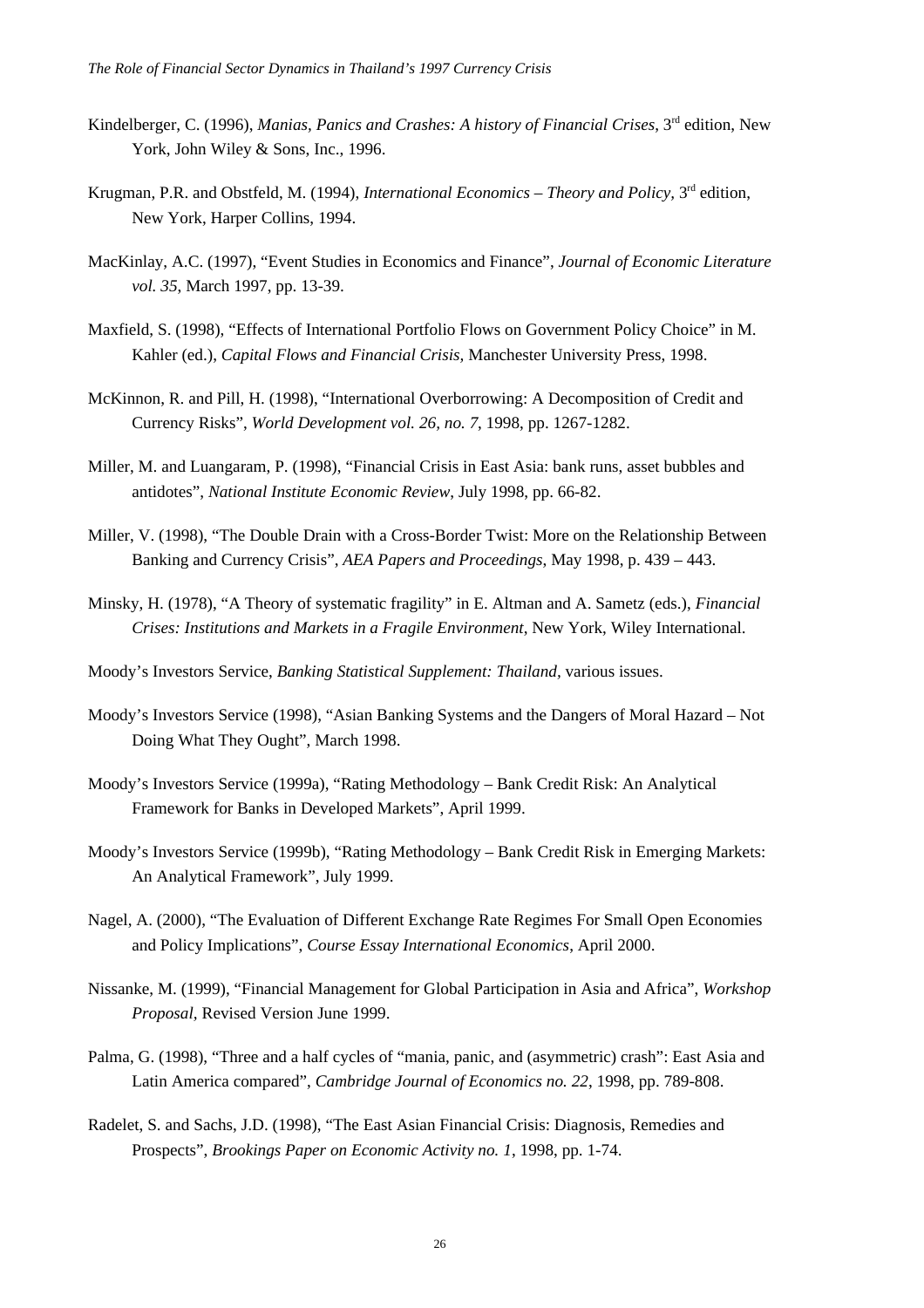- Sachs, J.D. and Larrain, F. (1993), *Macroe*cono*mics in the Global Economy,* New Jersey, Prentice-Hall, 1993.
- Stiglitz, J. and Weiss, A. (1981) "Credit Rationing in Markets with Imperfect Information", *American Economic Review no. 71*, June 1981, pp. 393-410.
- Yoshitomo, M., Introductory Speech for the Round Table on Capital Markets Reforms in *Asia*, ADB Institute web site, accessed in July 2000. www.adbi.org/archive/speeches/dean000411.htm

#### *Databases:* Bloomberg; *Datastream*

*Other:* Interview with Ms Anke Richter, credit analyst at Deutsche Bank, London, July 2000.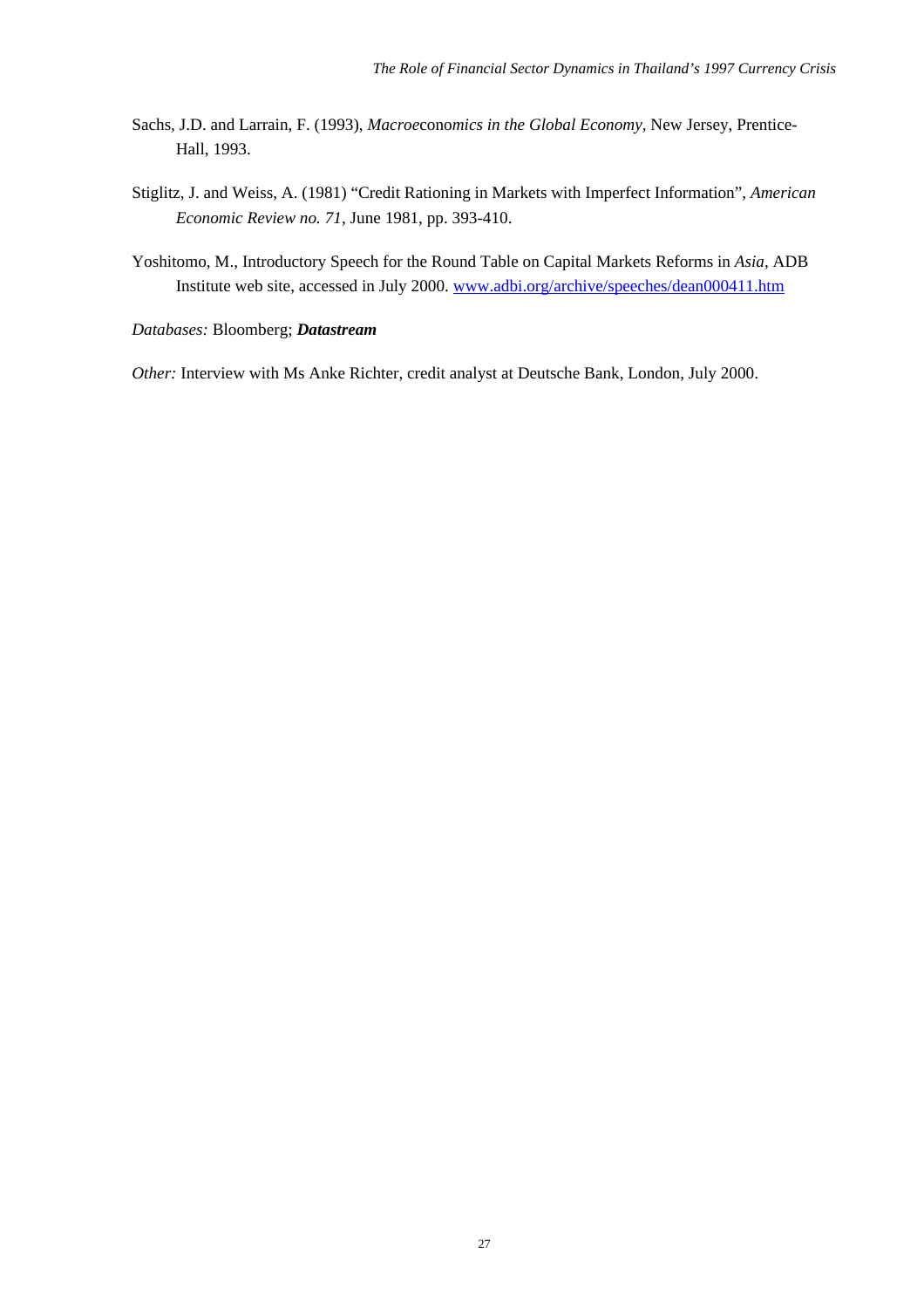#### **Tables**

**Table 1: Economic Indicators** 

|                                                                   | 1991  | 1992  | 1993  | 1994  | 1995  | 1996  | 1997    |
|-------------------------------------------------------------------|-------|-------|-------|-------|-------|-------|---------|
| GDP growth                                                        | 8.18  | 8.08  | 8.38  | 8.94  | 8.84  | 5.52  | $-0.43$ |
| Fiscal Balance (% of GDP)                                         | 4.79  | 2.90  | 2.13  | 1.89  | 2.94  | 0.97  | $-0.32$ |
| Inflation                                                         | 5.70  | 4.07  | 3.36  | 5.19  | 5.69  | 585   | 5.61    |
| Savings (% of GDP)                                                | 34.83 | 33.73 | 34.26 | 33.89 | 33.25 | 33.22 | 32.64   |
| $\sim$<br>$\sim$ $\sim$ $\sim$ $\sim$ $\sim$ $\sim$ $\sim$ $\sim$ |       |       |       |       |       |       |         |

Source: Corsetti et al. (1998)

**Table 2: Average Ratios for 12 Thai Commercial Banks** 

|                               | <b>Dec-93</b> | <b>Dec-94</b> | <b>Dec-95</b> | <b>Dec-96</b> | <b>Dec-97</b> | Dec-98   |
|-------------------------------|---------------|---------------|---------------|---------------|---------------|----------|
| <b>Profit</b>                 |               |               |               |               |               |          |
| Pre-provision Return on       | 2.89%         | 3.13%         | 2.91%         | 2.76%         | 2.39%         | $-0.49%$ |
| <b>Average Total Assets</b>   |               |               |               |               |               |          |
| Cost to Income Ratio          | 40.43%        | 37.76%        | 39.64%        | 40.75%        | 47.08%        | 103.56%  |
| Net Interest Margin           | 3.85%         | 4.03%         | 3.87%         | 3.80%         | 3.45%         | 0.86%    |
| Pre-provision Profit to Net   | 3.20%         | 3.40%         | 3.16%         | 3.04%         | 2.78%         | $-0.72%$ |
| Loans                         |               |               |               |               |               |          |
| <b>NPL</b>                    |               |               |               |               |               |          |
| NPL to Gross Loans            | 3.75%         | 4.13%         | 3.61%         | 6.38%         | 17.14%        | 42.31%   |
| NPL to (Provisions +          | 37.76%        | 45.25%        | 38.31%        | 58.09%        | 155.61%       | 268.57%  |
| $Equity$ )                    |               |               |               |               |               |          |
| <b>NPL to Provisions</b>      | 304.50%       | 345.14%       | 273.41%       | 293.71%       | 350.28%       | 444.97%  |
| Capitalisation                |               |               |               |               |               |          |
| (Equity+Reserves) to Net      | 13.95%        | 9.52%         | 9.62%         | 9.75%         | 7.03%         | 8.33%    |
| Loans                         |               |               |               |               |               |          |
| <b>Equity to Total Assets</b> | 7.12%         | 7.17%         | 7.43%         | 7.70%         | 5.24%         | 5.76%    |
| <b>Risk Weighted Capital</b>  | 8.47%         | 10.07%        | 9.62%         | 10.67%        | 10.31%        | 10.76%   |
| <b>Provisions</b>             |               |               |               |               |               |          |
| Provisions to Pre-            | 18.46%        | 15.65%        | 12.98%        | 15.26%        | 251.17%       | 854.13%  |
| Provision Income              |               |               |               |               |               |          |
| <b>Main Business</b>          |               |               |               |               |               |          |
| Net Loans to Total Assets     | 84.21%        | 84.36%        | 84.66%        | 85.12%        | 79.74%        | 74.84%   |
|                               |               |               |               |               |               |          |
| Liquidity                     |               |               |               |               |               |          |
| Short Term Assets to          | 30.09%        | 33.48%        | 28.81%        | 26.61%        | 39.49%        | 39.98%   |
| <b>Short Term Liabilities</b> |               |               |               |               |               |          |
|                               |               |               |               |               |               |          |

Source: Moody's "Banking Statistical Supplement" for Thailand (various issues). Note: due to lack of data availability, NPL data includes only 3 banks in 93 and 94, 4 in 95, 8 banks in 96 and 97, 11 banks in 98; Risk Weighted Capital includes only 2 banks in 93, 4 banks in 94 and 95, 8 banks in 96, 7 banks in 97, 4 banks in 98; the liquidity ratio includes only 11 banks.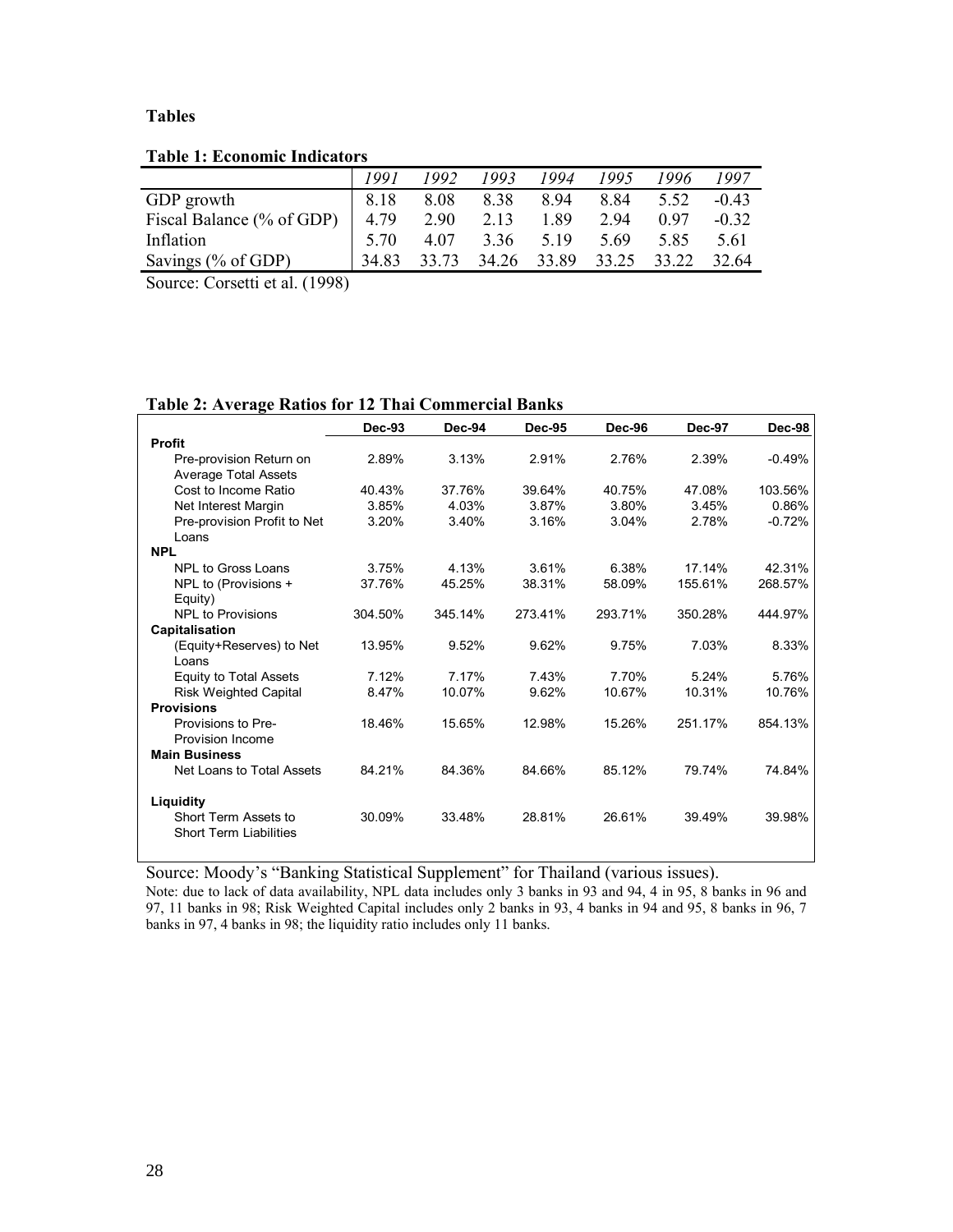| Tubic of 110m rutios for those, thursday und commercial |          |                      |        |  |  |  |  |
|---------------------------------------------------------|----------|----------------------|--------|--|--|--|--|
|                                                         |          | Dec 96 Dec 97 Dec 98 |        |  |  |  |  |
| <b>Abbey National</b>                                   |          |                      |        |  |  |  |  |
| Pre-provision Return on Av. Total Assets                | $1.04\%$ | $1.02\%$             |        |  |  |  |  |
| Cost to Income Ratio                                    | 44.19%   | 45.69%               |        |  |  |  |  |
| Net Interest Margin                                     | 1.50%    | 1.30%                |        |  |  |  |  |
| Pre-provision Profit to Net Loans                       | n.a.     | n.a.                 |        |  |  |  |  |
| Commerzbank                                             |          |                      |        |  |  |  |  |
| Pre-provision Return on Av. Total Assets                |          | $0.76\%$             | 0.71%  |  |  |  |  |
| Cost to Income Ratio                                    |          | 60.84%               | 63.01% |  |  |  |  |
| Net Interest Margin                                     |          | 1.26%                | 1.05%  |  |  |  |  |
| Pre-provision Profit to Net Loans                       |          | 1.03%                | 0.89%  |  |  |  |  |

**Table 3: Profit Ratios for Abbey National and Commerzbank** 

Source: 1997 and 1998 annual report for Abbey National and Commerzbank, respectively.

|                        | <b>Dec-95</b> | <b>Dec-96</b> | Mar-97 | <b>Jun-97</b> | Sep-97 | Dec-97 |
|------------------------|---------------|---------------|--------|---------------|--------|--------|
| Equity to Total Assets | 12.39%        | 12.49%        | 12.71% | 13.30%        | 12.58% | 12.21% |
| Equity to Loans        | 15.05%        | 15 13%        | 15.48% | 16.17%        | 15.65% | 15.28% |
| Loans to Total Assets  | 82.33%        | $82.54\%$     | 82.13% | 82.24%        | 80.42% | 79.92% |

### **Table 4: Consolidated Data (Ratios) for Thai Finance Companies1**

Source: own calculation of ratios based on data provided by BoT

<sup>&</sup>lt;sup>1</sup> The finance company data presented here is actually data for "Finance and Security Companies" by the Bank of Thailand. In this paper, however, it is assumed that this is the same as finance company data. Although monthly data is available for finance companies, annual data for 1995/96 and quarterly data for 1997 is presented in table 4 because little change occurred during this period.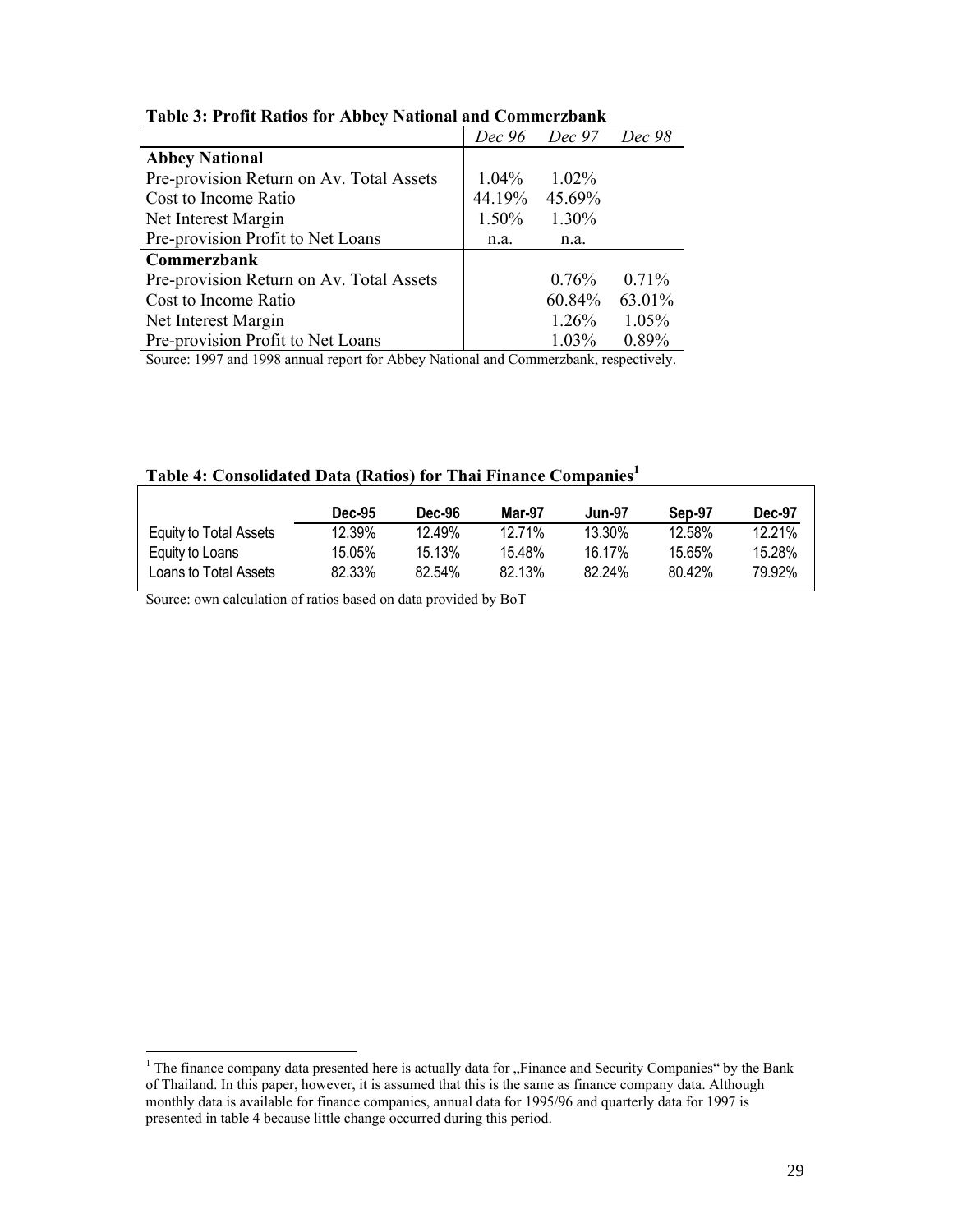|                               |                                                                                                                                                                                                                                                                                                       | Abnormal Change of Forward Rate |                   |      |          |  |
|-------------------------------|-------------------------------------------------------------------------------------------------------------------------------------------------------------------------------------------------------------------------------------------------------------------------------------------------------|---------------------------------|-------------------|------|----------|--|
| <b>Date</b>                   | Event                                                                                                                                                                                                                                                                                                 | Day 0                           | Day 1             |      | Day 2    |  |
| 10 May 1996,<br>Friday        | Irregularities at commercial bank Bangkok<br><b>Bank of Commerce</b>                                                                                                                                                                                                                                  | n.a.                            | weekend           | n.a. |          |  |
| 16 May 1996,<br>Thursday      | Financial company National Finance reports<br>disappointing results due to bad loans                                                                                                                                                                                                                  | n.a.                            | n.a.              | n.a. |          |  |
| 30 May 1996,<br>Thursday      | Moody's puts Thailand's commercial paper<br>programme and commercial bank deposits on<br>watch for possible downgrade due to recent<br>build-up in short-term foreign currency debt                                                                                                                   | $-0.27\%$ n.a.                  |                   | n.a. |          |  |
| 3 September 1996,<br>Tuesday  | Moody's downgrades Thailand's short-term<br>sovereign debt as well as short term<br>obligations of three of the country's four<br>biggest commercial banks: Bangkok Bank,<br>Thai Farmers' Bank and Siam Commercial<br>Bank. Reason: Recent rapid accumulation of<br>short-term debt                  | 0.08%                           | 0.15%             |      | $-0.15%$ |  |
| 4 December 1996.<br>Wednesday | Somprasong group and other Thai property<br>companies are having problems due to<br>decreasing asset values                                                                                                                                                                                           | n.a.                            | n.a.              | n.a. |          |  |
| 14 January 1997,<br>Tuesday   | BoT will not help to ease burden of bad<br>property loans on domestic financial system                                                                                                                                                                                                                | n.a.                            | n.a.              | n.a. |          |  |
| 5 February 1997,<br>Wednesday | Property company Somprasong Land defaults n.a.<br>on its USD 80 million eurobond. More<br>bankruptcies expected by sector analysts                                                                                                                                                                    |                                 | n.a.              | n.a. |          |  |
| 14 February 1997,<br>Friday   | Moody's puts Thai sovereign debt on credit<br>watch again for possible downgrade due to<br>concerns about the soundness of Thailand's<br>financial sector                                                                                                                                             |                                 | 1.22% weekend     |      | $-2.55%$ |  |
| 28 February 1997,<br>Friday   | Near-collapse of Finance One, the country's<br>largest finance company                                                                                                                                                                                                                                |                                 | $-0.04\%$ weekend |      | 0.37%    |  |
| 3 March 1997,<br>Monday       | Suspension of trading in financial sector stocks<br>by Thai government plus announcement of a<br>series of measurements to prevent sector from<br>collapsing (i.e.: increase provisions for bad<br>debt => applies to nearly all of the more than<br>90 finance companies and 15 commercial<br>banks) | 0.37%                           | $0.00\%$          |      | 0.22%    |  |
| 9 April 1997,<br>Wednesday    | Downgrade of Thailand's foreign currency<br>rating for bonds and bank deposits                                                                                                                                                                                                                        | 0.11%                           | $-0.30%$          |      | 0.04%    |  |
| 22 April 1997,<br>Tuesday     | Profits of some banks worse than expected                                                                                                                                                                                                                                                             | 0.07%                           | $-0.07\%$         |      | $-0.30%$ |  |
| 9 May 1997, Friday            | Texas Instruments cancels partnerhsip with<br>Thailand's electronic group Alphatec Group.<br>Result: Alphatec experiences severe financial<br>problems and calls for government bail out                                                                                                              |                                 | -0.19% weekend    |      | -0.41%   |  |
| 25 June 1997,<br>Wednesday    | BoT will no longer provide unlimited support to<br>financial institutions                                                                                                                                                                                                                             | $-0.14%$                        | $-6.63%$          |      | 6.48%    |  |
| 27 June 1997,<br>Friday       | Thai authorities suspend the operations of 16<br>ailing financial companies                                                                                                                                                                                                                           |                                 | 6.48% weekend     |      | $-1.89%$ |  |

### **Table 5: Negative News and Abnormal Changes of the Forward Rate**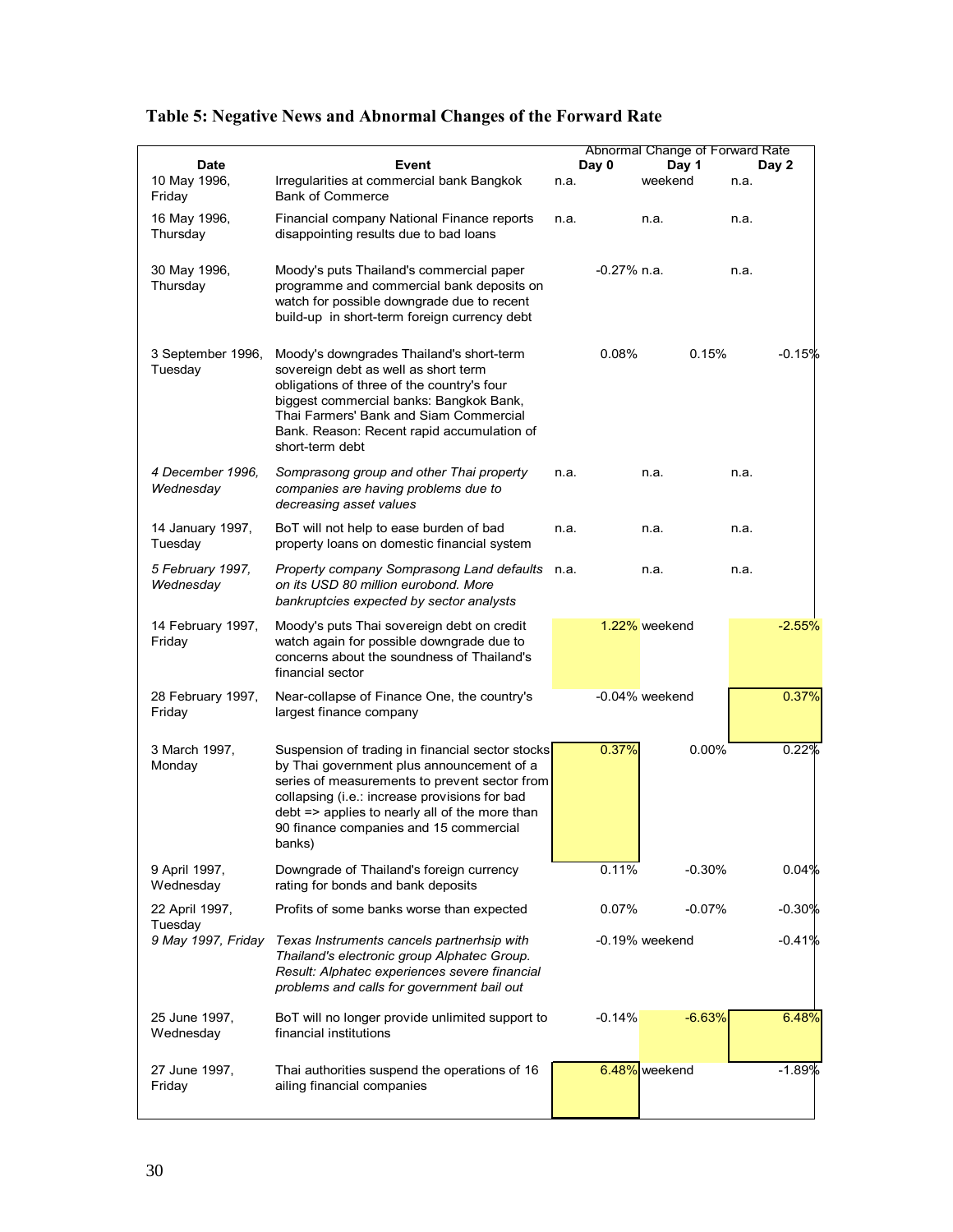#### **Table 6: Statistical Data for the 22 Observed Abnormal Forward Rate Changes**

| <b>Cumulative Abnormal Change</b> | $-4.19%$      |
|-----------------------------------|---------------|
| Average Abnormal Change           | $-0.19%$      |
| Variance                          | 7.4171E-08    |
| <b>Standard Error</b>             | 0.00027234    |
| T-ratio                           | $-6.99226088$ |

Source: own calculations based on Bloomberg data. The critical value at the 5% significance level of a tdistribution with n-2 = 20 degrees of freedom is 2.086. Since the absolute value of the calculated T-ratio of – 6.99 exceeds the critical value, the null hypothesis has to be rejected with 95% confidence.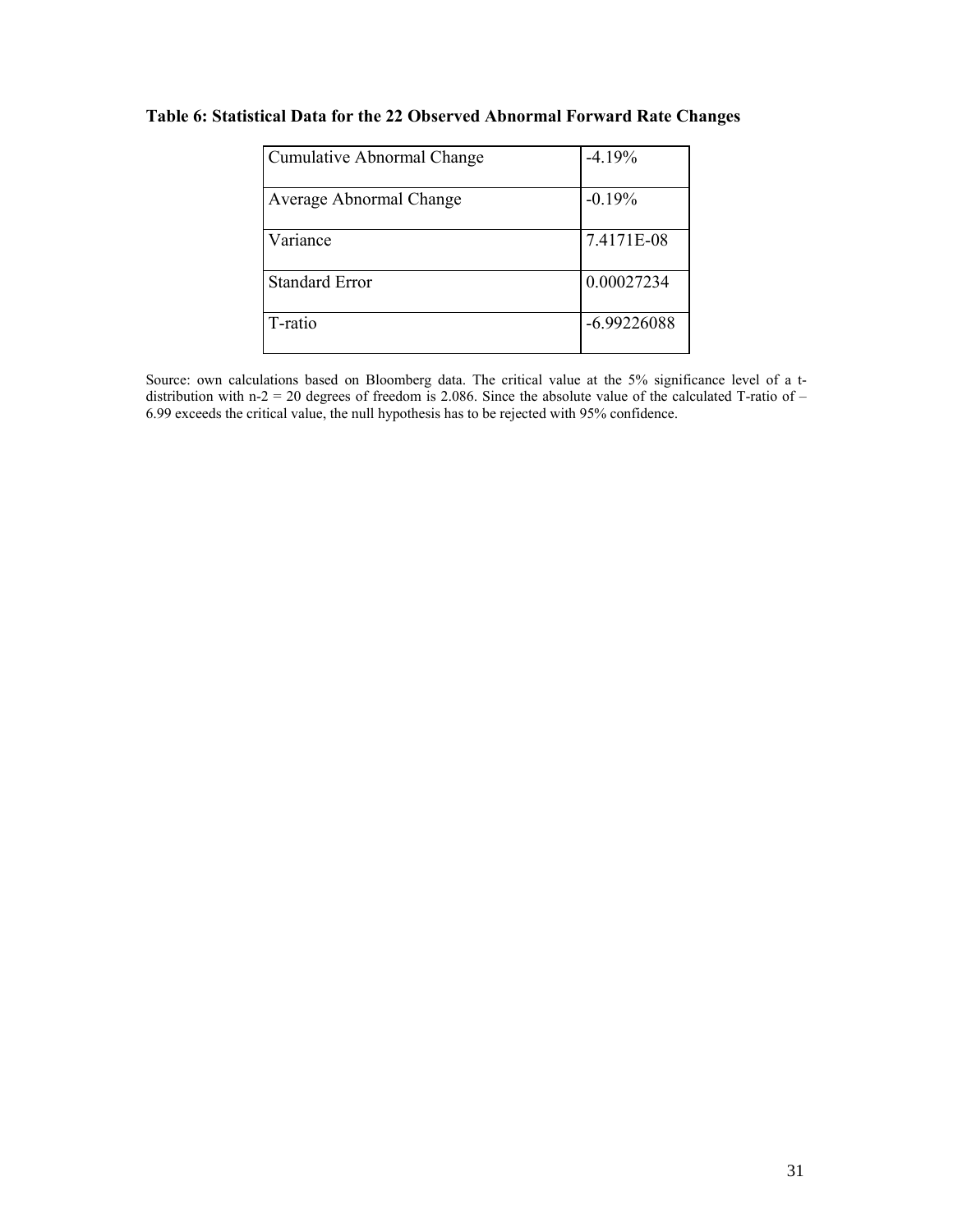#### **Graphs**





Source: IFS

**Graph 2: Exchange Rate** 



Source: Datastream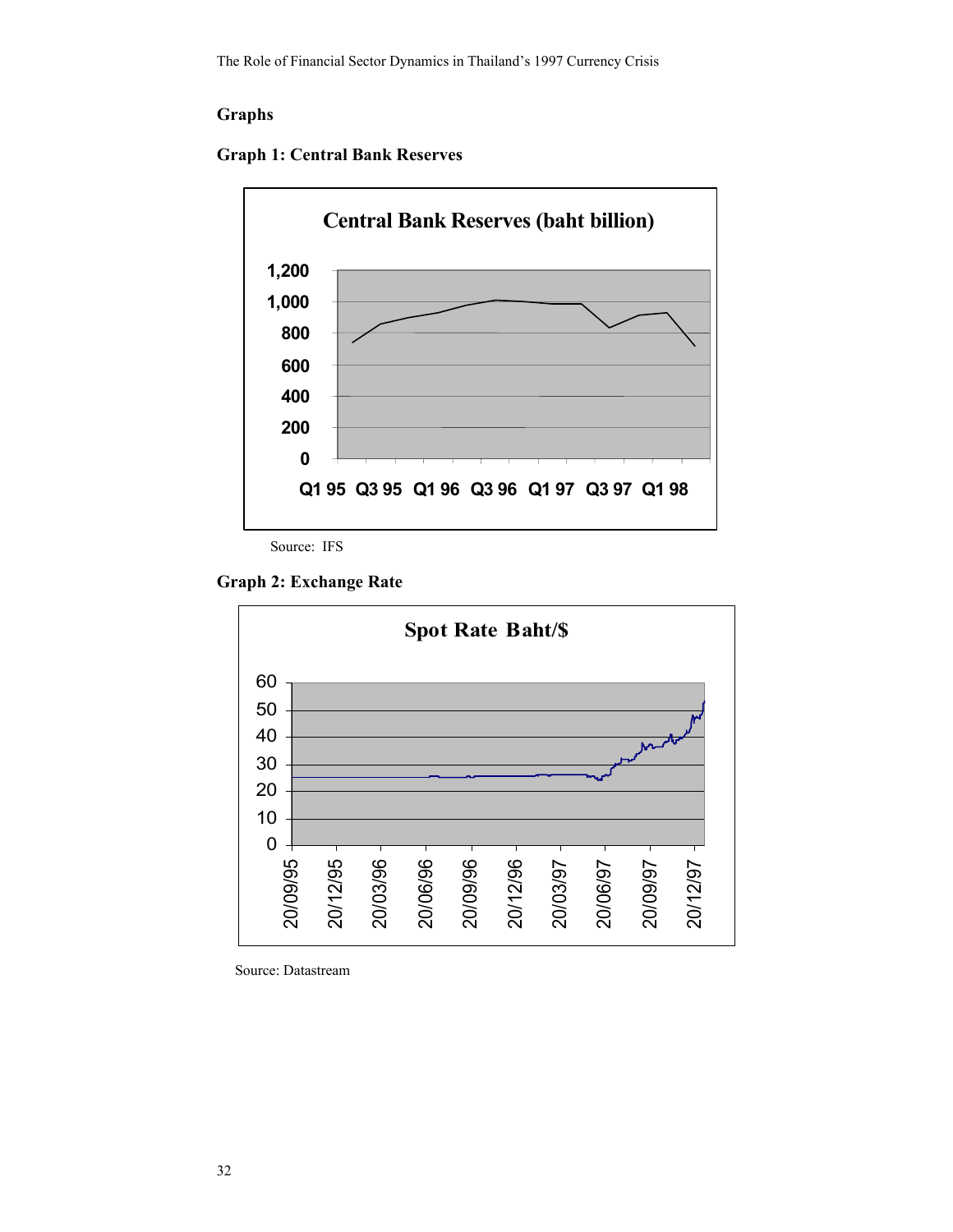

**Graph 3: Composition of Capital Inflows** 



#### **Graph 4: Proportion of ST Foreign Debt**



#### Source: own calculation based on data provided by BoT

<sup>&</sup>lt;u>1</u> <sup>1</sup> FDI and Portfolio data was converted from baht into US\$ using an exchange rate of 26 baht/dollar. The datastream data has to be treated with *extreme caution*: e.g., it is not stated whether FDI and Portfolio are net or gross. Thus, graph 3 merely gives a rough idea, rather then providing exact information. For the same reason, FDI and Portfolio data provided by datastream is not used for further analysis in this paper. Data before Q2 1996 is not included in graph 3 because complete external debt data from the Bank of Thailand is only available from Q4 1995 onwards and Q1 1996 is an outlier.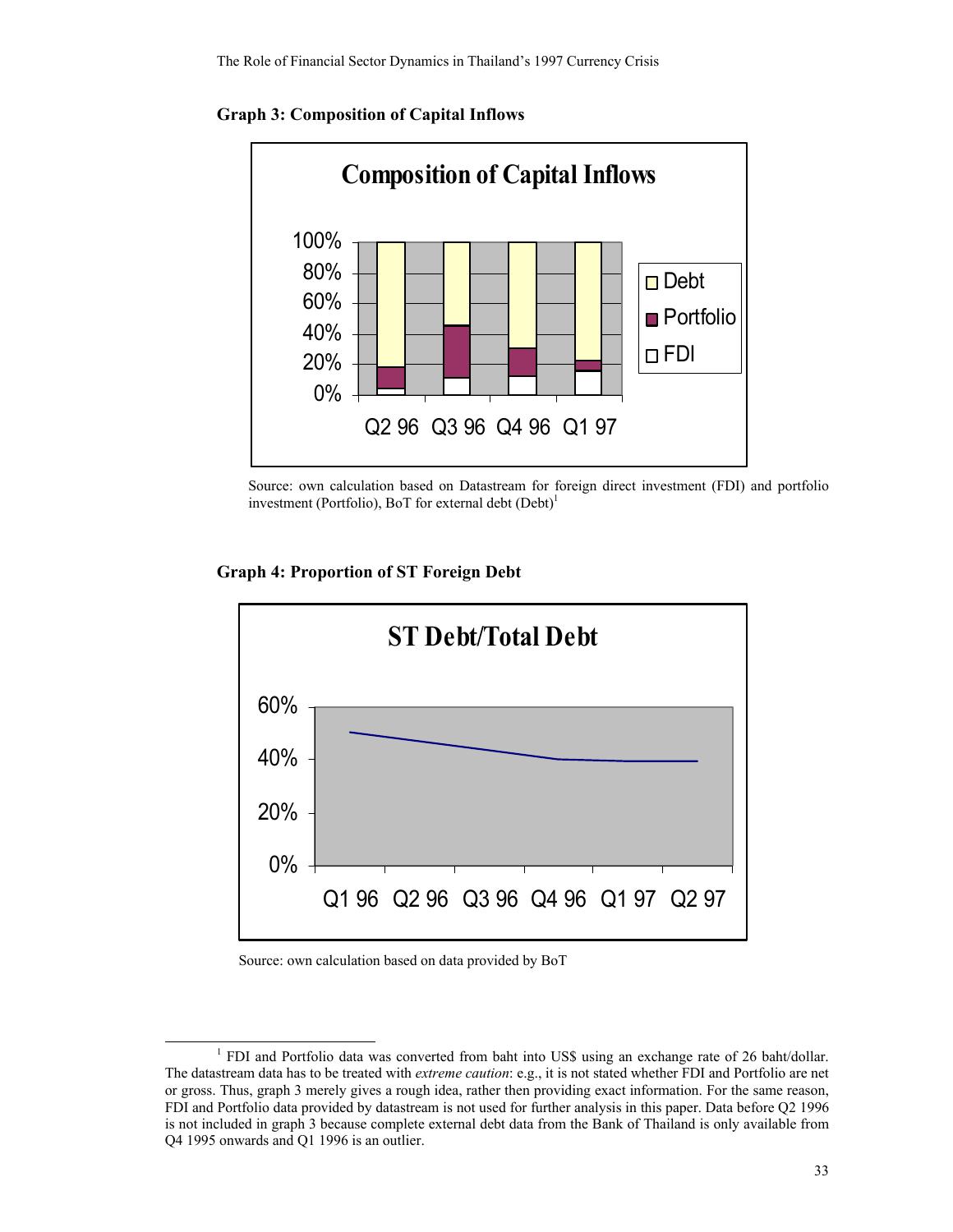

**Graph 5: Thailand's Foreign Capital Inflows** 

Source: Datastream. Total net inflows calculated as the sum of net public and private inflows.

**Graph 6: Composition of Foreign Debt** 



 Source: own calculations based on data provided by BoT. Foreign debt to the financial sector is the sum of bank debt (=foreign debt to commercial banks), BIBF debt and part of non-bank debt, reflecting debt to finance companies and other non-bank institutions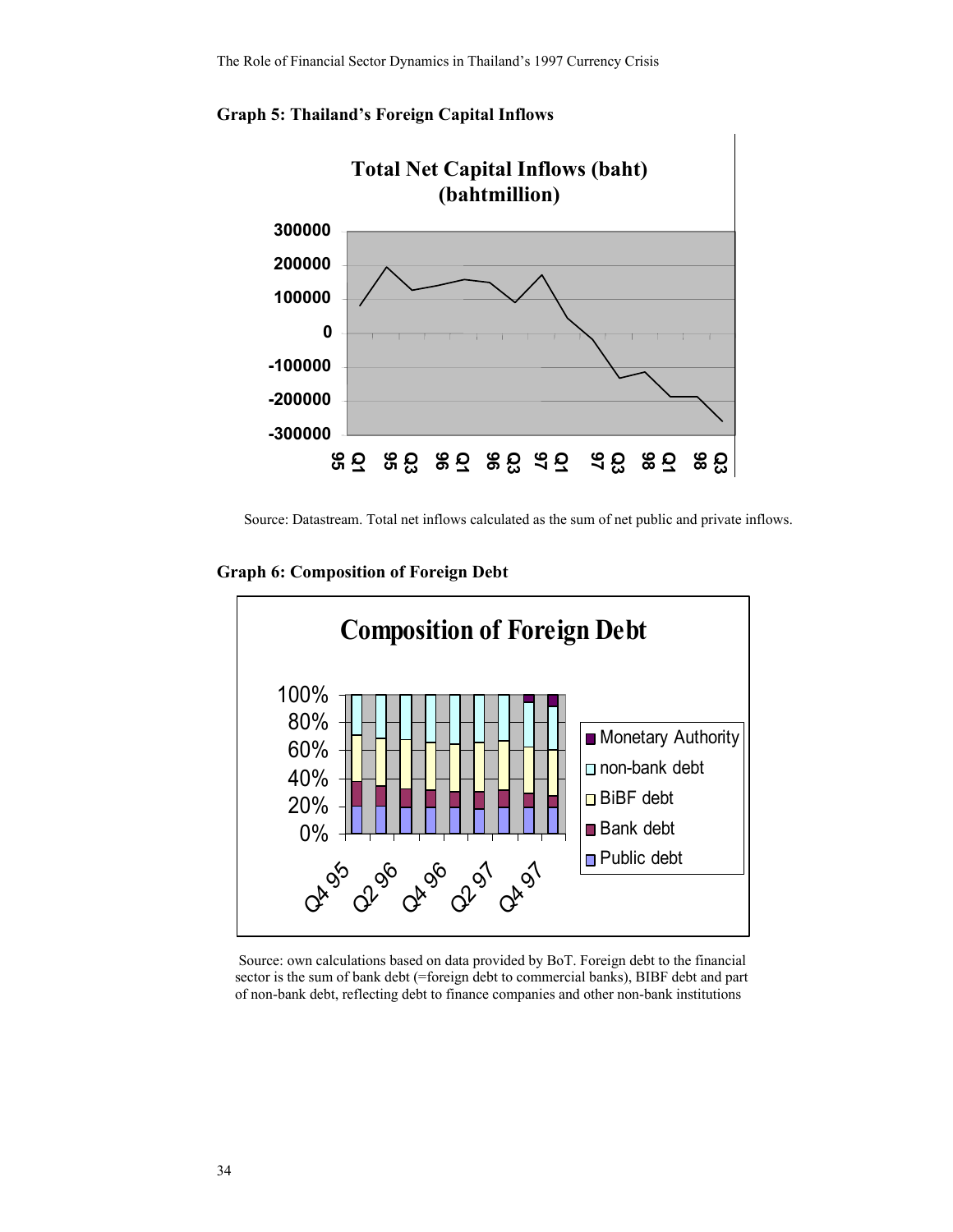



**Graph 8: Baht/US\$ Spot and Forward Rate Levels** 



Source: Datastream (spot), Bloomberg (forward)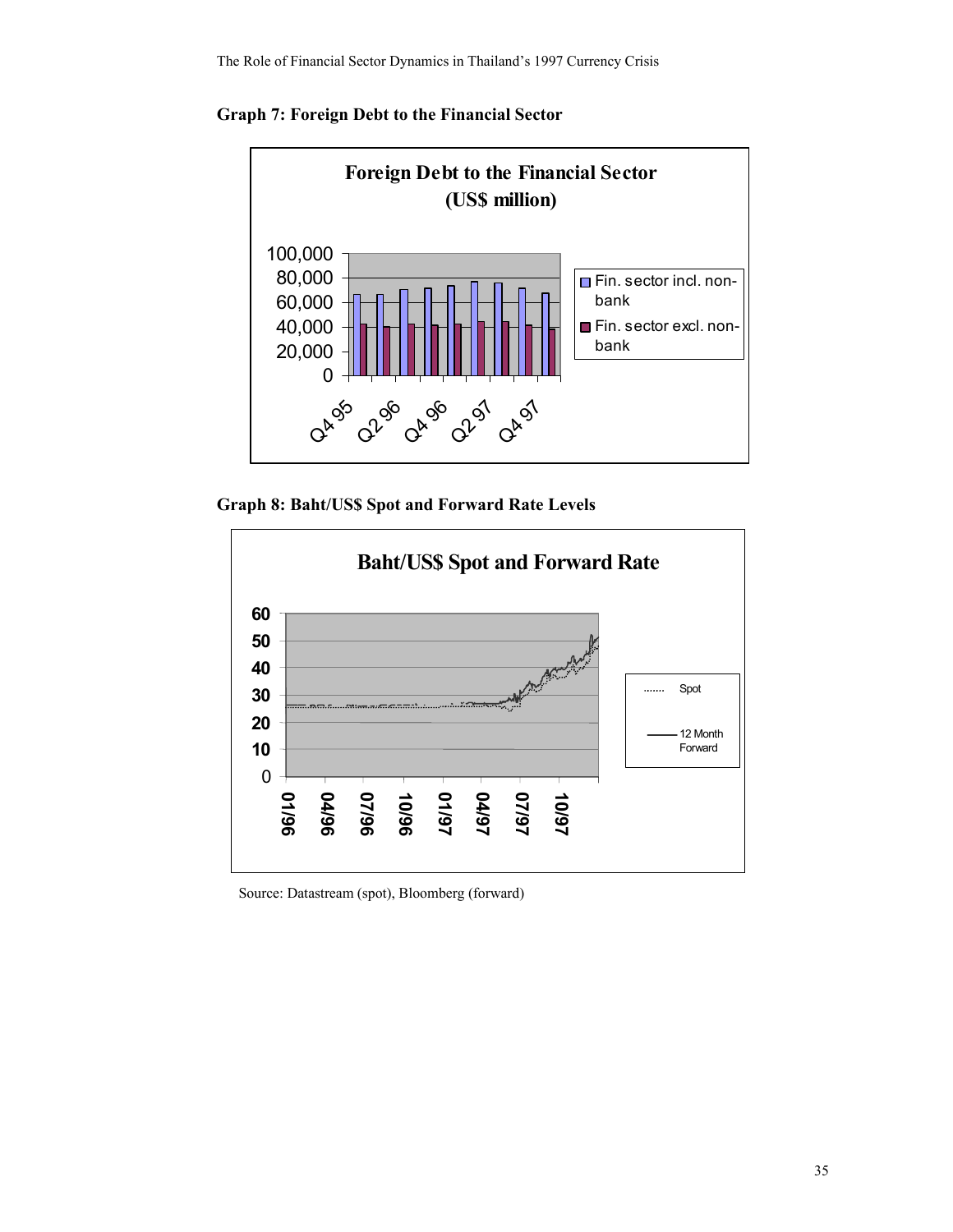

**Graph 9: Baht/US\$ Spot and Forward Rate Changes** 

Source: own calculations based on Datastream and Bloomberg





 Source: own calculations based on Bloomberg. The gaps exist because no forward market data is available for these dates.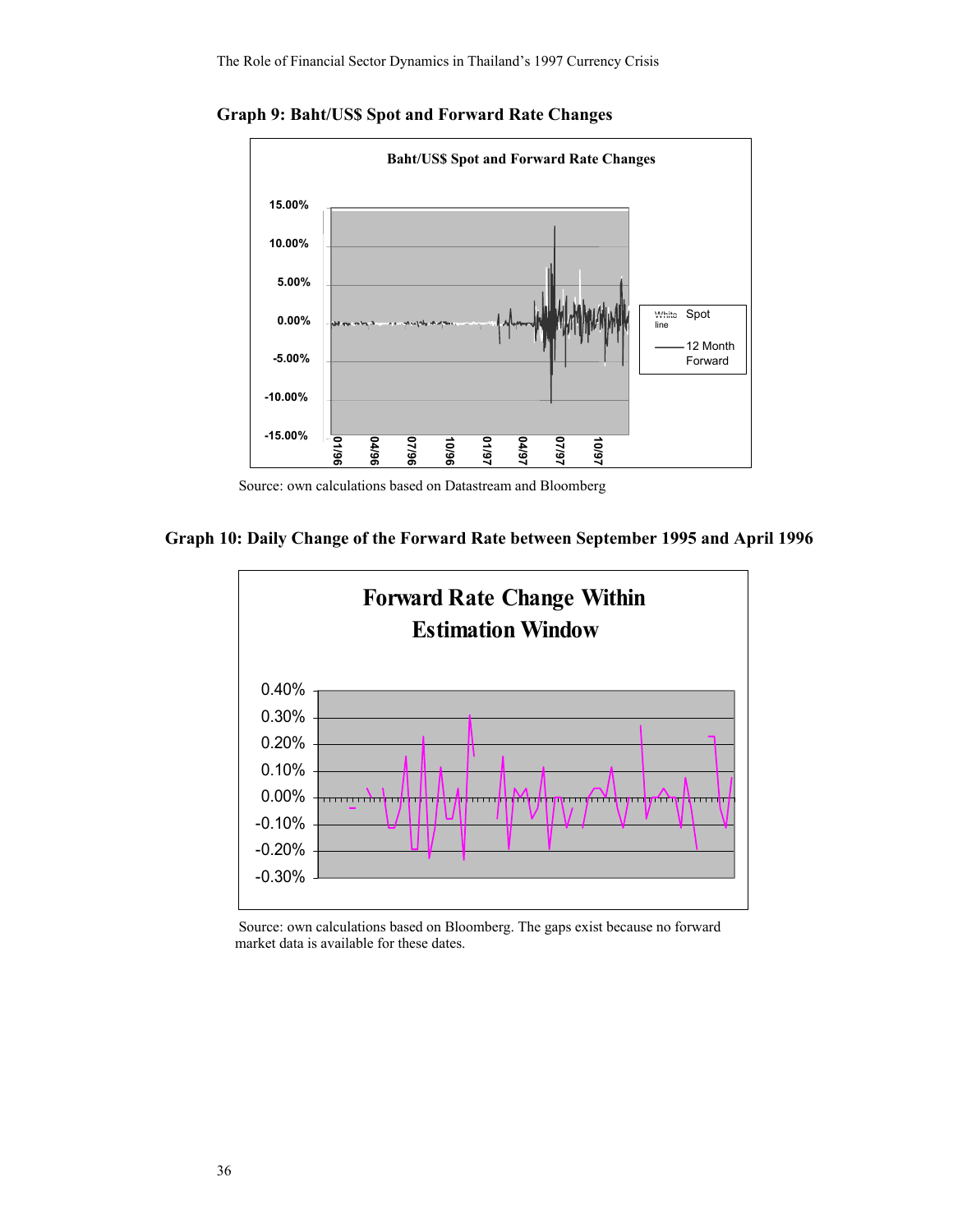# **Appendix I**

### *Detailed Description of Ratios Used in the Bank Analysis*

The choice of the ratios below was based on Moody's rating methodology<sup>1</sup> and an interview with Ms Richter, credit analyst at Deutsche Bank in London.

**Profit Ratios.** Indicate: how much flexibility do banks have in case of an economic downturn? Would a decline in profits immediately lead to net losses?

- Pre-provision<sup>2</sup> return on average assets. Shows: ability to generate revenues from balance sheet. Should be high because this would give banks flexibility to withstand a decline in profits.
- *Cost to income ratio* = non-interest expenses divided by operating income. Should be low because this would give banks flexibility to withstand decline in profits.
- Net interest margin  $=$  net interest<sup>3</sup> income divided by average earning assets. Should be high because this would give banks flexibility to withstand a decline in profits.
- Pre-provision profit to net loans<sup>4</sup>. Shows: assuming that all bad loans have been classified as such and adequate provisions have been made, what proportion of currently performing loans could be written off without having to take from equity? Should be high because this gives banks flexibility in case of a deterioration of their loan portfolio.

NPL Ratios. Indicate: ability of banks to absorb new NPLs during economic downturn without becoming insolvent. Additionally: could bank trouble have occurred even in absence of an economic downturn?

- *Ratio of NPL to gross loans.* Shows whether bank has tendency to lend to people who don't pay back.
- *NPL to (provisions+equity<sup>5</sup>)*. Should be low. A ratio above 100% means that if banks had to write off all loans they would be insolvent.
- *NPL to provisions.* Should be low. Shows how much NPL can be covered from reserves without destroying capital base. Additionally: could be sign of moral hazard as it illustrates that banks did not build up a sufficient safety net.

Capital Ratios. Indicate: could a deterioration jeopardise the solvency of banks? Could there have been moral hazard among banks? All capitalisation ratios should be high to ensure

j

 $<sup>1</sup>$  Moody's (1999b).</sup>

 $2^{\circ}$  Provisions = loan loss provisions.

 $3$  Interest income – interest expense

 $4$  Net loans = gross loans – loan loss reserves (= provisions)

 $5$  Equity = equity + retained earnings from Moody's numbers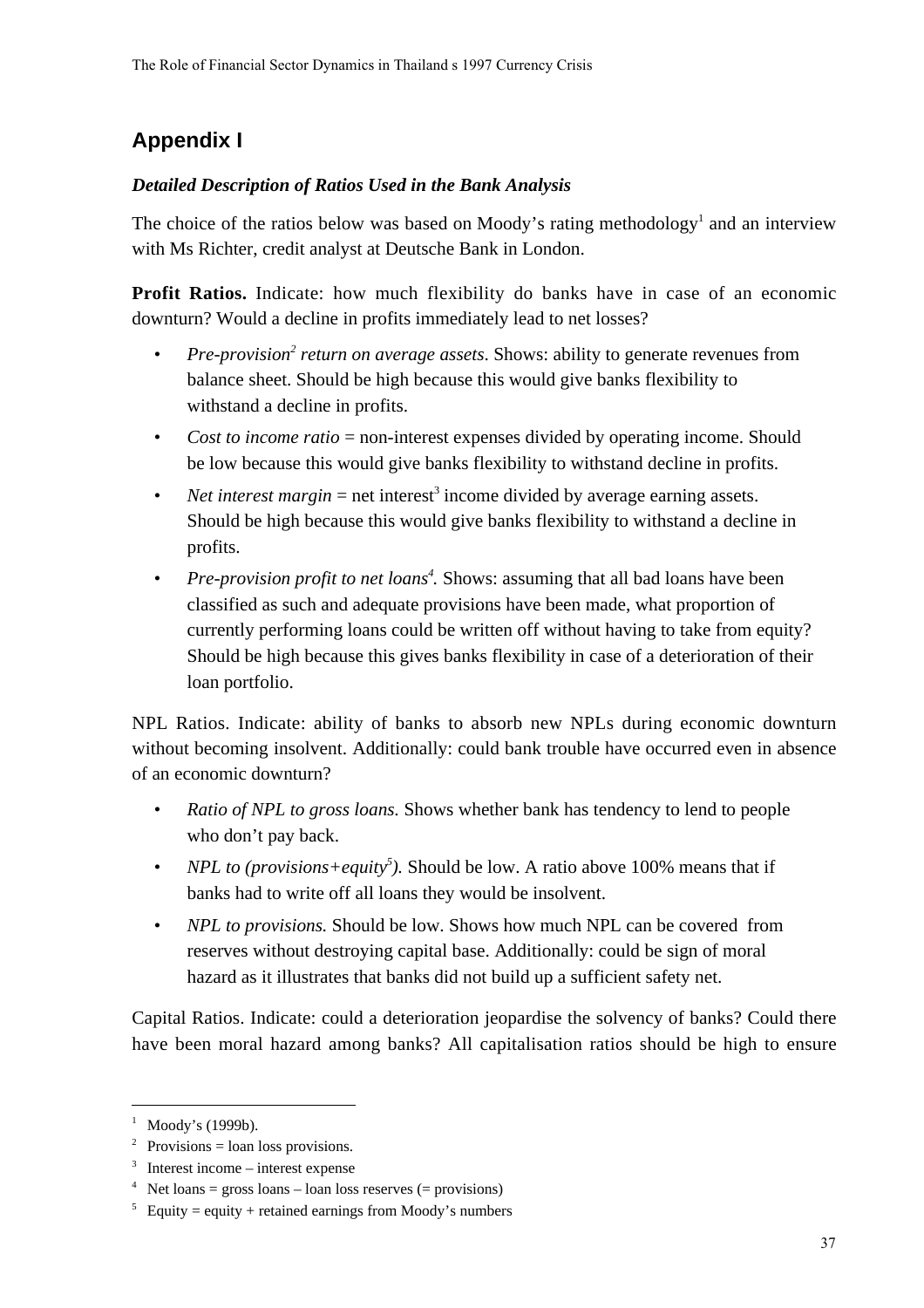solvency in the event of an economic downturn and that banks do not "gamble for resurrection"**<sup>6</sup>** .

- (Equity + reserves) to net loans
- Equity/total assets
- Risk weighted capital  $=$  (equity  $+$  quasi-equity [e.g. subordinated debt])/risk weighted assets. What type of funds count as quasi-equity and what weight between 0% and 100% has to be assigned to each group of assets is regulated in the Basle Capital Accord. The Basle Capital Accord requires a minimum ratio of 8%.<sup>7</sup>

**Provision Ratio** Indicates: could there have been moral hazard among banks?

• Provisions<sup>8</sup> to pre-provision income. A low ratio indicates that there may have been moral hazard among banks  $\approx$  banks did not use a large proportion of their earnings to build up a safety net).

**Ratio Identifying Banks' Main Business** Indicates: is lending the main business?

*• Loans/total assets.* A high ratio means that banks are very vulnerable to a deteroration of their loan portfolio, i.e., an economic downturn that effects their debtors' earnings/value of collateral.

**Liquidity Ratio** Indicates: are banks vulnerable to sudden withdrawal of funds/a collective action problem?

• Short Term Assets/Short Term Liabilities. Should be high.

j

<sup>&</sup>lt;sup>6</sup> Miller & Luangaram (1998).

<sup>7</sup> BIS (April 1998).

 $8\text{ I.e.}$  new provisions = provisions in income statement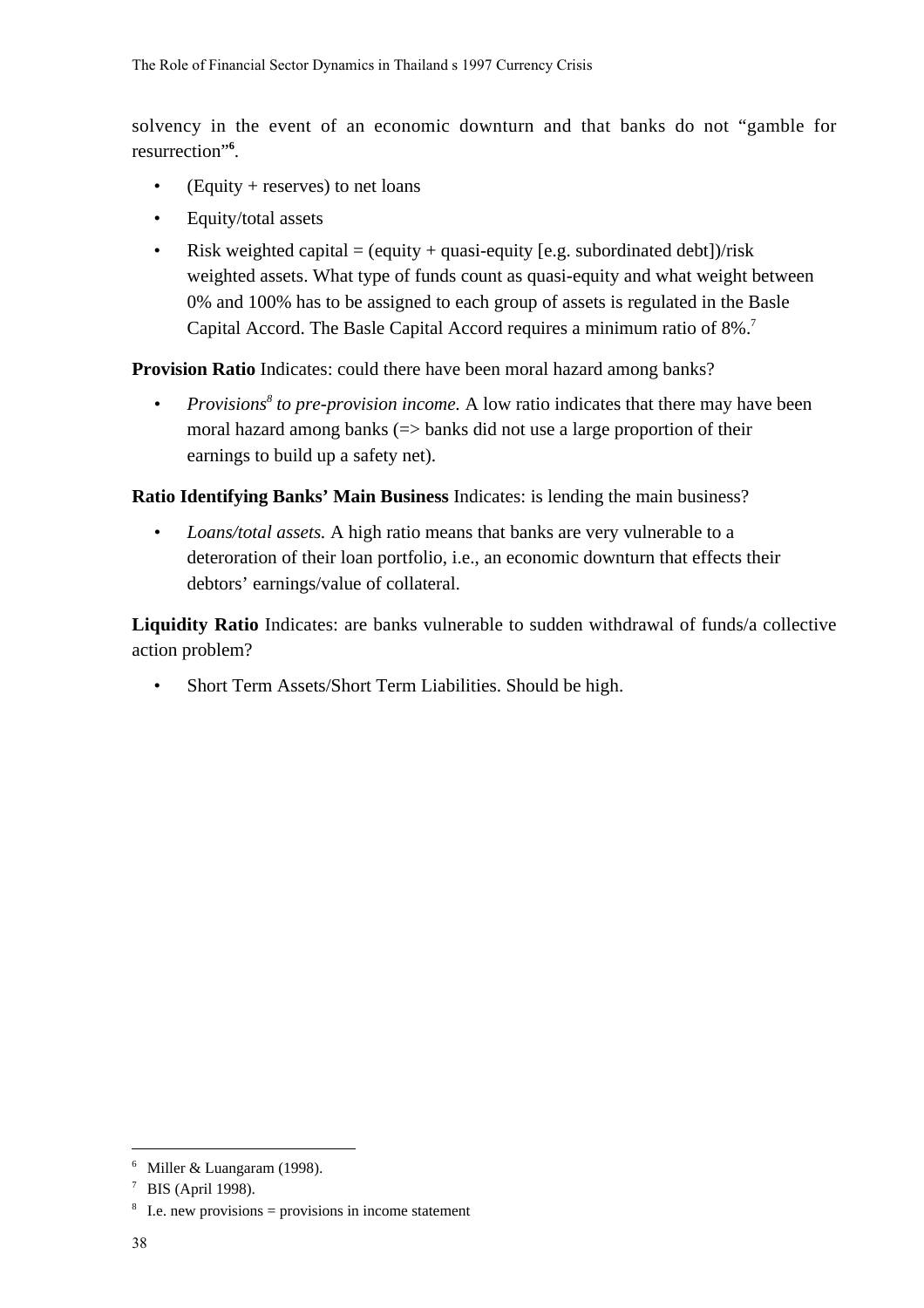## **Bangkok Bank**

|                                      | Dec-93  | Dec-94  | <b>Dec-95</b> | Dec-96    | <b>Dec-97</b> | Dec-98    |
|--------------------------------------|---------|---------|---------------|-----------|---------------|-----------|
| Total Assets (baht million)          | 777,263 | 898,014 | 1,035,931     | 1,154,930 | 1,412,866     | 1,269,561 |
| % of Total Assets in                 |         |         |               |           |               |           |
| Sector                               | 27.73%  | 26.25%  | 25.13%        | 24.34%    | 24.61%        | 21.75%    |
| Pre-provision Return on              |         |         |               |           |               |           |
| <b>Average Total Assets</b>          | 3.72%   | 3.73%   | 3.45%         | 3.36%     | 3.25%         | 0.26%     |
| Net Interest Margin                  | 4.29%   | 4.39%   | 4.04%         | 3.97%     | 3.62%         | 0.67%     |
| Cost to Income Ratio                 | 33.24%  | 34.43%  | 35.38%        | 35.49%    | 36.52%        | 87.54%    |
| Pre-provision profit to net<br>loans | 4.05%   | 4.17%   | 3.86%         | 3.85%     | 4.04%         | 0.40%     |
| Provisions to Pre-                   |         |         |               |           |               |           |
| <b>Provision Income</b>              | 20.27%  | 16.40%  | 13.56%        | 15.54%    | 68.14%        | 1389.80%  |
| <b>NPL to Gross Loans</b>            | n.a.    | n.a.    | n.a.          | 5.23%     | 16.55%        | 23.52%    |
| NPL to (Provisions +                 |         |         |               |           |               |           |
| Equity)                              | n.a.    | n.a.    | n.a.          | 40.41%    | 118.89%       | 116.91%   |
| <b>NPL to Provisions</b>             | n.a.    | n.a.    | n.a.          | 171.64%   | 310.73%       | 220.54%   |
| (Equity+Reserves) to Net             |         |         |               |           |               |           |
| Loans                                | 10.11%  | 10.45%  | 10.80%        | 11.27%    | 10.05%        | 11.73%    |
| <b>Risk Weighted Capital</b>         | n.a.    | n.a.    | n.a.          | 11.45%    | 11.72%        | n.a.      |
| <b>Equity to Total Assets</b>        | 7.20%   | 7.51%   | 8.00%         | 8.46%     | 6.64%         | 7.19%     |
| Net Loans to Total Assets            | 85.05%  | 83.42%  | 83.33%        | 82.89%    | 73.13%        | 67.93%    |
| Short Term Assets to                 |         |         |               |           |               |           |
| <b>Short Term Liabilities</b>        | 15.20%  | 18.35%  | 18.04%        | 18.38%    | 28.82%        | 33.96%    |

## **Bangkok Metropolitan Bank**

|                               | Dec-93  | Dec-94  | <b>Dec-95</b> | Dec-96  | <b>Dec-97</b> | Dec-98    |
|-------------------------------|---------|---------|---------------|---------|---------------|-----------|
| Total Assets (baht million)   | 110,695 | 131,580 | 164,287       | 186,892 | 187,837       | 175,879   |
| % of Total Assets in Sector   | 3.95%   | 3.85%   | 3.99%         | 3.94%   | 3.27%         | 3.01%     |
| Pre-provision Return on       |         |         |               |         |               |           |
| <b>Average Total Assets</b>   | 1.38%   | 2.20%   | 2.05%         | 1.24%   | 0.85%         | $-9.03%$  |
| Net Interest Margin           | 2.40%   | 2.88%   | 2.65%         | 2.39%   | 0.40%         | $-4.88%$  |
| Cost to Income Ratio          | 58.62%  | 45.49%  | 46.76%        | 59.23%  | 68.94%        | 37.71%    |
| Pre-provision profit to net   |         |         |               |         |               |           |
| loans                         | 1.47%   | 2.32%   | 2.13%         | 1.35%   | 0.95%         | $-13.41%$ |
| Provisions to Pre-Provision   |         |         |               |         |               |           |
| Income                        | 33.72%  | 23.22%  | 27.78%        | 37.36%  | 1561.96%      | -241.40%  |
| <b>NPL to Gross Loans</b>     | n.a.    | n.a.    | n.a.          | 18.28%  | 44.65%        | 87.99%    |
| NPL to (Provisions + Equity)  | n.a.    | n.a.    | n.a.          | 166.27% | 433.63%       | 250.51%   |
| <b>NPL to Provisions</b>      | n.a.    | n.a.    | n.a.          | 835.17% | 310.22%       | 250.51%   |
| (Equity+Reserves) to Net      |         |         |               |         |               |           |
| Loans                         | 9.36%   | 9.77%   | 9.22%         | 9.00%   | $-4.78%$      | $0.00\%$  |
| <b>Risk Weighted Capital</b>  | n.a.    | n.a.    | n.a.          | 8.69%   | n.a.          | n.a.      |
| <b>Equity to Total Assets</b> | 7.82%   | 8.51%   | 7.98%         | 7.79%   | $-4.24%$      | 0.00%     |
| Net Loans to Total Assets     | 83.59%  | 87.07%  | 86.59%        | 86.50%  | 88.68%        | 69.62%    |
| Short Term Assets to Short    |         |         |               |         |               |           |
| <b>Term Liabilities</b>       | 13.11%  | 10.84%  | 11.71%        | 9.52%   | 5.72%         | 26.05%    |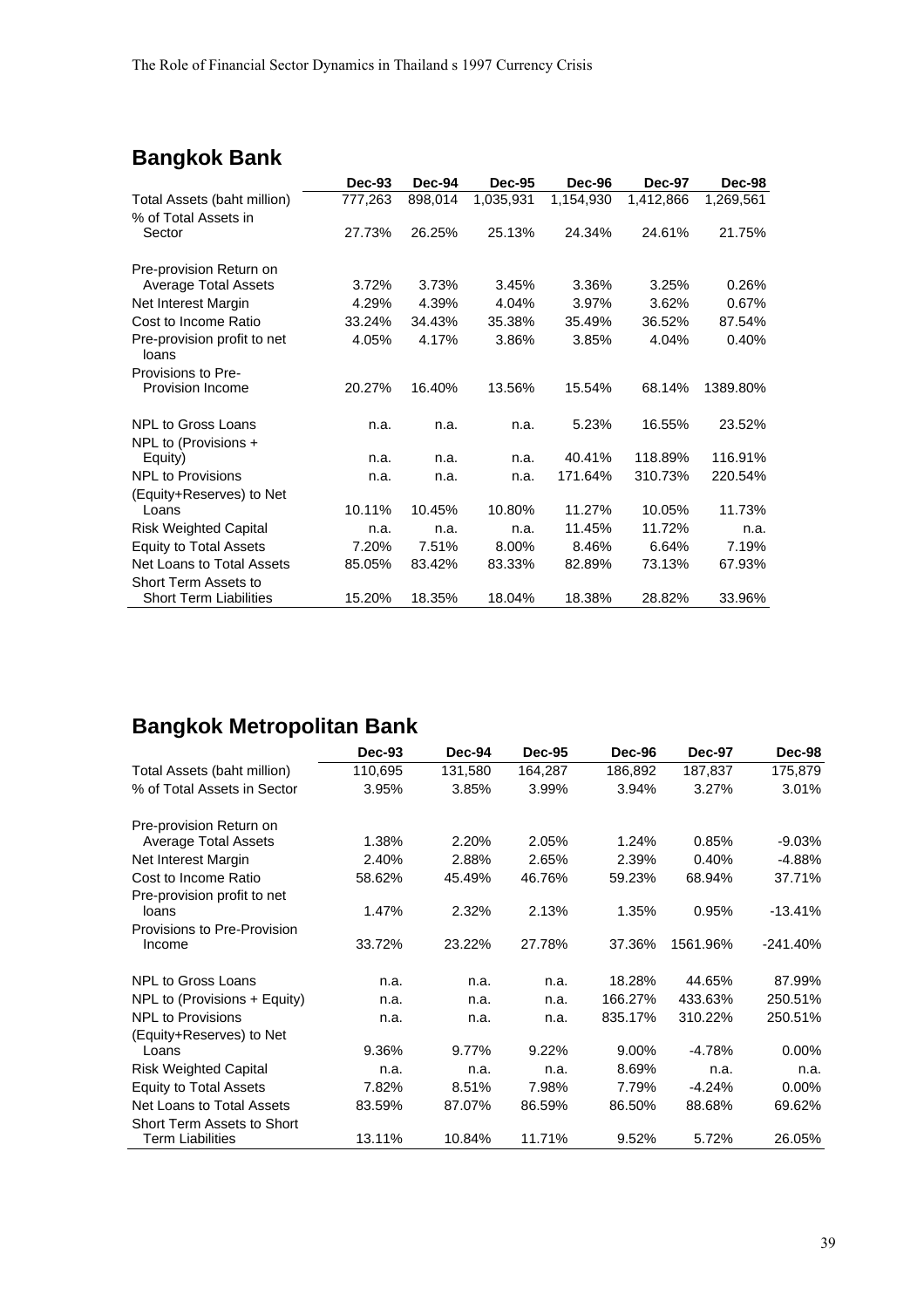## **Bank of Asia**

|                                       | Dec-93 | Dec-94 | <b>Dec-95</b> | Dec-96  | Dec-97  | <b>Dec-98</b> |
|---------------------------------------|--------|--------|---------------|---------|---------|---------------|
| <b>Total Assets (baht</b><br>million) | 69,262 | 82,740 | 107,803       | 125,305 | 156,003 | 148,375       |
| % of Total Assets in<br>Sector        | 2.47%  | 2.42%  | 2.62%         | 2.64%   | 2.72%   | 2.54%         |
|                                       |        |        |               |         |         |               |
| Pre-provision Return on               |        |        |               |         |         |               |
| <b>Average Total Assets</b>           | 1.84%  | 2.43%  | 2.14%         | 2.27%   | 0.96%   | $-1.52%$      |
| Net Interest Margin                   | 3.39%  | 3.71%  | 3.33%         | 3.42%   | 2.61%   | $-0.03%$      |
| Cost to Income Ratio                  | 54.99% | 44.95% | 45.97%        | 42.47%  | 72.15%  | 238.39%       |
| Pre-provision profit to net           |        |        |               |         |         |               |
| loans                                 | 1.97%  | 2.61%  | 2.33%         | 2.44%   | 1.01%   | $-1.91%$      |
| Provisions to Pre-                    |        |        |               |         |         |               |
| <b>Provision Income</b>               | 38.85% | 14.10% | 17.63%        | 17.41%  | 128.11% | $-251.93%$    |
| NPL to Gross Loans                    | n.a.   | n.a.   | n.a.          | 6.92%   | 12.02%  | 61.48%        |
| NPL to (Provisions +                  |        |        |               |         |         |               |
| Equity)                               | n.a.   | n.a.   | n.a.          | 60.09%  | 134.47% | 447.64%       |
| <b>NPL to Provisions</b>              | n.a.   | n.a.   | n.a.          | 416.65% | 478.01% | 872.10%       |
| (Equity+Reserves) to Net              |        |        |               |         |         |               |
| Loans                                 | 8.93%  | 8.89%  | 8.76%         | 10.39%  | 6.88%   | 7.51%         |
| <b>Risk Weighted Capital</b>          | n.a.   | n.a.   | n.a.          | 10.15%  | 8.38%   | 9.42%         |
| <b>Equity to Total Assets</b>         | 6.92%  | 7.09%  | 6.77%         | 8.67%   | 5.67%   | 5.85%         |
| Net Loans to Total                    |        |        |               |         |         |               |
| Assets                                | 84.23% | 85.38% | 81.40%        | 86.51%  | 86.11%  | 81.31%        |
| Short Term Assets to                  |        |        |               |         |         |               |
| <b>Short Term Liabilities</b>         | 89.36% | 88.94% | 95.75%        | 87.98%  | 108.24% | 96.74%        |

# **Bank of Ayudhya**

|                                                            | <b>Dec-93</b> | Dec-94  | <b>Dec-95</b> | Dec-96  | <b>Dec-97</b> | Dec-98    |
|------------------------------------------------------------|---------------|---------|---------------|---------|---------------|-----------|
| <b>Total Assets (baht</b><br>million)                      | 199,138       | 284,274 | 366,443       | 410,870 | 489,178       | 481,300   |
| % of Total Assets in<br>Sector                             | 7.11%         | 8.31%   | 8.89%         | 8.66%   | 8.52%         | 8.25%     |
| Pre-provision Return<br>on Average Total<br>Assets         | 2.19%         | 2.28%   | 2.27%         | 2.14%   | 2.18%         | $-0.97%$  |
| Net Interest Margin                                        | 3.53%         | 3.59%   | 3.38%         | 3.35%   | 3.41%         | 1.00%     |
| Cost to Income Ratio                                       | 49.93%        | 47.17%  | 46.71%        | 47.66%  | 49.31%        | 154.83%   |
| Pre-provision profit<br>to net loans<br>Provisions to Pre- | 2.34%         | 2.24%   | 2.40%         | 2.35%   | 2.43%         | $-1.28%$  |
| Provision Income                                           | 5.11%         | 11.89%  | 13.15%        | 14.81%  | 72.21%        | $-98.06%$ |
| <b>NPL to Gross Loans</b><br>NPL to (Provisions +          | 2.90%         | 4.37%   | 4.59%         | 4.67%   | 13.32%        | 22.80%    |
| Equity)                                                    | 29.19%        | 54.27%  | 60.17%        | 51.03%  | 153.58%       | 212.14%   |
| <b>NPL to Provisions</b>                                   | 415.31%       | 589.49% | 517.21%       | 424.35% | 502.71%       | 565.41%   |
| (Equity+Reserves) to<br>Net Loans                          | 9.86%         | 7.91%   | 7.23%         | 8.50%   | 6.50%         | 7.34%     |
| <b>Risk Weighted</b><br>Capital                            | 8.61%         | 8.28%   | 8.31%         | 10.31%  | 9.13%         | n.a.      |
| Equity to Total<br>Assets                                  | 8.13%         | 6.36%   | 5.69%         | 7.02%   | 5.10%         | 5.32%     |
| Net Loans to Total<br>Assets                               | 87.41%        | 86.34%  | 83.72%        | 86.18%  | 82.38%        | 76.06%    |
| Short Term Assets to<br><b>Short Term</b><br>Liabilities   | 10.06%        | 12.17%  | 14.80%        | 12.03%  | 16.08%        | 22.80%    |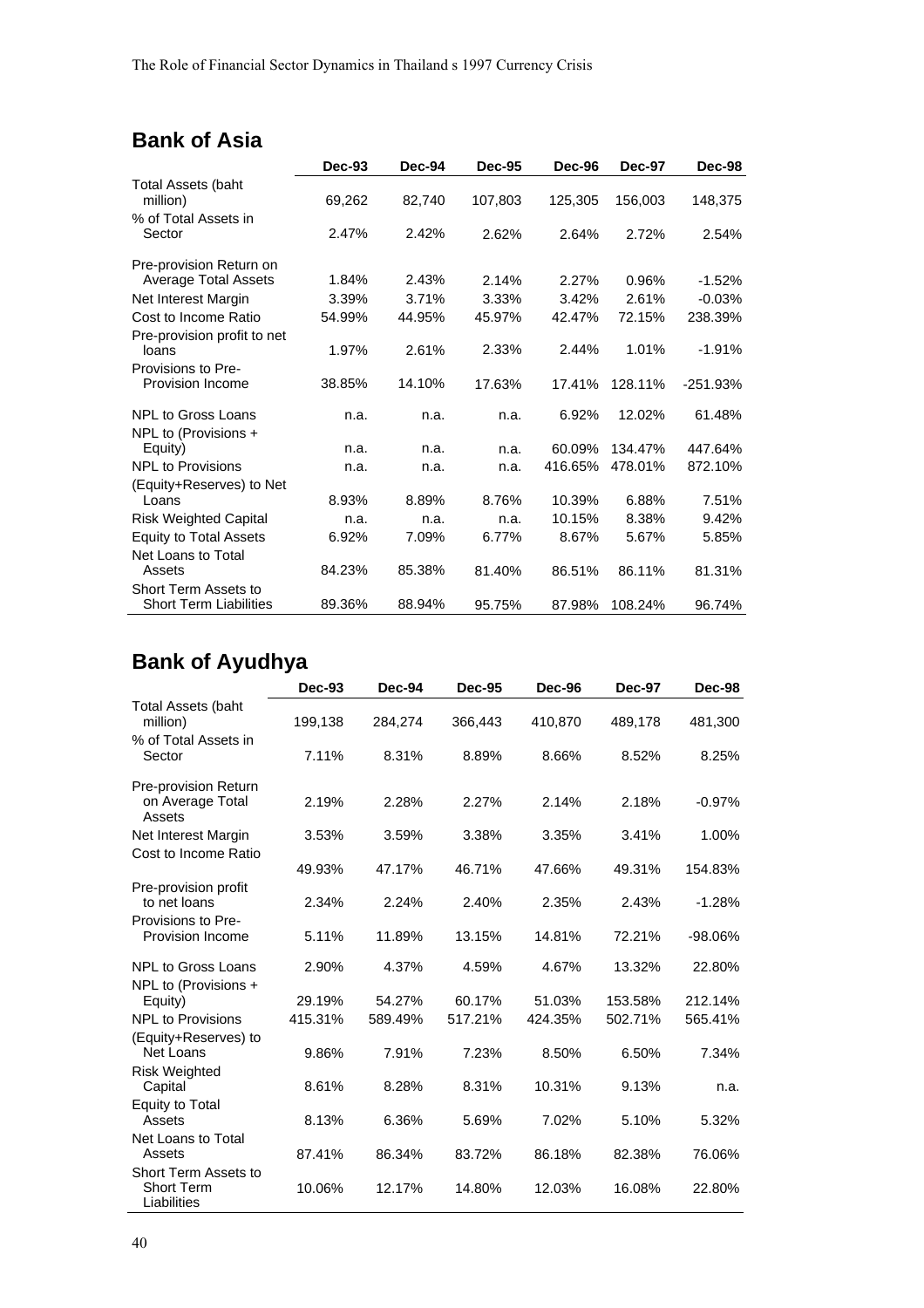|                                                   | Dec-93   | Dec-94 | <b>Dec-95</b> | <b>Dec-96</b> | Dec-97 | Dec-98  |
|---------------------------------------------------|----------|--------|---------------|---------------|--------|---------|
| <b>Total Assets (baht</b><br>million)             | 1,874    | 16,368 | 28,204        | 34,567        | 60,417 | 53,193  |
| % of Total Assets in<br>Sector                    | 0.07%    | 0.48%  | 0.68%         | 0.73%         | 1.05%  | 0.91%   |
| Pre-provision Return<br>on Average Total          |          |        |               |               |        |         |
| Assets                                            | 1.06%    | 2.25%  | 2.26%         | 2.11%         | 1.64%  | 2.84%   |
| Net Interest Margin                               | 2.56%    | 3.22%  | 2.49%         | 2.17%         | 1.74%  | 2.45%   |
| Cost to Income Ratio                              | 16.24%   | 32.72% | 23.48%        | 27.40%        | 24.12% | 17.23%  |
| Pre-provision profit to<br>net loans              | 74.07%   | 1.41%  | 2.00%         | 2.03%         | 1.36%  | 4.27%   |
| Provisions to Pre-                                |          |        |               |               |        |         |
| Provision Income                                  | $0.00\%$ | 0.00%  | 0.60%         | 7.70%         | 61.59% | 96.53%  |
| <b>NPL to Gross Loans</b>                         | n.a.     | n.a.   | n.a.          | n.a.          | n.a.   | 7.23%   |
| NPL to (Provisions +<br>Equity)                   | n.a.     | n.a.   | n.a.          | n.a.          | n.a.   | 28.27%  |
| <b>NPL to Provisions</b><br>(Equity+Reserves) to  | n.a.     | n.a.   | n.a.          | n.a.          | n.a.   | 137.89% |
| Net Loans                                         | 6900.00% | 14.20% | 12.82%        | 11.76%        | 7.20%  | 21.45%  |
| <b>Risk Weighted Capital</b>                      | n.a.     | n.a.   | n.a.          | n.a.          | n.a.   | n.a.    |
| <b>Equity to Total Assets</b>                     | 99.41%   | 12.64% | 11.44%        | 11.10%        | 6.85%  | 15.23%  |
| Net Loans to Total<br>Assets                      | 1.44%    | 89.02% | 89.27%        | 94.44%        | 95.09% | 71.00%  |
| Short Term Assets to<br>Short Term<br>Liabilities | n.a.     | n.a.   | n.a.          | n.a.          | n.a.   | n.a.    |

# **Export-Import Bank of Thailand**

# **Government Housing Bank of Thailand**

|                                      | $Dec-93$ | Dec-94  | <b>Dec-95</b> | Dec-96  | <b>Dec-97</b> | Dec-98  |
|--------------------------------------|----------|---------|---------------|---------|---------------|---------|
| <b>Total Assets (baht</b>            |          |         |               |         |               |         |
| million)                             | 77,732   | 110,899 | 152,895       | 210,115 | 293,470       | 358,851 |
| % of Total Assets in                 |          |         |               |         |               |         |
| Sector                               | 2.77%    | 3.24%   | 3.71%         | 4.43%   | 5.11%         | 6.15%   |
| Pre-provision Return on              |          |         |               |         |               |         |
| <b>Average Total Assets</b>          | 1.74%    | 2.81%   | 2.65%         | 3.12%   | 2.11%         | 2.47%   |
| Net Interest Margin                  | 4.73%    | 3.50%   | 3.27%         | 3.67%   | 3.55%         | 1.73%   |
| Cost to Income Ratio                 | 22.44%   | 16.88%  | 17.21%        | 16.62%  | 42.31%        | 34.06%  |
| Pre-provision profit to net<br>loans | 1.86%    | 2.60%   | 2.41%         | 2.78%   | 1.85%         | 2.63%   |
| Provisions to Pre-                   |          |         |               |         |               |         |
| Provision Income                     | $0.00\%$ | 10.67%  | 19.11%        | 25.01%  | 45.37%        | 33.96%  |
| <b>NPL to Gross Loans</b>            | n.a.     | n.a.    | n.a.          | n.a.    | n.a.          | n.a.    |
| NPL to (Provisions +                 |          |         |               |         |               |         |
| Equity)                              | n.a.     | n.a.    | n.a.          | n.a.    | n.a.          | n.a.    |
| <b>NPL to Provisions</b>             | n.a.     | n.a.    | n.a.          | n.a.    | n.a.          | n.a.    |
| (Equity+Reserves) to Net             |          |         |               |         |               |         |
| Loans                                | 6.75%    | 7.23%   | 6.50%         | 6.77%   | 1.49%         | 5.94%   |
| <b>Risk Weighted Capital</b>         | n.a.     | n.a.    | n.a.          | n.a.    | n.a.          | n.a.    |
| <b>Equity to Total Assets</b>        | 6.30%    | 6.65%   | 6.17%         | 6.54%   | 1.46%         | 5.06%   |
| Net Loans to Total                   |          |         |               |         |               |         |
| Assets                               | 93.41%   | 91.90%  | 94.97%        | 96.72%  | 97.77%        | 85.29%  |
| Short Term Assets to                 |          |         |               |         |               |         |
| <b>Short Term Liabilities</b>        | 66.55%   | 59.30%  | 53.61%        | 51.62%  | 59.53%        | 61.24%  |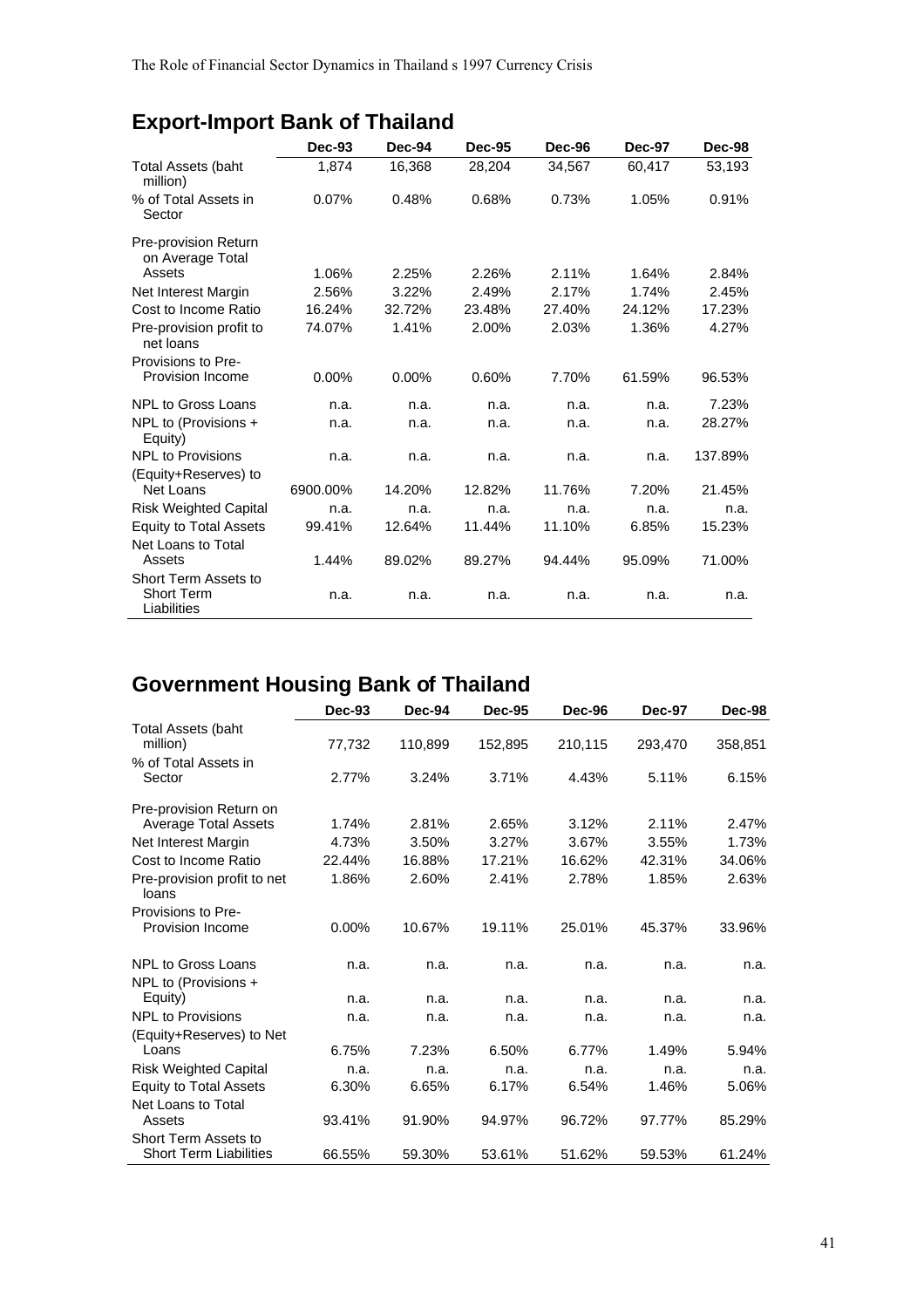# **Industrial Finance Corporation of Thailand**

|                               | $Dec-93$ | Dec-94  | <b>Dec-95</b> | Dec-96  | Dec-97  | Dec-98   |
|-------------------------------|----------|---------|---------------|---------|---------|----------|
| <b>Total Assets (baht</b>     |          |         |               |         |         |          |
| million)                      | 70,751   | 90.469  | 118.379       | 172,081 | 206,937 | 185,110  |
| % of Total Assets in          |          |         |               |         |         |          |
| Sector                        | 2.52%    | 2.64%   | 2.87%         | 3.63%   | 3.60%   | 3.17%    |
| Pre-provision Return on       |          |         |               |         |         |          |
| <b>Average Total Assets</b>   | 2.19%    | 2.38%   | 2.62%         | 2.38%   | 1.90%   | 0.41%    |
| Net Interest Margin           | 3.01%    | 3.07%   | 3.15%         | 3.35%   | 2.50%   | 0.70%    |
| Cost to Income Ratio          | 22.78%   | 22.01%  | 21.95%        | 32.82%  | 26.47%  | 72.54%   |
| Pre-provision profit to net   |          |         |               |         |         |          |
| loans                         | 2.81%    | 3.03%   | 3.48%         | 2.73%   | 2.29%   | 0.60%    |
| Provisions to Pre-            |          |         |               |         |         |          |
| Provision Income              | 5.01%    | 10.37%  | 6.10%         | 10.86%  | 54.15%  | 394.10%  |
| <b>NPL to Gross Loans</b>     | n.a.     | n.a.    | n.a.          | n.a.    | n.a.    | 39.63%   |
| NPL to (Provisions +          |          |         |               |         |         |          |
| Equity)                       | n.a.     | n.a.    | n.a.          | n.a.    | n.a.    | 379.74%  |
| <b>NPL to Provisions</b>      | n.a.     | n.a.    | n.a.          | n.a.    | n.a.    | 1161.71% |
| (Equity+Reserves) to Net      |          |         |               |         |         |          |
| Loans                         | 17.88%   | 20.80%  | 19.73%        | 13.56%  | 9.99%   | 7.73%    |
| <b>Risk Weighted Capital</b>  | n.a.     | n.a.    | n.a.          | n.a.    | n.a.    | n.a.     |
| <b>Equity to Total Assets</b> | 11.53%   | 13.76%  | 12.54%        | 9.59%   | 7.27%   | 5.24%    |
| Net Loans to Total            |          |         |               |         |         |          |
| Assets                        | 70.24%   | 69.90%  | 66.45%        | 73.60%  | 75.83%  | 72.09%   |
| Short Term Assets to          |          |         |               |         |         |          |
| <b>Short Term Liabilities</b> | 189.36%  | 334.51% | 155.44%       | 70.17%  | 174.56% | 120.17%  |

# **Krung Thai Bank**

|                                                       | $Dec-93$ | Dec-94  | <b>Dec-95</b> | Dec-96  | <b>Dec-97</b> | Dec-98    |
|-------------------------------------------------------|----------|---------|---------------|---------|---------------|-----------|
| <b>Total Assets (baht</b><br>million)                 |          |         |               |         |               |           |
|                                                       | 417,529  | 546,481 | 630,053       | 705,433 | 778,618       | 1,061,495 |
| % of Total Assets in<br>Sector                        | 14.90%   | 15.97%  | 15.29%        | 14.87%  | 13.56%        | 18.19%    |
| Pre-provision Return on                               |          |         |               |         |               |           |
| <b>Average Total Assets</b>                           | 2.57%    | 3.02%   | 2.83%         | 2.65%   | 2.60%         | 0.39%     |
| Net Interest Margin                                   | 3.78%    | 3.99%   | 4.04%         | 4.09%   | 3.91%         | 1.35%     |
| Cost to Income Ratio                                  | 45.71%   | 38.15%  | 41.04%        | 42.82%  | 42.72%        | 83.60%    |
| Pre-provision profit to net                           |          |         |               |         |               |           |
| loans                                                 | 2.75%    | 3.15%   | 3.02%         | 2.90%   | 2.88%         | 0.42%     |
| Provisions to Pre-                                    |          |         |               |         |               |           |
| Provision Income                                      | 26.59%   | 15.37%  | 14.15%        | 17.78%  | 98.24%        | 1810.78%  |
| <b>NPL to Gross Loans</b>                             | n.a.     | n.a.    | n.a.          | n.a.    | n.a.          | 45.34%    |
| NPL to (Provisions +                                  |          |         |               |         |               |           |
| Equity)                                               | n.a.     | n.a.    | n.a.          | n.a.    | n.a.          | 204.93%   |
| <b>NPL to Provisions</b>                              | n.a.     | n.a.    | n.a.          | n.a.    | n.a.          | 319.41%   |
| (Equity+Reserves) to Net                              |          |         |               |         |               |           |
| Loans                                                 | 6.30%    | 7.08%   | 8.15%         | 8.31%   | 6.83%         | 9.73%     |
| <b>Risk Weighted Capital</b>                          | n.a.     | n.a.    | n.a.          | n.a.    | 9.04%         | 10.74%    |
| <b>Equity to Total Assets</b>                         | 5.45%    | 5.23%   | 6.47%         | 6.59%   | 5.34%         | 7.47%     |
| Net Loans to Total                                    |          |         |               |         |               |           |
| Assets                                                | 86.58%   | 84.66%  | 87.46%        | 86.43%  | 86.04%        | 80.85%    |
| Short Term Assets to<br><b>Short Term Liabilities</b> | 11.81%   | 13.03%  | 9.73%         | 9.14%   | 10.49%        | 15.70%    |
|                                                       |          |         |               |         |               |           |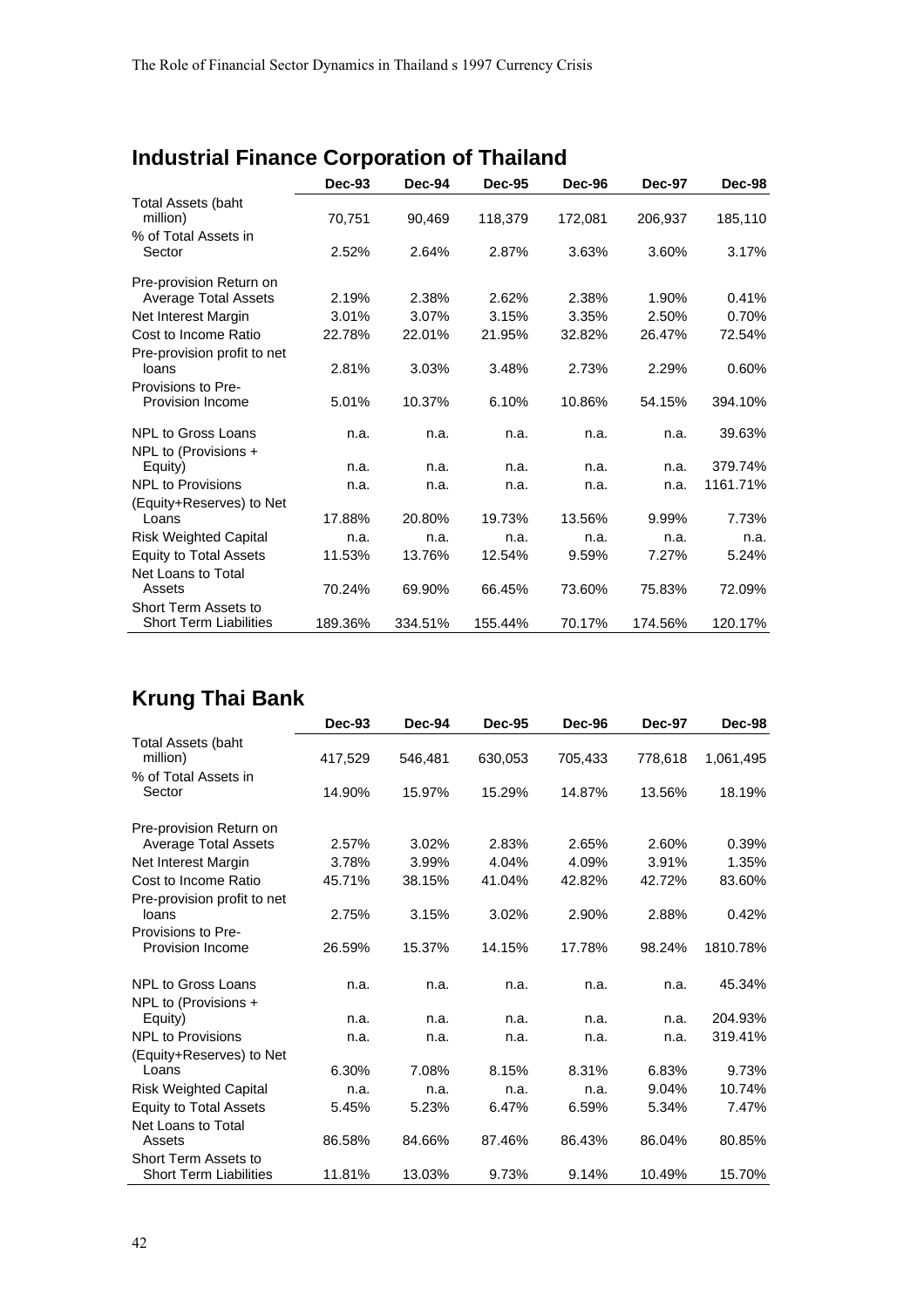# **Siam City Bank**

|                                                       | Dec-93  | Dec-94  | <b>Dec-95</b> | Dec-96  | <b>Dec-97</b> | Dec-98     |
|-------------------------------------------------------|---------|---------|---------------|---------|---------------|------------|
| <b>Total Assets (baht</b><br>million)                 | 123,758 | 160,269 | 199,333       | 231,476 | 262,471       | 278,877    |
| % of Total Assets in<br>Sector                        | 4.42%   | 4.69%   | 4.84%         | 4.88%   | 4.57%         | 4.78%      |
| Pre-provision Return on                               |         |         |               |         |               |            |
| <b>Average Total Assets</b>                           | 2.83%   | 2.72%   | 2.37%         | 2.38%   | 0.20%         | $-5.56%$   |
| Net Interest Margin                                   | 4.04%   | 4.05%   | 3.58%         | 3.43%   | 2.87%         | $-1.75%$   |
| Cost to Income Ratio                                  | 40.34%  | 41.88%  | 44.44%        | 43.97%  | 90.46%        | 45.83%     |
| Pre-provision profit to net<br>loans                  | 2.98%   | 2.83%   | 2.57%         | 2.69%   | 0.23%         | $-7.22%$   |
| Provisions to Pre-<br>Provision Income                | 47.81%  | 21.75%  | 11.45%        | 17.17%  | 2845.33%      | $-183.04%$ |
| <b>NPL to Gross Loans</b>                             | 6.80%   | 4.92%   | 4.89%         | 6.45%   | 29.39%        | 47.79%     |
| NPL to (Provisions +<br>Equity)                       | 64.30%  | 48.73%  | 46.10%        | 60.47%  | 370.75%       | 216.36%    |
| <b>NPL to Provisions</b>                              | 340.38% | 172.24% | 184.89%       | 206.21% | 355.31%       | 259.38%    |
| (Equity+Reserves) to Net                              |         |         |               |         |               |            |
| Loans                                                 | 8.75%   | 7.98%   | 8.61%         | 8.15%   | $-0.06%$      | 4.60%      |
| <b>Risk Weighted Capital</b>                          | n.a.    | 8.62%   | 9.24%         | 9.16%   | n.a.          | n.a.       |
| <b>Equity to Total Assets</b><br>Net Loans to Total   | 7.47%   | 6.36%   | 6.79%         | 6.42%   | $-0.31%$      | 3.36%      |
| Assets                                                | 85.38%  | 85.23%  | 82.97%        | 82.47%  | 83.72%        | 74.77%     |
| Short Term Assets to<br><b>Short Term Liabilities</b> | 13.00%  | 11.33%  | 10.02%        | 10.03%  | 13.56%        | 15.44%     |

## **Siam Commercial Bank**

| <b>Dec-93</b> | <b>Dec-94</b>                      | <b>Dec-95</b>                      | <b>Dec-96</b>                      | <b>Dec-97</b>                      | Dec-98                              |
|---------------|------------------------------------|------------------------------------|------------------------------------|------------------------------------|-------------------------------------|
| 324,453       | 366,944                            | 452,678                            | 538,465                            | 714,397                            | 713,045                             |
| 11.58%        | 10.73%                             | 10.98%                             | 11.35%                             | 12.44%                             | 12.22%                              |
|               |                                    |                                    |                                    |                                    |                                     |
| 2.49%         | 2.98%                              | 2.85%                              | 2.69%                              | 2.69%                              | $-0.99\%$                           |
| 3.46%         | 4.01%                              | 4.15%                              | 3.93%                              | 3.99%                              | 1.56%                               |
| 45.43%        | 42.22%                             | 44.37%                             | 46.36%                             | 46.64%                             | 169.20%                             |
|               |                                    |                                    |                                    |                                    |                                     |
|               |                                    |                                    |                                    |                                    | $-1.36%$                            |
| 9.44%         | 13.86%                             | 8.07%                              | 8.43%                              | 68.91%                             | $-178.70%$                          |
| 3.11%         | 3.59%                              | 3.16%                              | 5.41%                              | 11.49%                             | 49.10%                              |
|               |                                    |                                    |                                    |                                    |                                     |
|               |                                    |                                    |                                    |                                    | 518.07%                             |
| 222.80%       | 231.37%                            | 215.19%                            | 404.70%                            | 365.80%                            | 782.46%                             |
|               |                                    |                                    |                                    |                                    |                                     |
|               |                                    |                                    |                                    |                                    | 4.10%                               |
| n.a.          | 10.19%                             | 9.26%                              | 9.69%                              | 9.60%                              | n.a.                                |
| 6.58%         | 6.83%                              | 6.98%                              | 6.88%                              | 5.34%                              | 2.50%                               |
|               |                                    |                                    |                                    |                                    |                                     |
| 80.51%        | 81.73%                             | 83.51%                             | 85.34%                             | 78.38%                             | 73.03%                              |
|               |                                    |                                    |                                    |                                    | 93.88%                              |
|               | 2.83%<br>32.89%<br>9.65%<br>84.38% | 3.43%<br>36.75%<br>9.63%<br>80.99% | 3.09%<br>32.54%<br>9.33%<br>80.43% | 2.90%<br>58.26%<br>8.86%<br>78.33% | 3.01%<br>118.00%<br>5.66%<br>91.30% |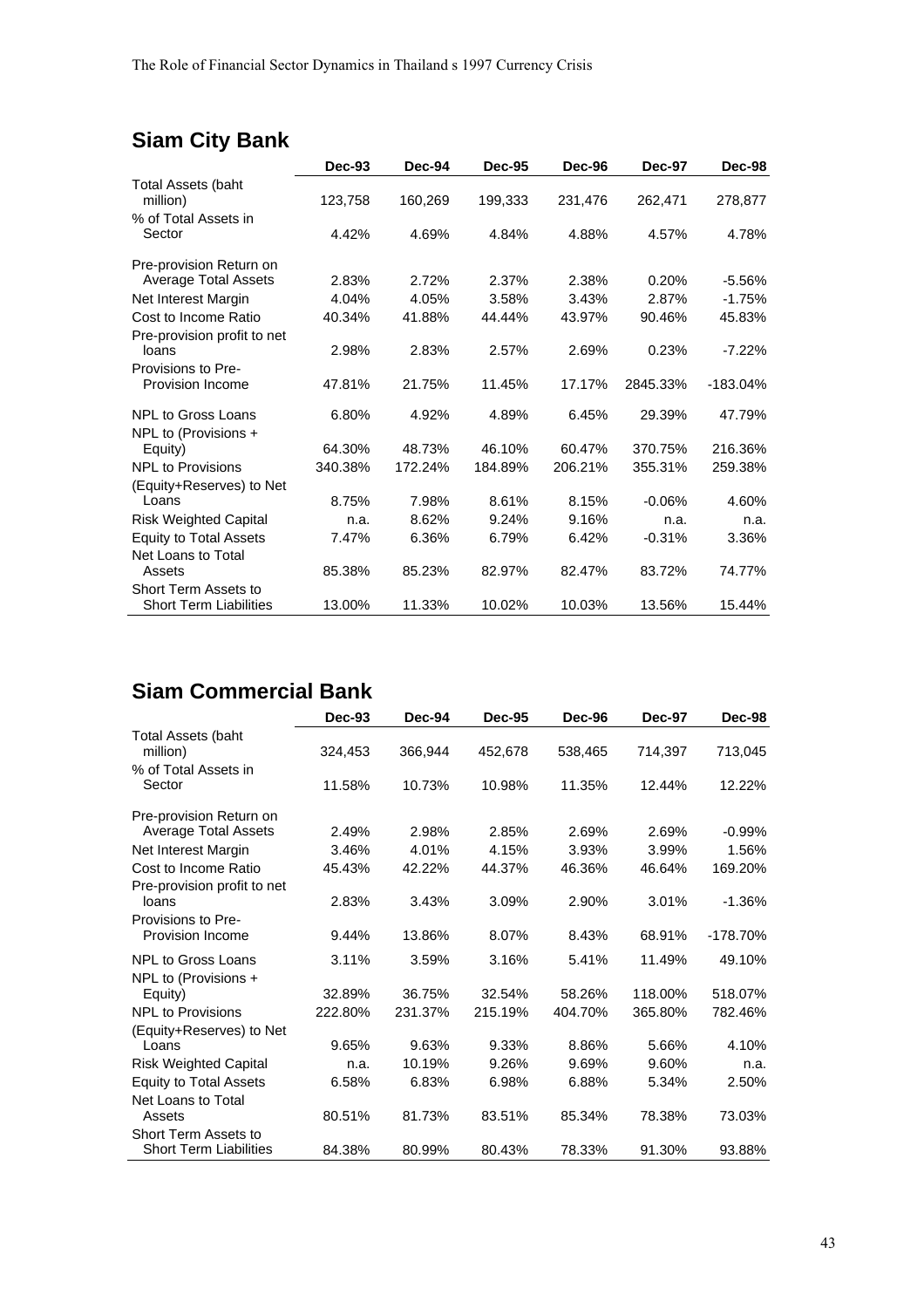## **Thai Farmers Bank**

|                                       | Dec-93  | Dec-94  | <b>Dec-95</b> | Dec-96  | Dec-97  | Dec-98   |
|---------------------------------------|---------|---------|---------------|---------|---------|----------|
| <b>Total Assets (baht</b><br>million) | 439,276 | 506,743 | 582,590       | 643,720 | 793,097 | 755,784  |
| % of Total Assets in                  |         |         |               |         |         |          |
| Sector                                | 15.67%  | 14.81%  | 14.13%        | 13.57%  | 13.81%  | 12.95%   |
| Pre-provision Return on               |         |         |               |         |         |          |
| <b>Average Total Assets</b>           | 3.21%   | 3.39%   | 3.30%         | 3.17%   | 2.48%   | 0.28%    |
| Net Interest Margin                   | 3.90%   | 4.37%   | 4.51%         | 4.41%   | 4.04%   | 1.69%    |
| Cost to Income Ratio                  | 38.81%  | 37.93%  | 42.20%        | 40.85%  | 51.58%  | 89.81%   |
| Pre-provision profit to net           |         |         |               |         |         |          |
| loans                                 | 3.55%   | 3.70%   | 3.58%         | 3.52%   | 3.02%   | 0.39%    |
| Provisions to Pre-                    |         |         |               |         |         |          |
| <b>Provision Income</b>               | 10.91%  | 8.34%   | 9.44%         | 12.01%  | 94.22%  | 2057.70% |
| NPL to Gross Loans                    | n.a.    | n.a.    | 2.91%         | 5.07%   | 17.00%  | 56.01%   |
| NPL to (Provisions +                  |         |         |               |         |         |          |
| Equity)                               | n.a.    | n.a.    | 26.38%        | 41.90%  | 125.63% | 274.99%  |
| <b>NPL to Provisions</b>              | n.a.    | n.a.    | 195.59%       | 288.28% | 392.74% | 445.65%  |
| (Equity+Reserves) to Net              |         |         |               |         |         |          |
| Loans                                 | 9.86%   | 10.77%  | 10.50%        | 11.26%  | 9.62%   | 9.64%    |
| <b>Risk Weighted Capital</b>          | 8.41%   | 11.45%  | 10.86%        | 12.37%  | 11.58%  | 11.34%   |
| <b>Equity to Total Assets</b>         | 7.40%   | 8.40%   | 8.36%         | 9.03%   | 7.16%   | 6.42%    |
| Net Loans to Total                    |         |         |               |         |         |          |
| Assets                                | 82.29%  | 85.47%  | 86.25%        | 85.73%  | 74.47%  | 71.93%   |
| Short Term Assets to                  |         |         |               |         |         |          |
| <b>Short Term Liabilities</b>         | 18.04%  | 14.26%  | 12.29%        | 13.04%  | 24.85%  | 26.39%   |

# **Thai Military Bank**

|                                                       | Dec-93   | Dec-94  | <b>Dec-95</b> | Dec-96  | <b>Dec-97</b> | Dec-98     |
|-------------------------------------------------------|----------|---------|---------------|---------|---------------|------------|
| <b>Total Assets (baht</b><br>million)                 | 191,022  | 226,115 | 283,031       | 330,911 | 386,631       | 354,684    |
| % of Total Assets in<br>Sector                        | 6.82%    | 6.61%   | 6.87%         | 6.97%   | 6.73%         | 6.08%      |
| Pre-provision Return on                               |          |         |               |         |               |            |
| <b>Average Total Assets</b>                           | 2.87%    | 3.35%   | 2.74%         | 2.33%   | 1.74%         | $-1.06%$   |
| Net Interest Margin                                   | 4.01%    | 3.96%   | 3.64%         | 3.50%   | 2.62%         | 0.94%      |
| Cost to Income Ratio                                  | 41.81%   | 37.46%  | 41.35%        | 44.33%  | 51.27%        | 169.53%    |
| Pre-provision profit to net                           |          |         |               |         |               |            |
| loans                                                 | 3.04%    | 3.60%   | 2.87%         | 2.53%   | 2.08%         | $-1.36%$   |
| Provisions to Pre-                                    |          |         |               |         |               |            |
| Provision Income                                      | 17.39%   | 34.89%  | 14.75%        | 9.10%   | 56.16%        | $-117.49%$ |
| NPL to Gross Loans                                    | n.a.     | n.a.    | n.a.          | 9.66%   | 15.19%        | 55.83%     |
| NPL to (Provisions +                                  |          |         |               |         |               |            |
| Equity)                                               | n.a.     | n.a.    | n.a.          | 96.29%  | 150.75%       | 516.29%    |
| <b>NPL to Provisions</b>                              | n.a.     | n.a.    | n.a.          | 96.29%  | 150.75%       | 516.29%    |
| (Equity+Reserves) to Net                              |          |         |               |         |               |            |
| Loans                                                 | $9.00\%$ | 8.23%   | 8.69%         | 8.54%   | 7.41%         | 7.28%      |
| <b>Risk Weighted Capital</b>                          | n.a.     | n.a.    | n.a.          | 9.00%   | 8.70%         | 10.15%     |
| <b>Equity to Total Assets</b>                         | 6.86%    | 6.42%   | 7.00%         | 6.91%   | 5.75%         | 5.62%      |
| Net Loans to Total                                    |          |         |               |         |               |            |
| Assets                                                | 84.79%   | 85.93%  | 86.01%        | 85.48%  | 77.56%        | 81.13%     |
| Short Term Assets to<br><b>Short Term Liabilities</b> | 12.63%   | 11.28%  | 11.57%        | 12.38%  | 19.53%        | 17.19%     |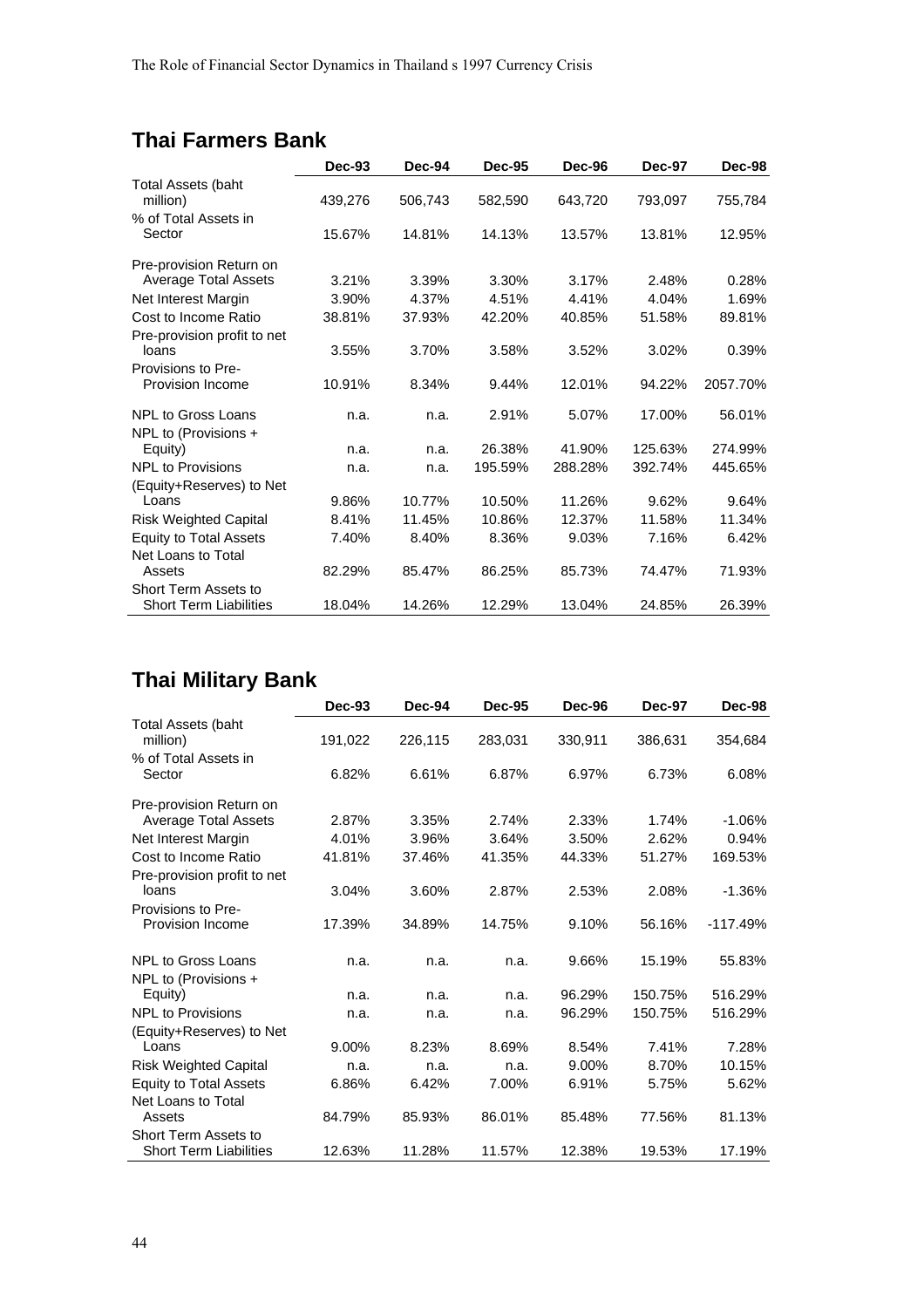## **APPENDIX III**

### *Loan Classification and Provision Requirements Before and After July 1998*

*Classification*

|                               | Time overdue in months |            |  |
|-------------------------------|------------------------|------------|--|
|                               | Old                    | <b>New</b> |  |
| <b>Performing loans</b>       | < 12                   | $<$ 3      |  |
| Pass                          |                        | $0-1$      |  |
| <b>Special Mention</b>        |                        | $1-3$      |  |
| <b>Non-performing loans</b>   | >12                    | >3         |  |
| Substandard                   |                        | $3 - 6$    |  |
| Doubtful                      | .                      | $6 - 12$   |  |
| Loss                          |                        | >12        |  |
| <b>Provision Requirements</b> |                        |            |  |
| % of loan principal           |                        |            |  |
|                               | $Old$                  | <b>New</b> |  |
| <b>Performing loans</b>       |                        |            |  |
| Pass                          | 0%                     | 1%         |  |
| <b>Special Mention</b>        | 0%                     | 2%         |  |
| <b>Non-performing loans</b>   |                        |            |  |
| Substandard                   | 15-20%                 | 20%        |  |
| Doubtful                      | 100%                   | 50%        |  |
| Loss                          | 100% or                | 100% or    |  |
|                               | write-off              | write-off  |  |

Source: IMF (2000)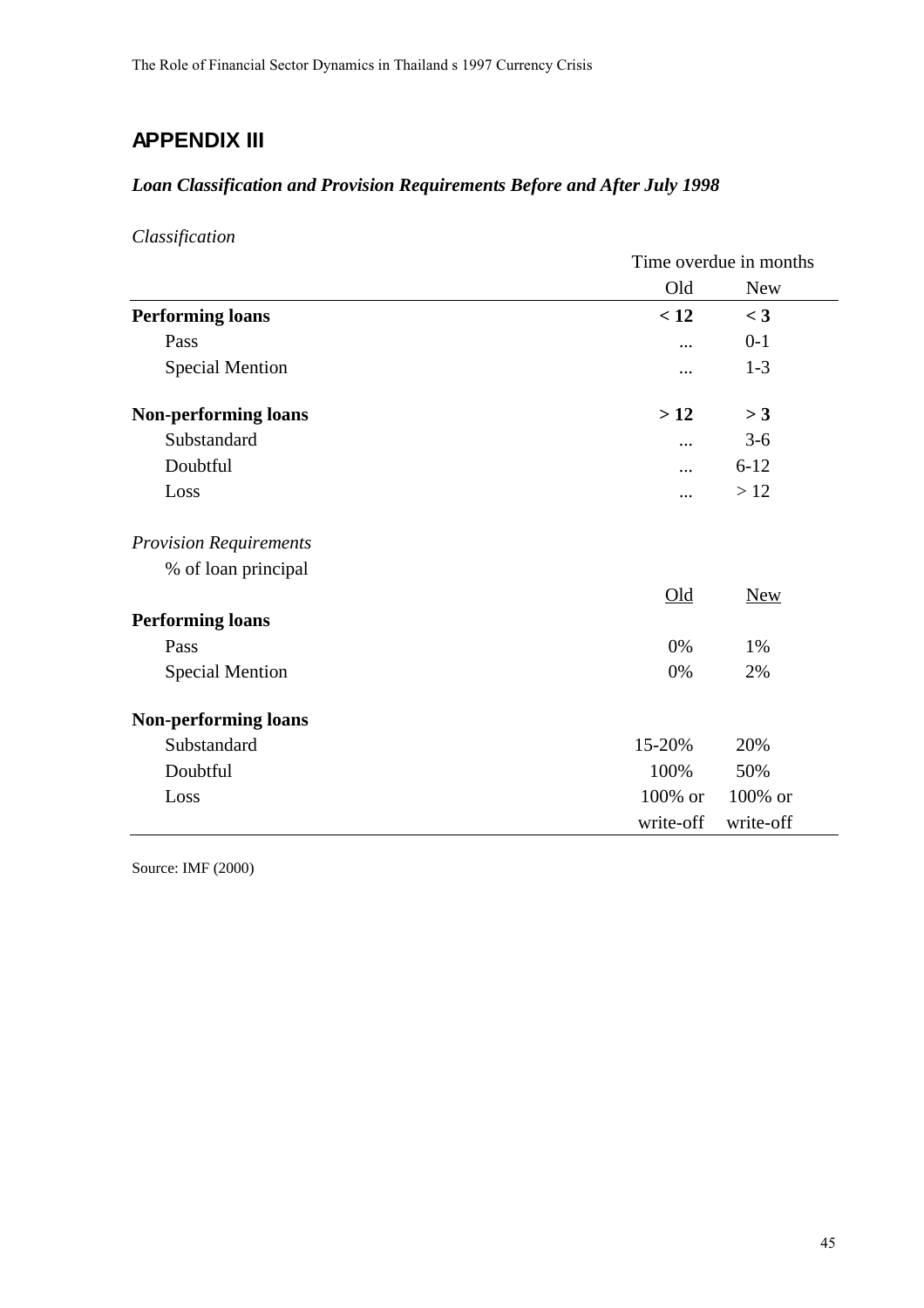## **APPENDIX IV**

| <b>Changes of the 1-year Baht/US\$ Forward Rate Within the Estimation Window</b> |  |
|----------------------------------------------------------------------------------|--|
|----------------------------------------------------------------------------------|--|

| <b>Date</b> | 1-year<br><b>Forward Rate</b> | Change   | <b>Date</b> | 1-year<br><b>Forward Rate</b> | Change   |
|-------------|-------------------------------|----------|-------------|-------------------------------|----------|
| 20/09/1995  | 26.19                         |          | 07/02/1996  | 26.18                         | $-0.08%$ |
| 21/09/1995  | 26.13                         | $-0.23%$ | 08/02/1996  | 26.17                         | $-0.04%$ |
| 25/09/1995  | 26.14                         |          | 09/02/1996  | 26.2                          | 0.11%    |
| 11/12/1995  | 26.23                         |          | 12/02/1996  | 26.15                         | $-0.19%$ |
| 13/12/1995  | 26.25                         |          | 13/02/1996  | 26.15                         | 0.00%    |
| 14/12/1995  | 26.24                         | $-0.04%$ | 14/02/1996  | 26.15                         | 0.00%    |
| 15/12/1995  | 26.23                         | $-0.04%$ | 15/02/1996  | 26.12                         | $-0.11%$ |
| 19/12/1995  | 26.23                         |          | 16/02/1996  | 26.11                         | $-0.04%$ |
| 20/12/1995  | 26.24                         | 0.04%    | 26/02/1996  | 26.09                         |          |
| 21/12/1995  | 26.24                         | 0.00%    | 27/02/1996  | 26.06                         | $-0.11%$ |
| 27/12/1995  | 26.3                          |          | 28/02/1996  | 26.06                         | 0.00%    |
| 28/12/1995  | 26.31                         | 0.04%    | 29/02/1996  | 26.07                         | 0.04%    |
| 29/12/1995  | 26.28                         | $-0.11%$ | 01/03/1996  | 26.08                         | 0.04%    |
| 02/01/1996  | 26.25                         | $-0.11%$ | 04/03/1996  | 26.08                         | 0.00%    |
| 03/01/1996  | 26.24                         | $-0.04%$ | 05/03/1996  | 26.11                         | 0.12%    |
| 04/01/1996  | 26.28                         | 0.15%    | 06/03/1996  | 26.1                          | $-0.04%$ |
| 05/01/1996  | 26.23                         | $-0.19%$ | 07/03/1996  | 26.07                         | $-0.11%$ |
| 08/01/1996  | 26.18                         | $-0.19%$ | 08/03/1996  | 26.07                         | 0.00%    |
| 09/01/1996  | 26.24                         | 0.23%    | 14/03/1996  | 26.07                         |          |
| 10/01/1996  | 26.18                         | $-0.23%$ | 15/03/1996  | 26.14                         | 0.27%    |
| 11/01/1996  | 26.15                         | $-0.11%$ | 18/03/1996  | 26.12                         | $-0.08%$ |
| 12/01/1996  | 26.18                         | 0.11%    | 19/03/1996  | 26.12                         | 0.00%    |
| 15/01/1996  | 26.16                         | $-0.08%$ | 20/03/1996  | 26.12                         | 0.00%    |
| 16/01/1996  | 26.14                         | $-0.08%$ | 21/03/1996  | 26.13                         | 0.04%    |
| 17/01/1996  | 26.15                         | 0.04%    | 22/03/1996  | 26.13                         | 0.00%    |
| 18/01/1996  | 26.09                         | $-0.23%$ | 25/03/1996  | 26.13                         | 0.00%    |
| 19/01/1996  | 26.17                         | 0.31%    | 26/03/1996  | 26.1                          | $-0.11%$ |
| 22/01/1996  | 26.21                         | 0.15%    | 27/03/1996  | 26.12                         | 0.08%    |
| 24/01/1996  | 26.18                         |          | 28/03/1996  | 26.11                         | $-0.04%$ |
| 25/01/1996  | 26.21                         | 0.11%    | 29/03/1996  | 26.06                         | $-0.19%$ |
| 29/01/1996  | 26.21                         |          | 09/04/1996  | 26.03                         |          |
| 30/01/1996  | 26.19                         | $-0.08%$ | 10/04/1996  | 26.09                         | 0.23%    |
| 31/01/1996  | 26.23                         | 0.15%    | 11/04/1996  | 26.15                         | 0.23%    |
| 01/02/1996  | 26.18                         | $-0.19%$ | 12/04/1996  | 26.14                         | $-0.04%$ |
| 02/02/1996  | 26.19                         | 0.04%    | 15/04/1996  | 26.11                         | $-0.11%$ |
| 05/02/1996  | 26.19                         | 0.00%    | 16/04/1996  | 26.13                         | 0.08%    |
| 06/02/1996  | 26.2                          | 0.04%    |             |                               |          |

Source: Bloomberg, own calculations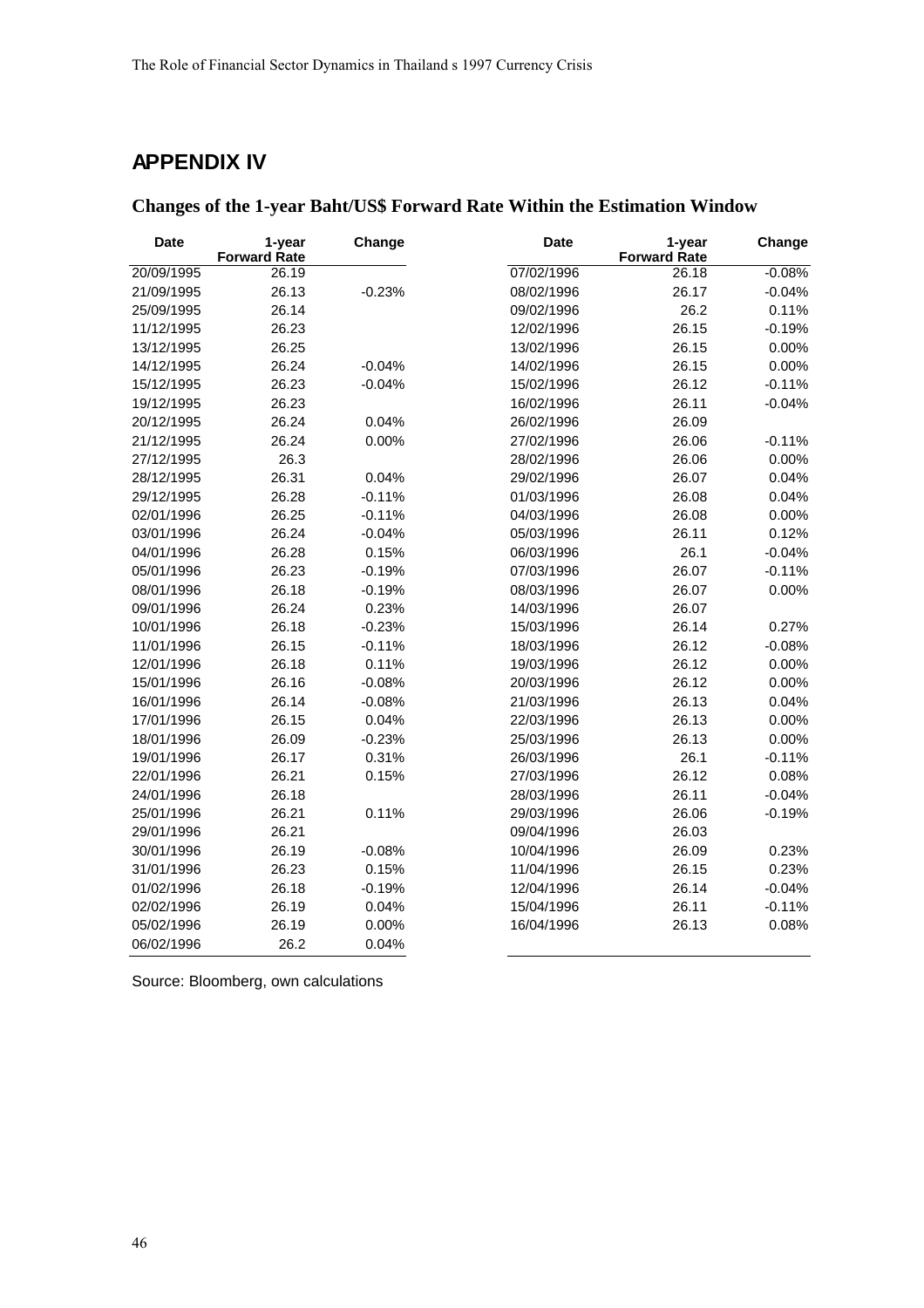## **APPENDIX V**

### **Statistical Tests for the Forward Rate Changes Within the Estimation Window**

To test for stationarity of the daily forward rate change within the estimation window, an Augmented Dickey-Fuller unit root test has been conducted. The Microfit results of this test are presented below:

|          | Unit root tests for variable CHANGEFWR                                   |         |         |            |         |
|----------|--------------------------------------------------------------------------|---------|---------|------------|---------|
|          | The Dickey-Fuller regressions include an intercept but not a trend       |         |         |            |         |
|          |                                                                          |         |         |            |         |
|          | 49 observations used in the estimation of all ADF regressions.           |         |         |            |         |
|          | Sample period from 14 to                                                 | 62      |         |            |         |
|          |                                                                          |         |         |            |         |
|          | Test Statistic                                                           | LL      | AIC     | <b>SBC</b> | HOC     |
| DF       | $-8.8225$                                                                | 35.1364 | 33.1364 | 31.2446    | 32.4186 |
| ADF(1)   | $-6.4507$                                                                | 35.9749 | 32.9749 | 30.1372    | 31.8983 |
| ADF(2)   | -4.3095                                                                  | 36.1200 | 32.1200 | 28.3363    | 30.6845 |
| ADF(3)   | $-3.3380$                                                                | 36.2451 | 31.2451 | 26.5156    | 29.4508 |
| ADF(4)   | $-3.4143$                                                                | 36.8455 | 30.8455 | 25.1700    | 28.6922 |
| ADF(5)   | $-2.5961$                                                                | 37.1968 | 30.1968 | 23.5754    | 27.6846 |
| ADF(6)   | -2.6129                                                                  | 37.3975 | 29.3975 | 21.8302    | 26.5265 |
| ADF(7)   | $-2.2018$                                                                | 37.5858 | 28.5858 | 20.0726    | 25.3559 |
| ADF(8)   | $-2.0415$                                                                | 37.5887 | 27.5887 | 18.1296    | 24,0000 |
| ADF(9)   | $-2.6252$                                                                | 39.9922 | 28.9922 | 18.5872    | 25.0446 |
| ADF (10) | $-2.6282$                                                                | 40.2289 | 28.2289 | 16.8780    | 23.9224 |
|          | ADF(11) -2.0744                                                          | 40.6973 | 27.6973 | 15.4005    | 23.0319 |
| ADF(12)  | $-1.7394$                                                                | 41.2519 | 27.2519 | 14.0092    | 22.2276 |
|          |                                                                          |         |         |            |         |
|          | 95% critical value for the augmented Dickey-Fuller statistic = $-2.9215$ |         |         |            |         |
| LL       | = Maximized log-likelihood AIC = Akaike Information Criterion            |         |         |            |         |
|          | SBC = Schwarz Bayesian Criterion HOC = Hannan-Ouinn Criterion            |         |         |            |         |

The three information criteria AIC, SBC and HQC all suggest that the simple Dickey-Fuller test without any lags in the test equation is the best fit for the data. The calculated test-statistic of –8.8225 is smaller than the 95% critical value of –2.9215%. This indicates that the null hypothesis of no stationarity has to be rejected.

Since the data is stationary, a t-test can be used to test whether or not the average daily change of the forward rate within the estimation window is 0. The test statistic is the sample average change divided by an estimator for the standard error of the average change. The standard error of the observations is used as this estimator. Under the null hypothesis, the test statistic follows a t-distribution with  $n-2 = 60$  degrees of freedom.

The critical value at the 5% significance level of a t-distribution with 60 degrees of freedom is 2.<sup>9</sup> The calculated test-statistic is  $-0.078$ . Since the absolute value of the calculated teststatistic is smaller than the critical value, the null hypothesis that the average change of the forward rate within the estimation window is 0 cannot be rejected (with 95% confidence).

-

<sup>&</sup>lt;sup>9</sup> Gujarati (1995).